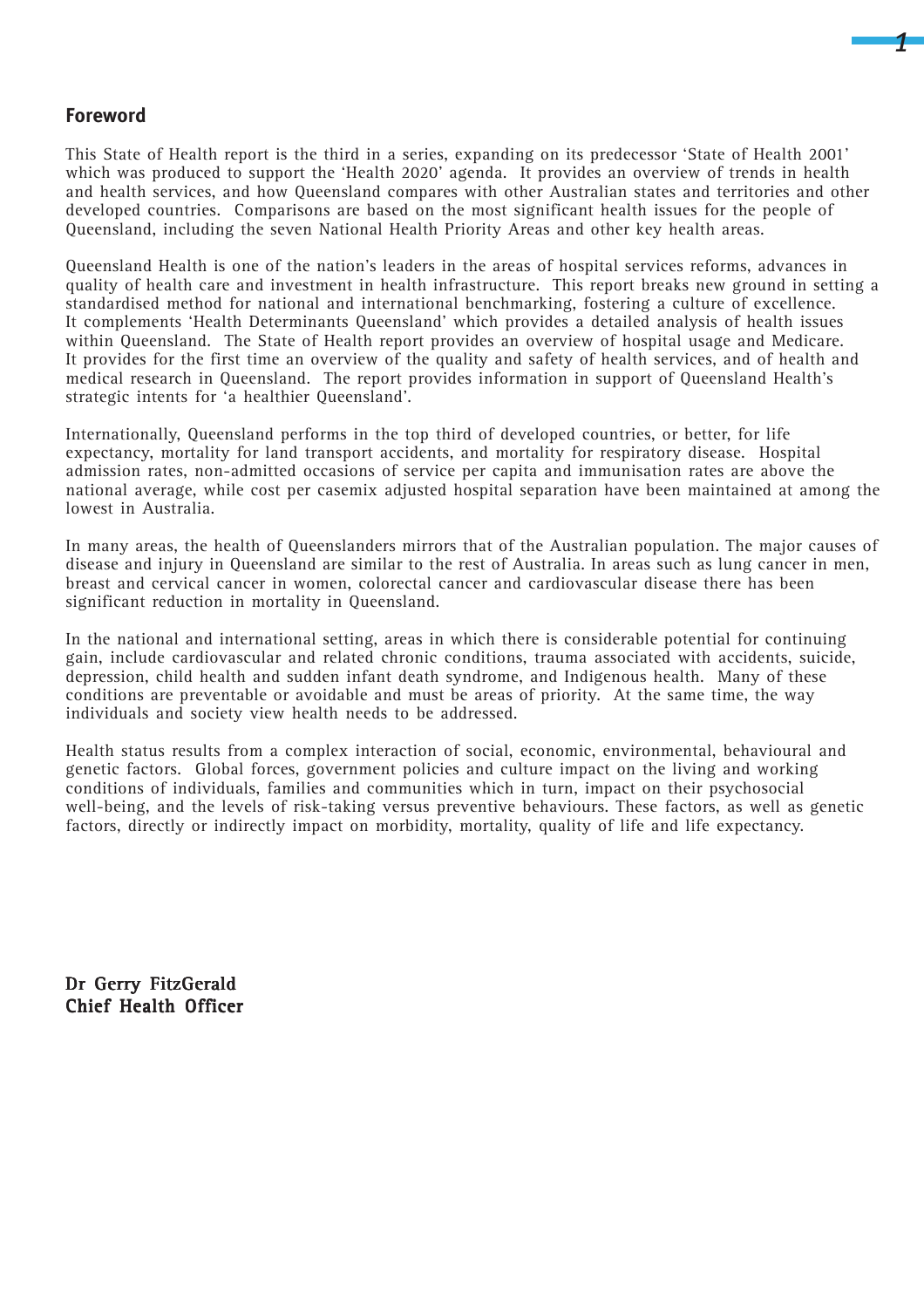## **Executive summary**

*2*

By almost any yardstick, Queenslanders and Australians enjoy health and wellbeing that ranks among the world's best. Life expectancies improved dramatically through the twentieth century and continue to improve, as do the expectations of health, functioning and quality of life throughout those additional years.

## **Population profiles**

Queensland's population was estimated at 3.7 million in June 2003 – a little over 18% of the national total. Queensland is the 3rd most populous state after NSW and Victoria.

It has the fastest growing population of the Australian states at 2.3% per year – over one third of the nation's total growth and 86,000 people more than in the previous year.

The population is widely dispersed – with high concentrations in the south eastern corner, populous provincial cities and towns along the east coast and smaller and more isolated communities in the north and west.

Like developed countries around the world and other Australian states, the population is ageing. At the 1971 Census, 13.2% of Queenslanders were aged 60 years and over. The proportion of the population aged 60 years and over in Queensland is expected to grow from 16% in the year 2003 to 33.5% in 2051. Indigenous Queensland has a much younger profile, reflecting higher mortality rates and higher fertility rates.

The age structure, composition, distribution and rapid growth of the population have major implications for health and health services.

## **Life expectancy**

A Queenslander male born in 2002 has a life expectancy of 77.2 years – a female has an expectancy of 82.4 years. These increases represent gains of 9.3% for males and 6.6% for females over the last 20 years.

Australia ranked sixth in the world for life expectancy in 2000. Queensland rates are only marginally below the national average, though several months shorter than those of Australian Capital Territory and Western Australia.

On average, Indigenous Queenslanders die 20 years younger than their non-Indigenous counterparts. This reflects patterns of mortality that are higher in every age group, with differences peaking in middle age.

## **Infant, maternal and child health**

Around 50,000 babies are born in Queensland every year.

Infant mortality rates (death rates in children in the first year of life) have fallen from 10.4 per 1,000 live births in 1981 to 5.9 in 2001. This is above the Australian rate and slightly above the OECD average.

Mortality rates for Indigenous infants in Queensland have fallen dramatically in recent decades, but remain twice those of their non-Indigenous counterparts.

Maternal mortality has been reduced to a small number in any year. Most maternal deaths are now due to external causes and pre-existing conditions in the mother rather than complications of pregnancy and childbirth.

Rates of low birth weight are relatively constant over time at around 7%, but are 12% in babies born to Indigenous mothers. Prematurity patterns are similar.

All babies born in Queensland are screened in the first week of life for hypothyroidism, galactosaemia, phenylketonuria and cystic fibrosis. Neonatal screening for these diseases is carried out in all states.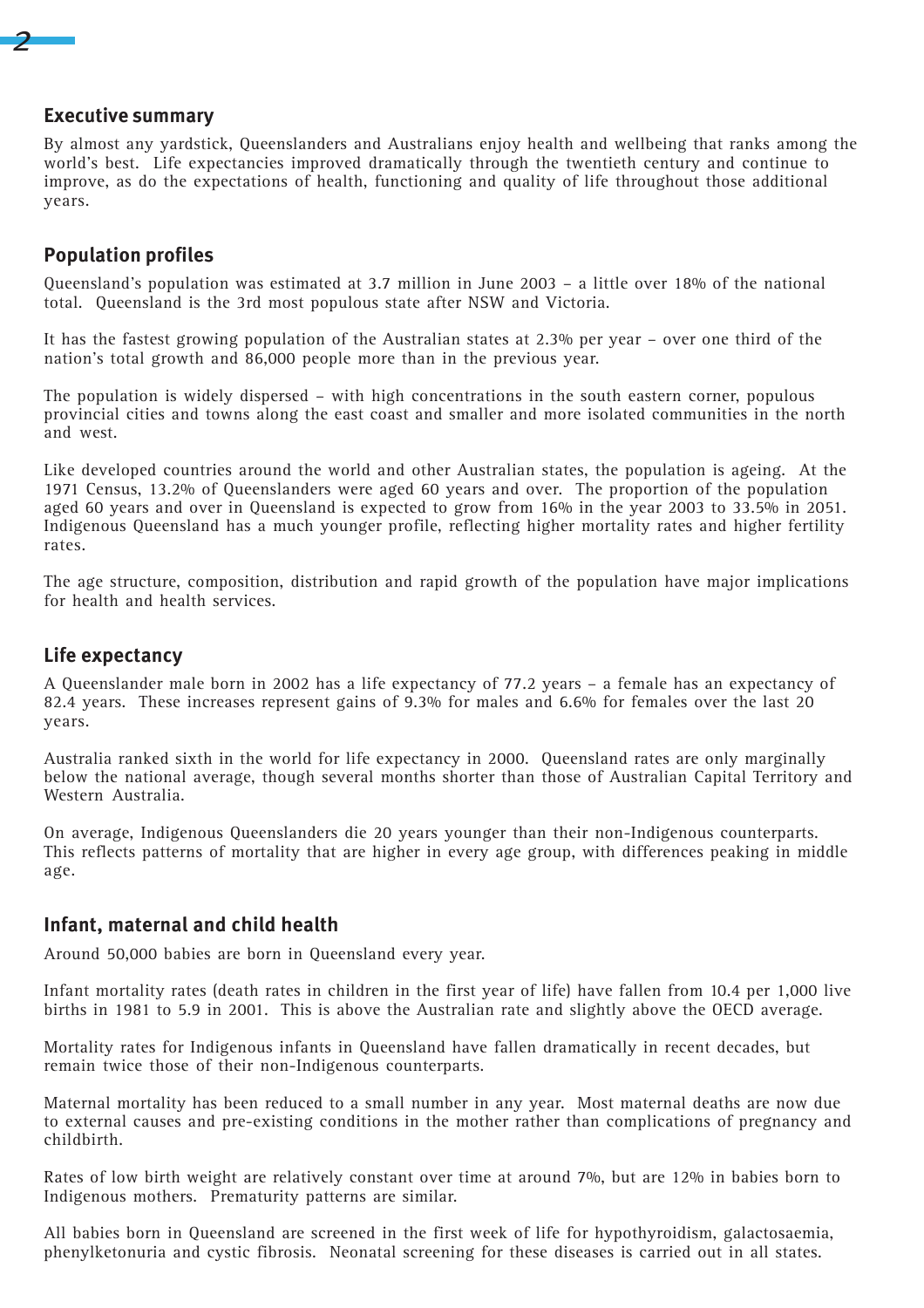

Early diagnosis and treatment or management improves quality of life and life expectancy for those infants who are affected.

Immunisation rates for very young children in Queensland exceed the national target of 90%, but rates for 6-year-olds are marginally below the national average.

Rates of overweight and obesity in children have risen rapidly in recent decades. These conditions can have their origins in pregnancy and early childhood and have important implications for future health.

## **Heart disease and stroke**

Heart disease and stroke are leading causes of mortality. Rates for both have halved in the last fifteen years

Australia ranks among the mid-range of OECD countries on heart disease. Queensland rates are around 8% above the national average.

For stroke, Australian rates are towards the lower end of international rankings. Queensland performs marginally better than total Australia.

Queensland males die from heart disease at twice the rate of females, similar to the pattern in other states.

Indigenous Queenslanders have rates of heart disease and stroke that are several times higher than those of other Queenslanders.

Queensland's health services achieve world class outcomes in the management of heart disease and stroke. The greatest potential for health gains lies in reducing risk factors, such as smoking, overuse of alcohol, overweight and obesity and high blood pressure, and ensuring those who have experienced heart attacks and strokes get access to effective rehabilitation and secondary prevention programs.

## **Cancer**

Queensland rates for cancer are generally comparable with rates elsewhere in Australia and the developed world. A notable exception is melanoma, where we have the world's highest rates.

Lung cancer accounts one-third of the total burden of cancer in Queensland. Over two-thirds of this is in males, whose rates are falling, while female rates are rising.

Colorectal cancer is being identified earlier. While the number of new cases is rising, mortality rates are continuing to fall for both men and women.

Melanoma incidence has increased by 55% for males and 20% for females over the last 15 years. In that time, mortality has also risen, but at lower rates – 6% and 9% respectively.

Breast cancer is the major cause of cancer death in Queensland women. While incidence continues to increase, mortality has been decreasing since the mid-1990s, principally as a result of increased screening activity and improved treatment. The proportion of women aged 50-69 participating in the BreastScreen Queensland program has risen from 43% in 1996-97 to 62% in 2001-02.

Around 60% of eligible women participate in cervical screening programs. Cervical cancer rates have fallen significantly as a consequence of effective screening programs and treatments. Rates among indigenous women are many times higher than in the general population.

Prostate cancer is the second largest cause of cancer deaths in men, with two-thirds of these occurring in men 75 years and over. Incidence rates have stabilised following a peak in the mid-1990s, which coincided with the widespread introduction of the prostate specific antigen (PSA) test. Death rates increased steadily through the early 1980s but have declined slightly from the mid-1990s.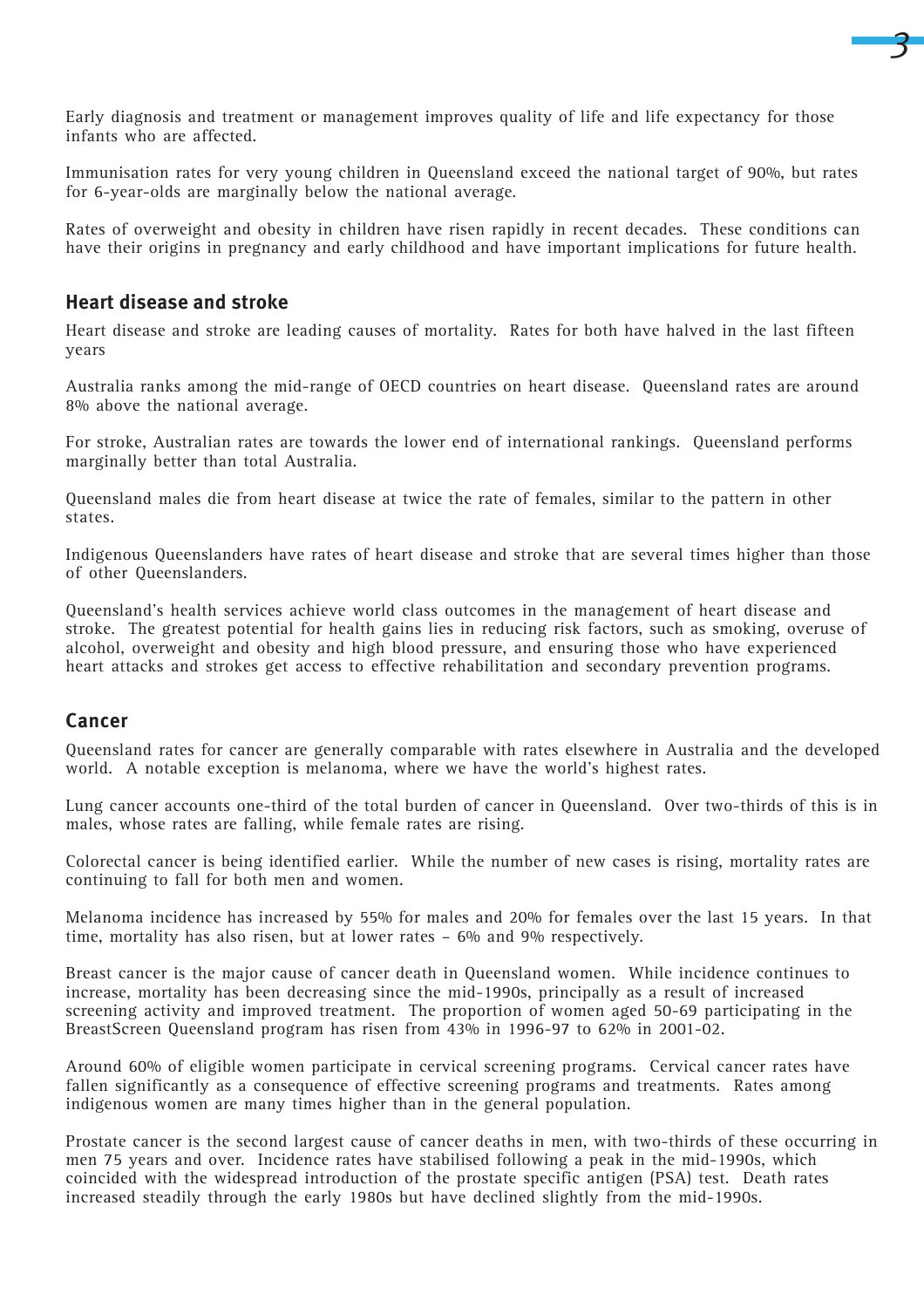# **Mental health**

*4*

While suicide and the consequences of harmful use of alcohol and drugs are the major causes of deaths classified as mental health problems and disorders, the vast burden of mental health problems and disorders is characterised by illnesses of long duration that adversely affect people's functioning and quality of life.

Mental health problems affect people of all ages.

Suicide accounts for around 19% of the burden of mental health problems and disorders in Queensland, where rates are significantly higher than the national average. As in other states, suicide rates are higher in males than females.

Depression and anxiety disorders, alcohol and drug dependence and schizophrenia are the major causes of mental health disability and hospitalisation.

Around one-quarter of the total burden of years of life lost due to disability in Queensland is attributable to mental health problems.

## **Injury**

Injury accounts for around 7% of total deaths, but its impact is much higher because of the prematurity of many deaths, the years of life lost and the disabling consequences.

For most indicators of injury, rates have fallen considerably in recent decades.

The incidence and impact of transport injuries has fallen steadily since the 1970s, with land transport mortality among the lowest third of developed countries.

Rates for males are much higher than for females in all states, especially in the younger age groups.

Falls in older people remain a major cause of death and disability.

Drowning accounts for several childhood deaths each year. Some of these occur in domestic swimming pools and the decline achieved through pool fencing legislation and pool safety awareness campaigns in the early 1990s has not been maintained.

## **Diabetes mellitus**

Diabetes prevalence has risen steadily in Queensland in recent decades. It affects many bodily systems, causing heart disease and stroke and other complications resulting in blindness, kidney disease and amputations.

Queensland rates are similar to the national average for both males and females.

The condition is most prevalent in Indigenous Queenslanders and is particularly high in Torres Strait Islander people.

As the population ages, the burden of diabetes can be expected to increase considerably.

## **Asthma and chronic obstructive lung disease**

Asthma usually originates in childhood and can have a lifelong effect on quality of life. Other respiratory conditions can also be of long duration and cause considerable disability.

Deaths from respiratory diseases have fallen steadily, especially in males, reflecting lower smoking rates in men. Queensland mortality rate from respiratory diseases is among the third lowest of developed countries.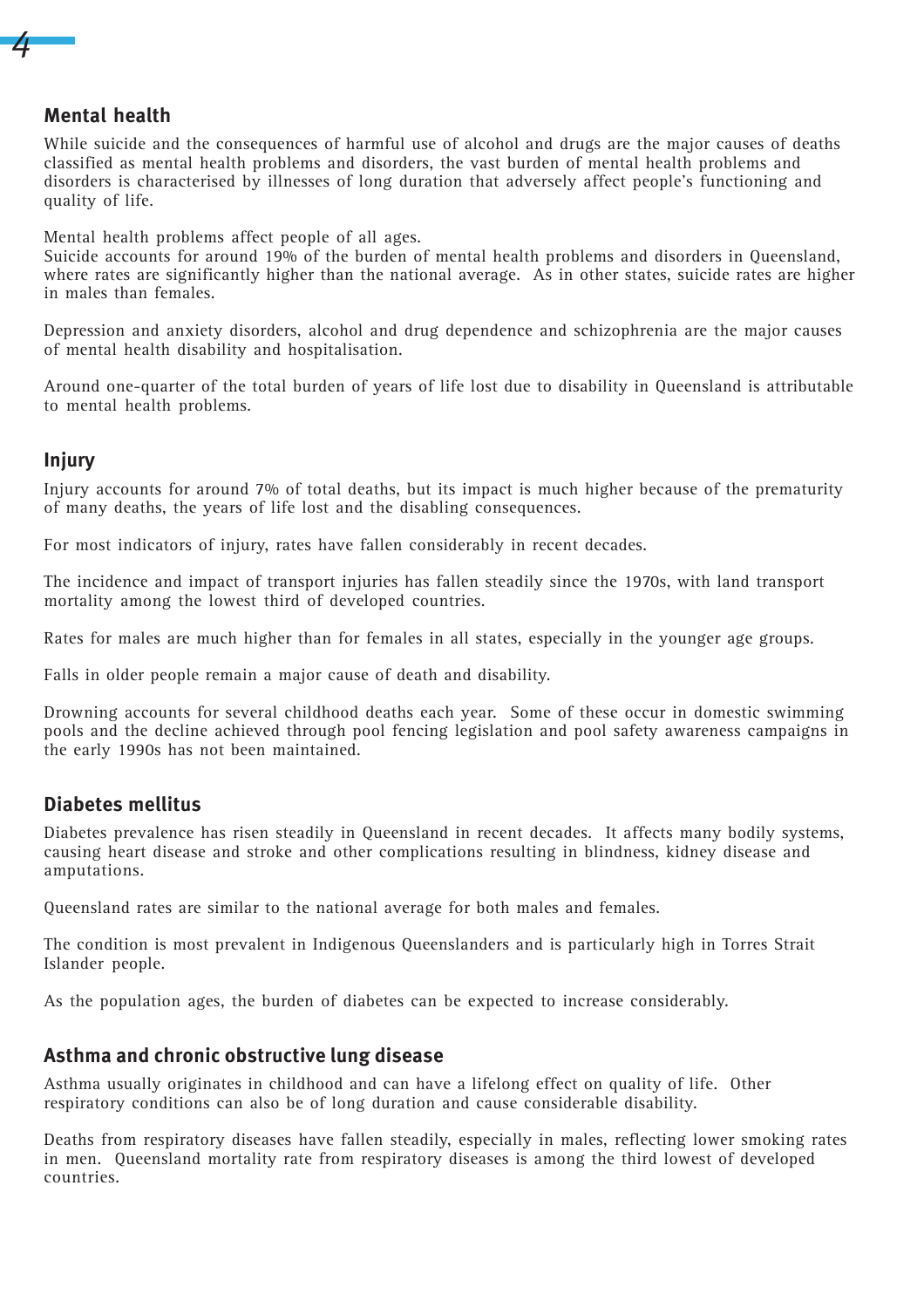Mortality rates for females are close to the national average, but those for males are a little higher.

*5*

Asthma death rates are falling, but it remains a major cause of hospitalisation, especially for younger children, and of doctor consultations and pharmaceutical use.

## **Musculoskeletal disease**

Musculoskeletal disease causes a relatively small number of deaths, but is a major cause of hospitalisation, doctor visits and medicine use.

Over 4,000 hip replacements and 5,000 knee replacements are performed in Queensland each year.

Osteoporosis is a major risk factor for fractures of the back and hip. It affects 50% of women and 30% of men aged 65 years or over.

## **Communicable diseases**

Queensland and Australia have relatively low rates of most communicable diseases, but increasing mass travel, mass production of food, and other social changes present many challenges and require a sophisticated system of public health services.

Threats to public health in recent years have included HIV/AIDS, Severe Acute Respiratory Distress Syndrome (SARS), potential threats due to bioterrorism and the re-emergence of 'old' diseases such as tuberculosis and influenza.

Free influenza vaccines have been available to older Queenslanders since the late 1990s and many influenza deaths have thus been averted.

Sexually transmitted diseases and hepatitis B and C remain as major challenges.

## **Health Risk Factors**

Tobacco smoking is the single risk factor responsible for the greatest burden of disease. Although smoking rates have been declining for some years, Queensland has the highest rate of adult male smokers (28%).

Overweight and obesity rates in Australia are second only to the USA. In 2001, Queensland rates were the highest in the country for both men (56%) and women (41%).

Fewer than 15% of Queensland men and 21% of women met the recommended daily intake of vegetables while 42% and 55% respectively met the recommended intake of fruit.

Lack of regular physical activity is similar to the national pattern, with around 55% of Queensland adults not meeting levels consistent with physical activity guidelines.

Hypertension is a risk factor for heart disease, stroke and renal disease. The AusDiab study of 2000 estimated that a quarter of Queenslanders had hypertension based on physical measurement, and almost one half of adult Queenslanders had high blood cholesterol.

Within Australia, Queensland had the highest proportion of males (15.7%) and the third highest proportion of females (8.1%) who were risky/high risk drinkers.

Unsafe sex contributes to a range of conditions including HIV/AIDS. Rates of HIV in Queensland have been kept low through programs aimed at safe sex and needle exchanges, but in recent years, rates of HIV diagnosis have increased. The group most at risk is men who have sex with men.

Deaths from illicit drug use in Queensland are the lowest of the Australian states and territories. Over three-quarters of the 94 deaths per year occur in males, with highest rates in the 25-29 year age group.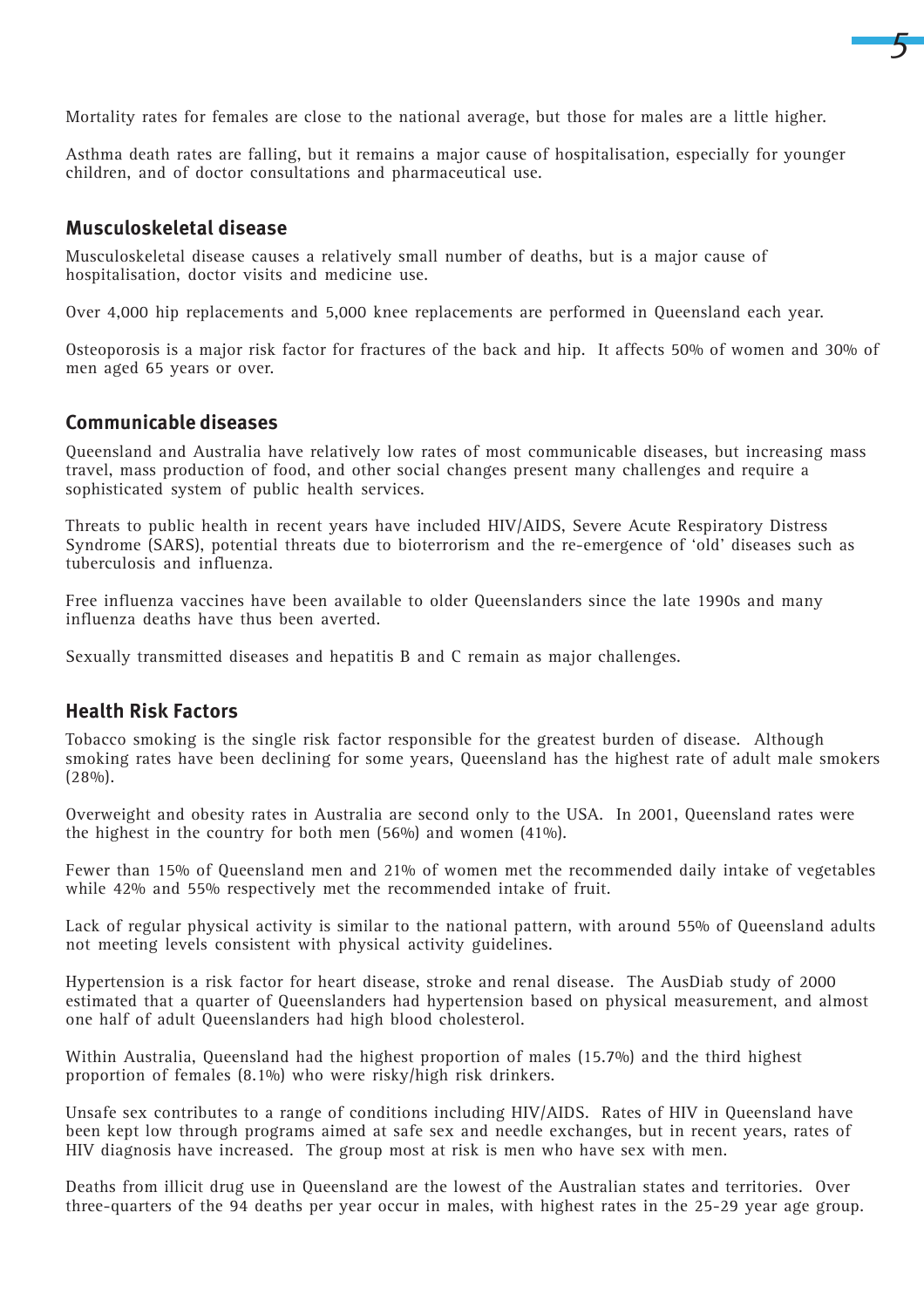

## **Use of health services**

Queenslanders are lower users of Medicare services (mainly general practitioner consultations and pharmaceuticals) than the national average. Levels of use and Medicare outlays fall rapidly with increasing remoteness and increase steeply with age.

Medicare use has increased over time, with the average Queenslander now using close to 11 services a year – up from around 7 in the mid 1980s.

At 352 per 1,000 population, hospital admission rates in Queensland in 2002-03 were 5% above the national average.

A relatively high proportion of admissions are to private hospitals – 46% compared with an Australian average of 39%.

Areas with high Indigenous populations had much higher hospitalisation rates, reflecting worse health status and lower access to primary health care.

For every person in Queensland, there are around 2 non-admitted patient occasions of service provided by public hospitals each year.

Government health expenditure is around the national average, but non-government expenditure is significantly less than in other states.

Total government expenditure for Indigenous persons is estimated at around 20% higher than for their non-Indigenous counterparts. Relative to their health status, this figure is low. Most of it is in hospital services, where admissions are 2-3 times the rate of the general population. Expenditure on Medicare services is less than 40% of that expended on non-Indigenous people.

## **Public hospital activity, quality and outcomes**

There were 733,699 admitted patient episodes of care in 2002-03.

Emergency department and elective surgery waiting times are generally comparable with national levels and reflect the constant pressure experienced by health services around the country.

Queensland performs favourably compared to other jurisdictions in terms of utilisation and outcomes.

Queensland hospitals operate very efficiently, achieving the lowest cost per casemix adjusted separation of all the states and territories.

Patient satisfaction surveys indicate that 90% of those surveyed are fairly satisfied with the services they have received.

## **Health and Medical Research**

Investment in health and medical research is associated with significant improvements in health and health care. Research and development is a major potential source of innovation and future wealth. A vibrant research culture attracts leading health scientists and clinicians. Queensland has extensive research infrastructure and ranks third of the states in terms of attracting external research funding. Gains remain to be made in research output as measured by publication rate, where Queensland underperforms relative to the other states.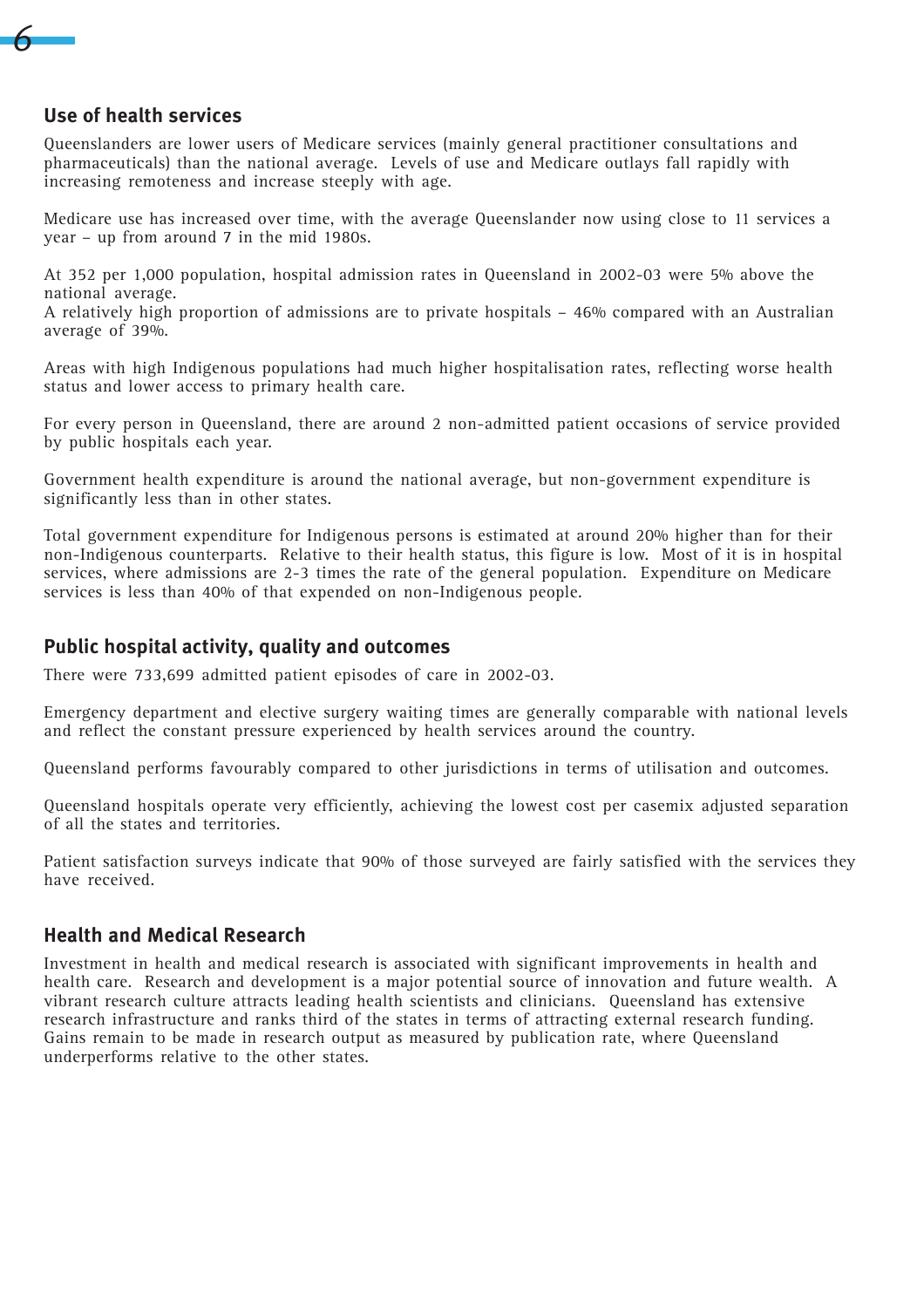

## **Overall view**

Queensland's population was estimated to be 3.7 million (18% of Australia's population) in June 2003 [1]. Like developed countries around the world and other Australian states, the population is ageing.

By the year 2051 the population is expected to increase by 69% to 6.4 million [2]. At the 1971 census, 13.2% of Queenslanders were aged 60 years and over. With higher life expectancy and declining birth rates, the proportion of the population aged 60

years and over in Queensland is expected to grow from 16% in the year 2003 to 33.5% in 2051 [2]. Figure 1 shows the projected increase in the proportion of older people in the population by 2051 compared with 2003. Whilst older people access health care more frequently than younger groups, experience in other developed countries suggests that the relative proportion of the aged population is not correlated with health care expenditure [3].

Queensland is the third most decentralised jurisdiction in Australia, after the Northern Territory and Tasmania, with 22.3% of the population living in outer regional or remote areas, compared with the national average of 13.5%.

Note: Projections assume 'medium' fertility.

#### **Life expectancy at birth**

Between 1981 and 2001, Queenslanders' life expectancy at birth increased by 5.8 years from 71.1 to 76.9 years for males, and by 4 years from 78.3 to 82.3 years for females (Figure 2(a)) [1].

## **Figure 2. (a) Queensland life expectancy at birth, 1981-2001. (b) Life expectancy in Australia compared with selected OECD countries.**



Standardised to the total OECD population 1980

**Figure 1. Queensland population by age group, 2003, and projected population, 2051 [2]**



 Data Source: Queensland Government Office of Economic and Statistical Research

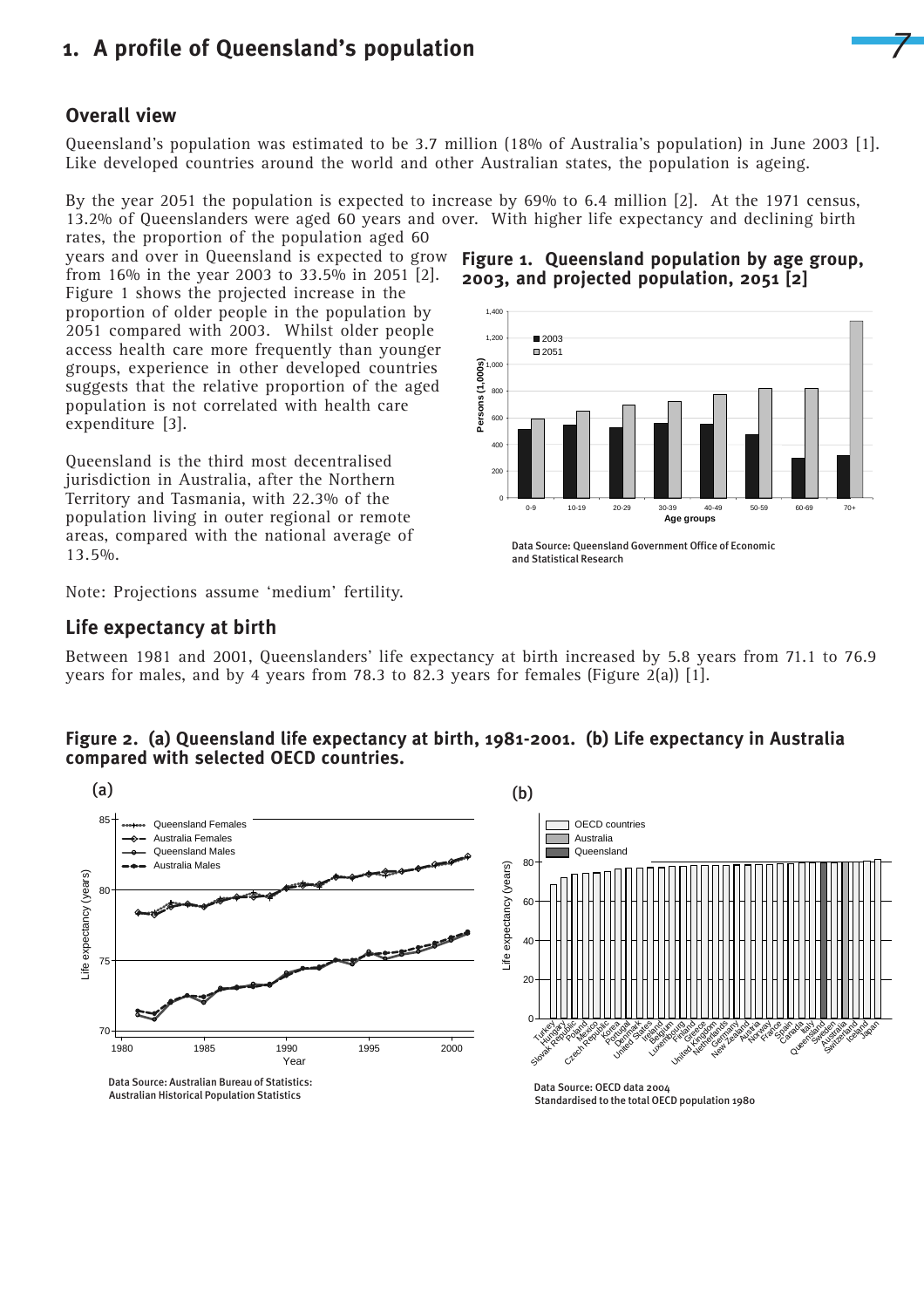Queensland had the sixth and Australia the fourth highest life expectancy compared to OECD countries in 2001 (Figure 2(b)) [4]. Life expectancy at birth in Queensland in 2001 ranked equal third of the states with NSW for males, and fifth for females [5].

The experimental life table for Indigenous peoples estimates that life expectancy at birth (1999-2001) for Queensland Indigenous peoples is 56.6 years for males and 62.5 years for females, comparable to estimates for the other states, and about 20 years lower than for the general population [6]. These estimates are classed as 'experimental' because they may be affected by inadequacies in the coverage of Indigenous deaths, and the varying propensity to identify as Indigenous [6].

The gap in life expectancy between Indigenous peoples and the general population has been found to be greatest in Australia, compared with that in New Zealand, Canada, and the United States [7]. In contrast to many developing countries, low life expectancy of Indigenous Australians is the result of relatively high and early adult mortality, rather than high infant mortality [8].

## **Infant mortality**

*8*

Infant mortality (deaths in children in the first year of life) is an indicator of the general health and well-being of a population.

The infant mortality rate in Queensland has improved steadily from 10.4 per 1,000 live births in 1981 to 5.9 per 1,000 births in 2001, but has remained higher than the corresponding Australian rates, which improved from 10.0 in 1981 to 5.3 in 2001 (Figure 3) [5, 6].

The Australian infant mortality rate is favourable compared with the average rate of 8.0 per 1,000 births in other developed countries (Europe, North America, New Zealand and Japan) [6], but was ranked in the second half of selected OECD countries in 2001 (Figure 4).

The mortality rate for Indigenous infants in Queensland in 2001 was 10.6 per 1,000 births, over twice as high as the rate for non-Indigenous infants of 4.9 per 1,000 births, and higher than the rates for New Zealand Indigenous infants (Figure 5). The Indigenous infant mortality rate in other Australian states, where available, ranged from 7.1 per 1,000 births in NSW to 16.3 per 1,000 births in Western Australia. The non-Indigenous rates for other states ranged from 4.4 per 1,000 births in Victoria to 6.6 per 1,000 births in Western Australia [6].

**Figure 3. Infant mortality rates from 1981 to 2001 in Queensland and Australia.**







**Figure 5. Infant mortality rates in Indigenous and non-Indigenous infants, Australia, New Zealand, and the USA, selected years.**



Data Source: Australian Bureau of Statistics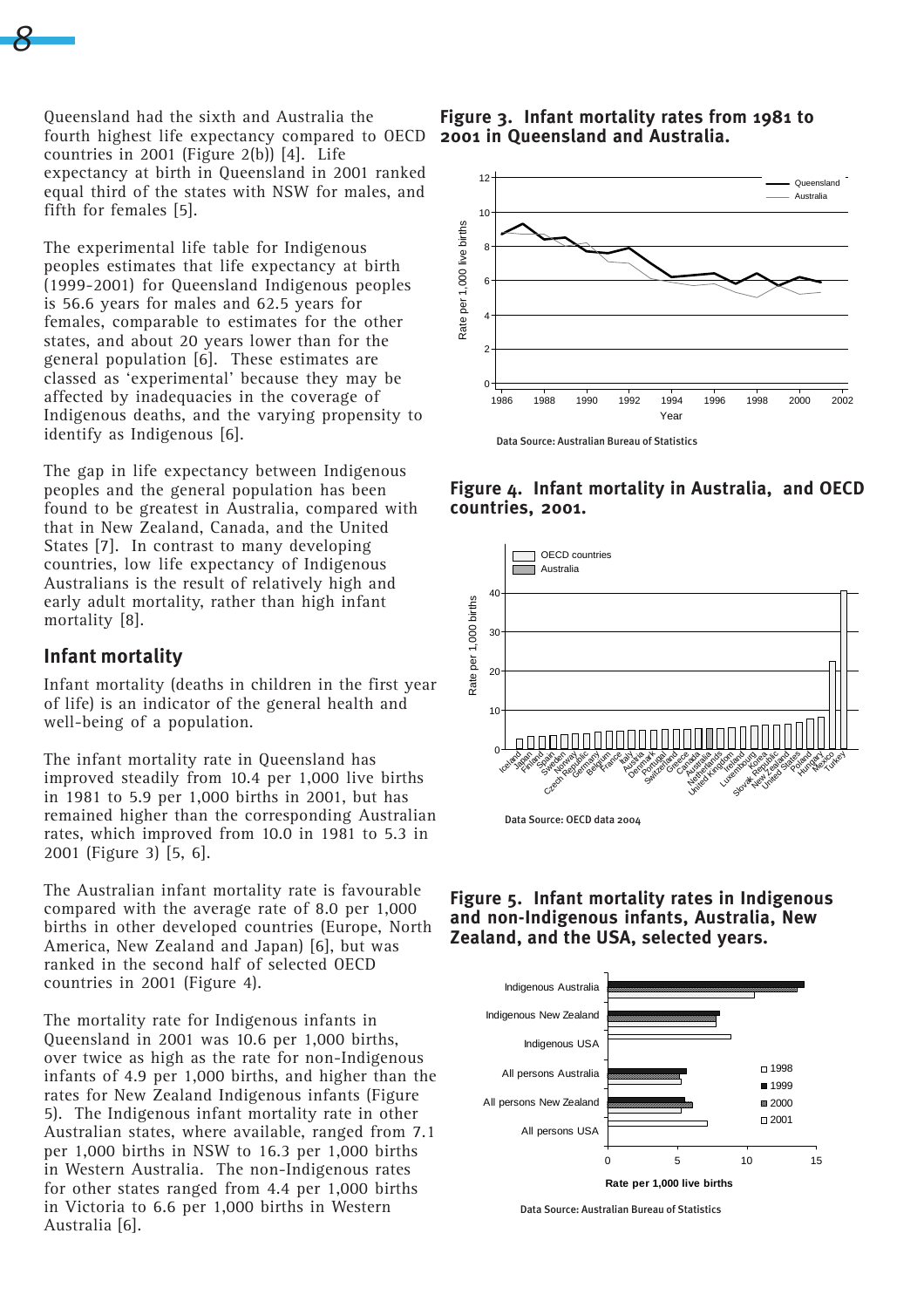## **Age structure of the population: a comparison between Indigenous and non-Indigenous populations**

The age structure of Queensland's non-Indigenous population reflects low infant mortality rates and high life expectancies, and is similar to that of other developed countries (Figure 6(a)).





At June 2001, it was estimated that there were 112,772 Aboriginal people and Torres Strait Islanders resident in Queensland. Indigenous peoples comprised 3.1% of Queensland's total population and, and Queensland Indigenous peoples about 27.5% of Australia's total Indigenous population [9].

Queensland's Indigenous population was substantially younger than the non-Indigenous population. Half of the Indigenous population were aged under 20 years, compared with just over a quarter (27.8%) of the non-Indigenous population. Only 4% of the Indigenous population were aged 60 years or over compared with 16% of the non-Indigenous population (Figure 6(b)) [9].

These differences in the age distribution are mainly caused by higher fertility rates and high levels of premature death in Aboriginal and Torres Strait Islander populations.

Fewer Indigenous Queenslanders completed year 12 at school, were employed, or had weekly family incomes over \$1,200 per week than non-Indigenous Queenslanders in 2001 (Figure 7) [10]. **Figure 7. Proportion of Indigenous and non-Indigenous Queenslanders aged 15 years or older, who completed school to grade 12 or were employed, and proportion of Indigenous and non-Indigenous families with a weekly income over \$1,200.**

*9*



Data Source: Australian Bureau of Statistics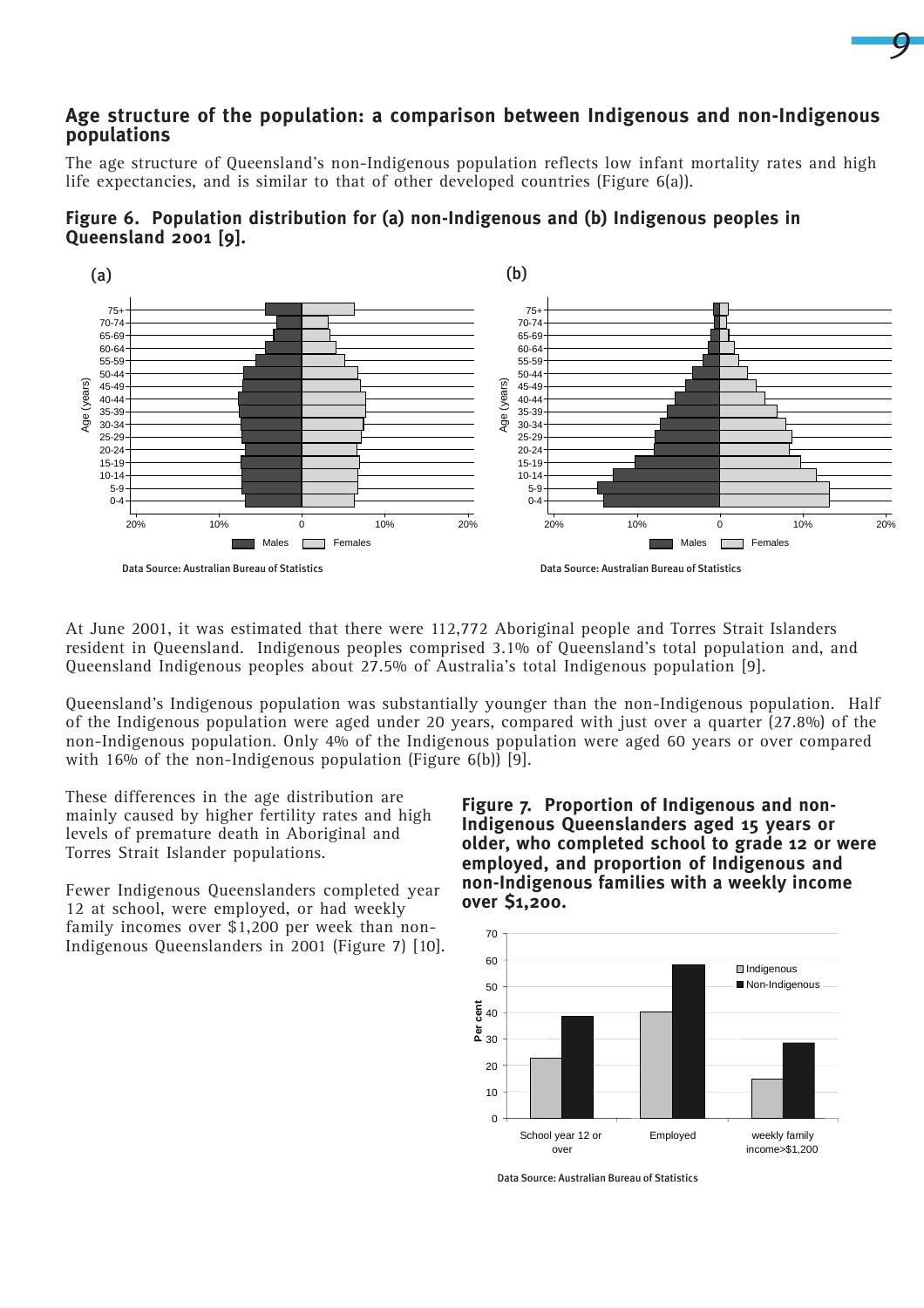

# **Indigenous and Indigenous people**

Over the period 1989 to 2001, the estimated median age at death for non-Indigenous people in Australia increased consistently for both males and females (Figure 8) [6].

During the same period, there was no overall increase in the median age at death for Australian Indigenous males and females. The median age at death for Indigenous people has remained at least 20 years below that of non-Indigenous people.

The lack of improvement in the median age at death among Indigenous people suggests that there has been little or no improvement in death rates.

The greatest differences in the agespecific death rates between the Indigenous and non-Indigenous populations (Figure 9) are in the 40-59 years age group.

In this age group the mortality rates are five to seven times higher for the Indigenous population than the non-Indigenous population. Much of this excess can be attributed to premature onset of chronic diseases such as heart disease, diabetes and chronic respiratory disease, and to injury.

Mortality data for the Indigenous population before 1996 in Queensland are not available because of the lack of an Indigenous identifier on death certificates. Australian data are available from 1989, but before 1996 these data do not include Queensland.

## **Geographic and socioeconomic population Map 1. Queensland by Accessibility and distribution in Queensland**

Queensland and Australia differ from other countries in that the population is distributed over a wide area. To systematically tailor services to meet the needs of Australians living in regional Australia, 'remoteness' needs to be defined. The Australian government has developed the Accessibility/ Remoteness Index of Australia (ARIA) [11].

Forty five percent of Indigenous peoples in Queensland live in urban areas, 38% in rural areas, and 17% in remote areas. Of non-Indigenous people, 69% live in urban, 29% in rural and 2% in remote areas.

**Comparison of premature mortality in non-Figure 8. Median age at death, Indigenous and non-Indigenous, Queensland and Australia, 1991 to 2001 [6].**



Data Source: Australian Bureau of Statistics

**Figure 9. Age distribution of deaths and population, for Indigenous and non-Indigenous peoples, Queensland, 2000-01.**



Data Source: Australian Bureau of Statistics

# **Remoteness Index of Australia (ARIA) categories**

#### Queensland by ARIA Categories

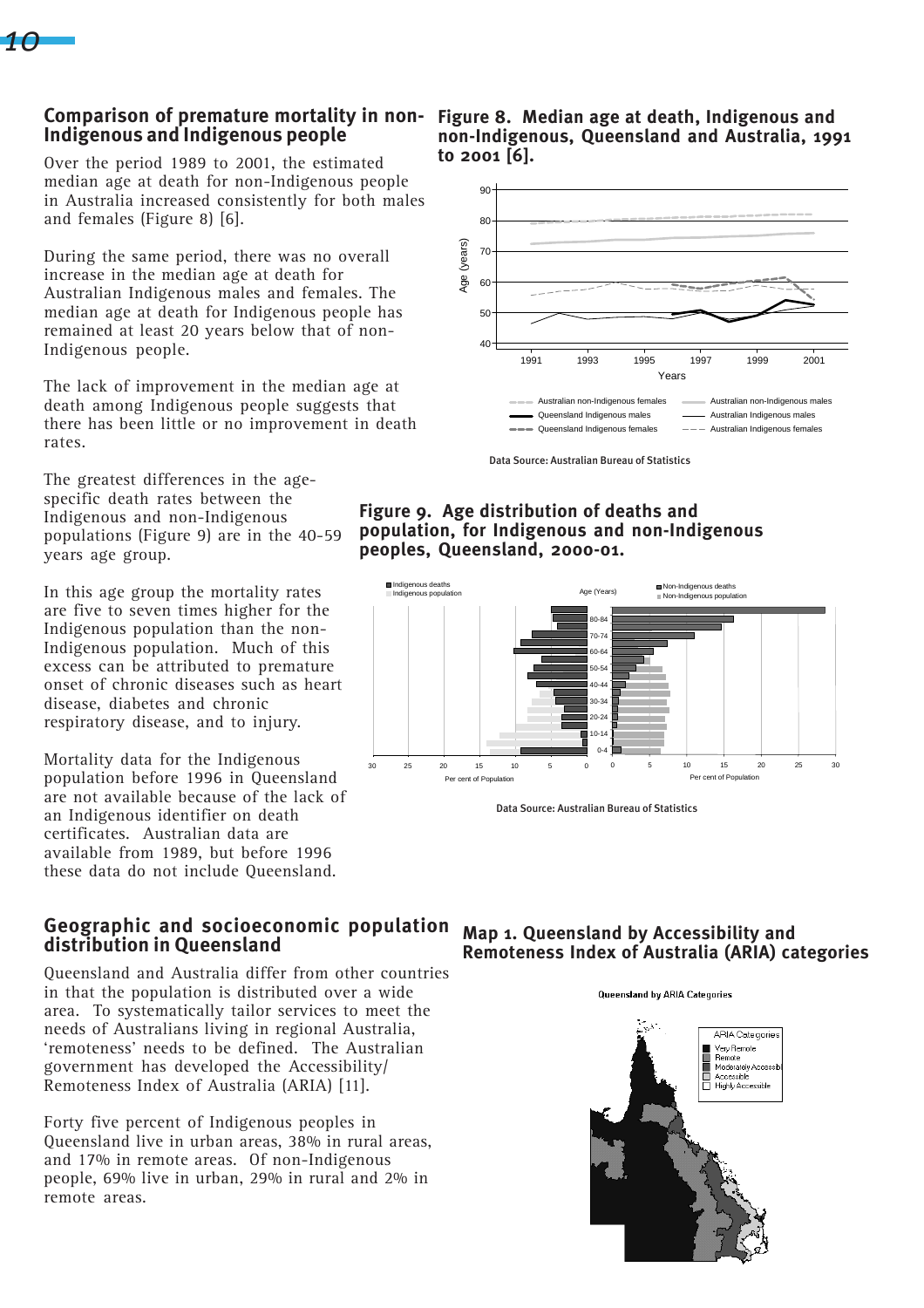Health differentials exist within Queensland between specific population subgroups such as:

- males and females,
- <sup>O</sup> five levels of socio-economic disadvantage defined according to the Socio-Economic Indexes for Areas (SEIFA) [12],
- five levels of accessibility and remoteness [11] (see Map 1),
- $\bullet$  four categories representing the proportion of the population self-identified as Aboriginal people and Torres Strait Islanders (Map 2). [Note that some small areas with high proportions of Indigenous people in the south-east corner of the State are not visible in the map.]

The patterns of health differentials reflected in these groupings are not necessarily mutually exclusive. For example, areas of socio-economic disadvantage and very remote areas can have higher proportions of Aboriginal people and Torres Strait Islanders in the population. Mortality rates are significantly higher among Indigenous peoples for most conditions, and, as a result, overall increasing mortality with increasing remoteness reflects higher proportions of Indigenous people.

In 2001, over 600,000 Queensland residents had been born overseas. This proportion (17% of the population) is slightly lower than the average for Australia (22%). Over 20 languages other than English are spoken at home, the most common being Italian, used at home by 9.8% of Queenslanders who speak languages other than English, compared with 12.4% of all Australians [13]. The relative numbers of those born overseas are small, and not sufficient to provide reliable estimates of health status.

#### **Map 2. Queensland by the proportion of the population who are Indigenous.**

*11*

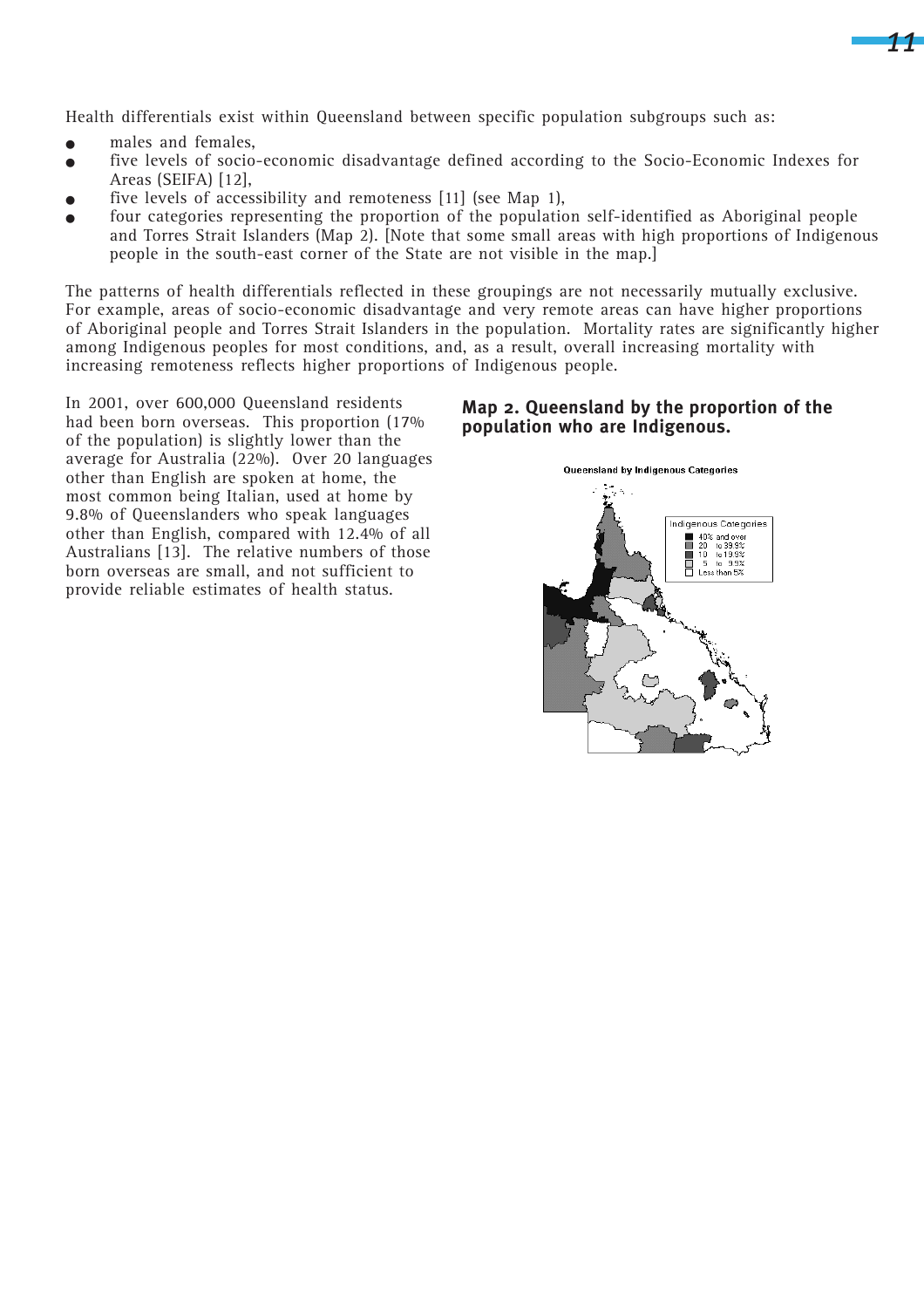

# **2. How healthy are Queenslanders? Is it the same for everyone?**

The aim of this section is to provide an overview of the health status of Queenslanders relative to other Australian States and other developed countries, and to identify areas where potential health gains can be made.

Australian health ministers have identified seven National Health Priority Areas where significant health gains can be made or where the conditions are largely preventable. These are cardiovascular health, cancer, mental health, injury prevention and control, diabetes mellitus, asthma, arthritis, and musculoskeletal conditions including osteoporosis. Each of these areas will be addressed specifically in this report. An overview of other key health areas in Queensland, including health of children, and communicable disease, is also included.

# Burden of disease – an overall measure of health status

The concept of "Burden of Disease" has been used to estimate the number of years lost because of premature mortality, as well as disability caused by a non-fatal disease or condition. For some conditions, such as lung cancer, the burden of disease is made up primarily of premature mortality, while for others, such as asthma and depression, the burden of disease comprises mainly disability.

Disability is defined as any departure from full health, and this can include short-term disability such as a common cold through to a long-term disability such as quadriplegia [14]. This is a much broader definition of disability than is often used in common language.

Estimates of the burden of disease from disability are based on factors such as the age at which the disease or injury happened and the severity and duration of the disease or injury. These factors are summarised into single numbers to enable comparisons and analysis of the burden of selected diseases or injuries across populations.

A formal analysis of the burden of disease in Australia has been published [14], and applied to Queensland.

Cardiovascular disease and cancer were the greatest causes of premature death. Mental disorders (including suicide and self-harm) were the third largest cause of burden of disease, and the largest causes of non-fatal disability in the Queensland burden of disease study. This is primarily because of the high prevalence of major depression. Most of the premature mortality for mental disorders was from suicide. Nervous system disorders caused the fourth largest burden of disease. This group includes dementia, age-related vision disorders and adult-onset hearing loss. As the population ages, the burden of disease for these disorders is expected to increase. Figure 10 provides a summary of premature mortality and disability for major disease groups in

Queensland.

Injury (excluding suicide and intentional selfharm) was the fifth largest disease group, and was a significantly larger contributor to the overall burden of disease in Queensland than the national average [15].

In general, the major causes of diseases and injury in Queensland were similar to Australia. Australian data suggests that at least 17% of the total burden of disease is due to socioeconomic disadvantage [14].

As a group, health conditions listed as National Health Priority Areas contribute substantially to the burden of disease and injury in Queensland [15].

#### **Figure 10. Annual burden of disease by disease group, Queensland, 1996-1998.**



Data Source: Health Information Branch, Queensland Health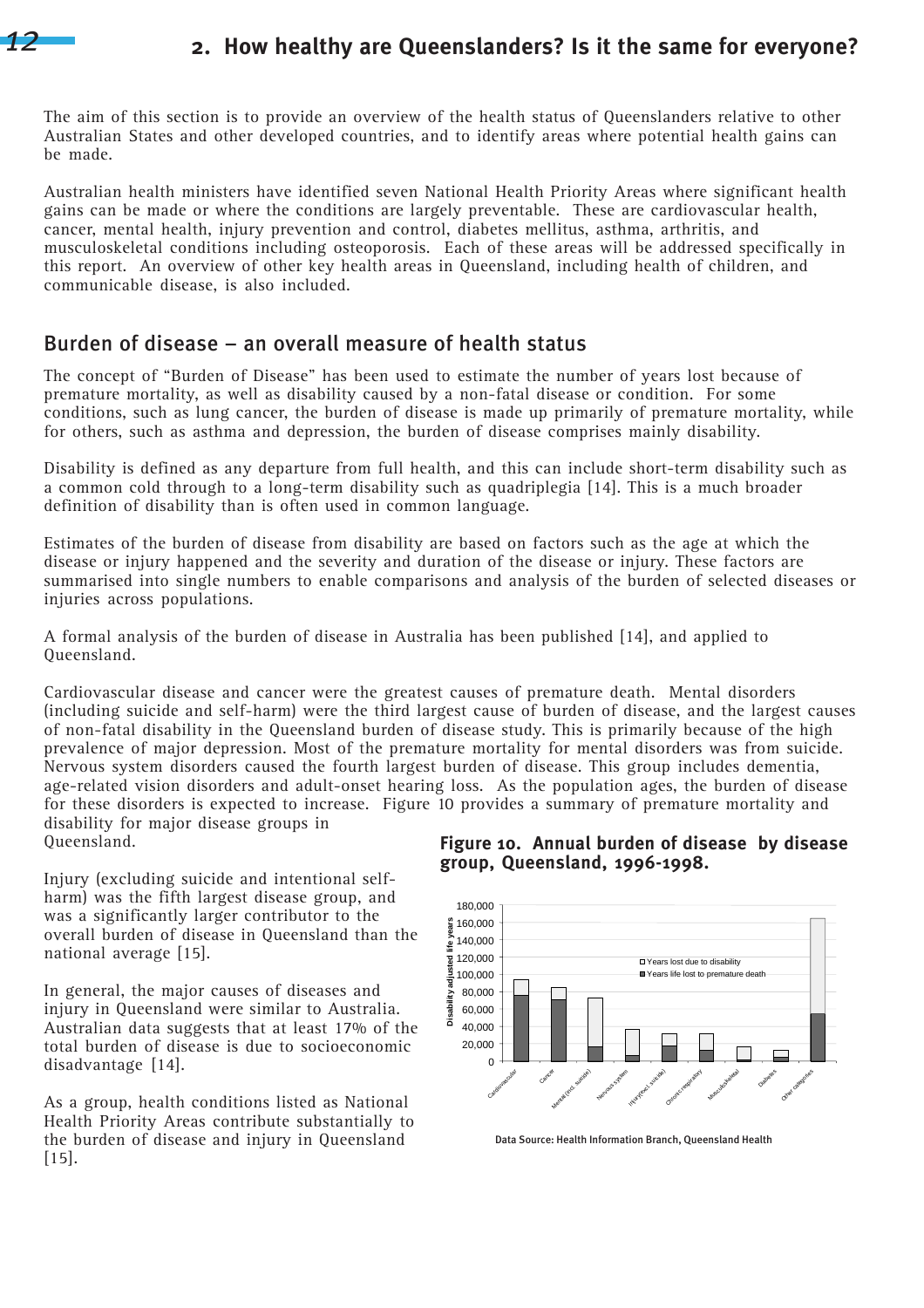## **MEASURING HEALTH STATUS AND DIFFERENTIALS: THE SEVEN NATIONAL HEALTH PRIORITY AREAS.**

#### **Cardiovascular disease**

Ischaemic heart disease (heart attack and angina) and cerebrovascular disease (stroke) were the leading causes of death in both non-Indigenous and Indigenous Queenslanders in 2002 [16]. In 2001, 2.4% of Queenslanders had ischaemic or other heart disease [17].

#### **Figure 11. Ischaemic heart disease mortality.**

**(a) Comparison of mortality due to ischaemic heart disease in OECD countries. 2000 (b) Trends in mortality due to ischaemic heart disease (males and females aged 0–79 years) , Queensland, 1986 to 2002. (c) Mortality due to ischaemic heart disease (males and females aged 0-79 years) by state, 2000-2002. (d) Mortality due to ischaemic heart disease (persons all ages) by sex, SEIFA index and Indigenous distribution, Queensland, 2000 - 2002.**



Standardised to the 2001 Australian population

Standardised to the 2001 Australian population

*13*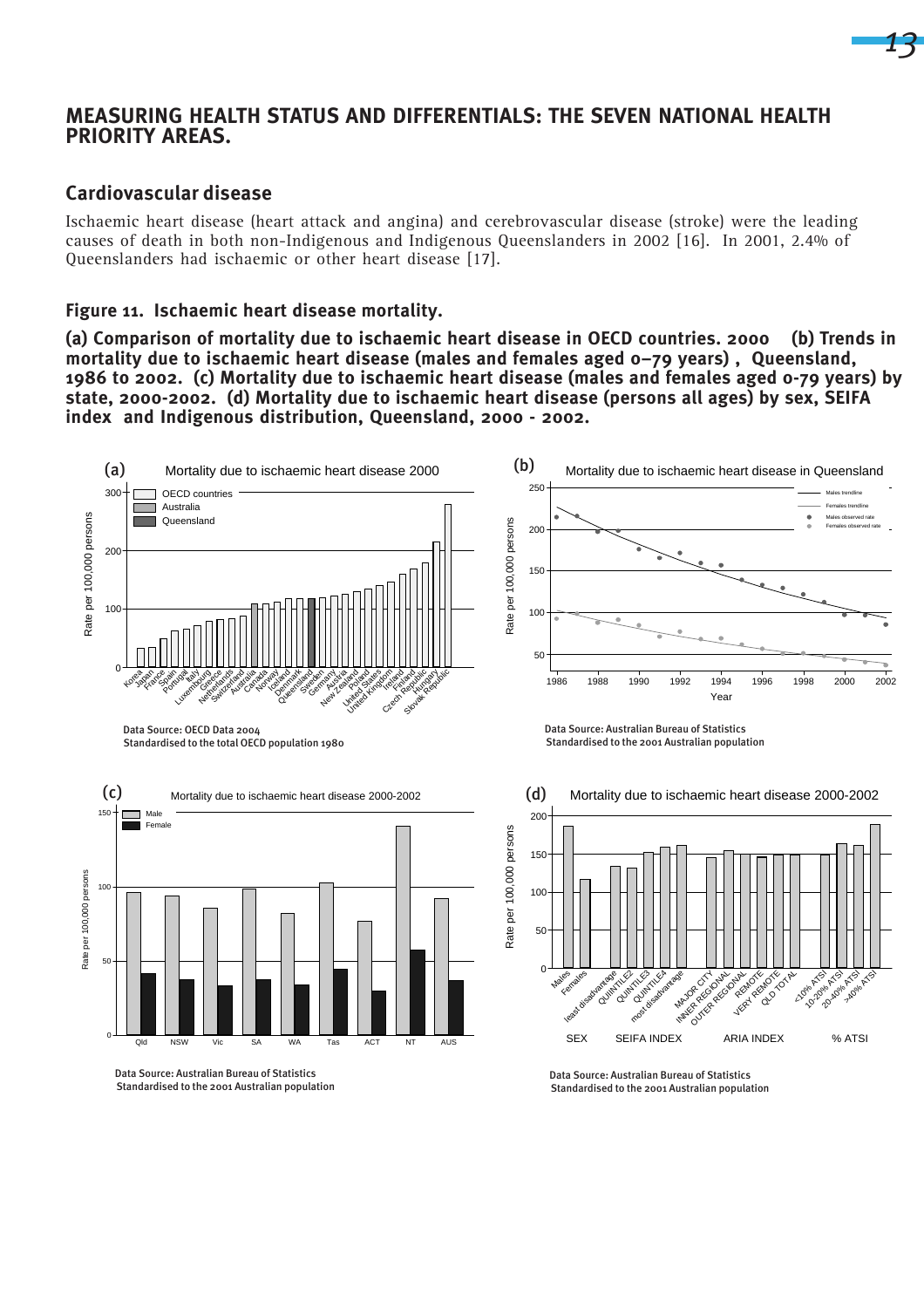

## Ischaemic heart disease (heart attack and angina)

The mortality rate due to ischaemic heart disease in Australia (2000) ranked eleventh lowest and Queensland sixteenth lowest when compared with other developed countries, was about three times that of Korea (which had the lowest rate), and about twice that of Japan and France (Figure 11(a)) [18].

In the past 17 years, rates of mortality from ischaemic heart disease in Queenslanders aged 0-79 years have halved in both males and females, falling by an average of 5.3% and 5.8% per year respectively (Figure 11(b)).

The mortality rate for males 0-79 years due to ischaemic heart disease in Queensland was 8% higher than the Australian average between 2000 and 2002, and third highest of the states after Tasmania and South Australia (Figure 11(c)) [18]. When all ages are included, the mortality rate for males of all ages from ischaemic heart disease was higher than in other states [5].

The mortality rate from ischaemic heart disease for all ages was higher in males, in those with lower socioeconomic status, and in areas with a greater proportion of Indigenous people (Figure 11(d)).

Risk factors for ischaemic heart disease include smoking, high cholesterol and blood pressure, nutritional factors, physical inactivity and diabetes. Depression, social isolation and lack of social support are also independent risk factors. Males, older Australians, Indigenous people and those in lower socioeconomic groups are at greater risk [19].

It is estimated that up to 40% of coronary events (heart attacks) could be prevented using existing interventions such as lifestyle changes (reduced smoking, improved diet, physical activity), drug therapy and surgery [20].

Based on the current risk structure of the population, most of the gains would be made in those with existing ischaemic heart disease (14.6%) and those with hypertension or high blood cholesterol (15.0%). However, 'In the long term, primary prevention, especially to reduce smoking, lower blood cholesterol and blood pressure and increase physical activity, has the potential to reduce the population levels of risk and contain the cost of ischaemic heart disease' [20].

## **Cerebrovascular disease (stroke)**

When compared with other developed countries, the mortality rate for stroke in Australia was fifth and in Queensland sixth lowest, and about 34% higher than Switzerland, the country with the lowest rate (Figure 12(a)) [21].

In the past 18 years, mortality rates for stroke have halved for both males and females, falling by an average of 3.2% per year in males and 2.9% per year in females since 1986 (Figure 12(b)). In 2001, 1.2% of Australians surveyed (estimated 217,500 of population) reported having suffered a stroke at some time [19]. The mortality rates for stroke in Queensland are similar to the Australian average for both males and females [18] (Figure 12(c)). Mortality rates from stroke were similar in males and females, and there were no marked differences in mortality rate for rural areas or areas of low socioeconomic status (Figure 12(d)). Mortality rate in areas with more than 40% Aboriginal people and Torres Strait Islanders were similar to the Queensland population as a whole (Figure 12(d)).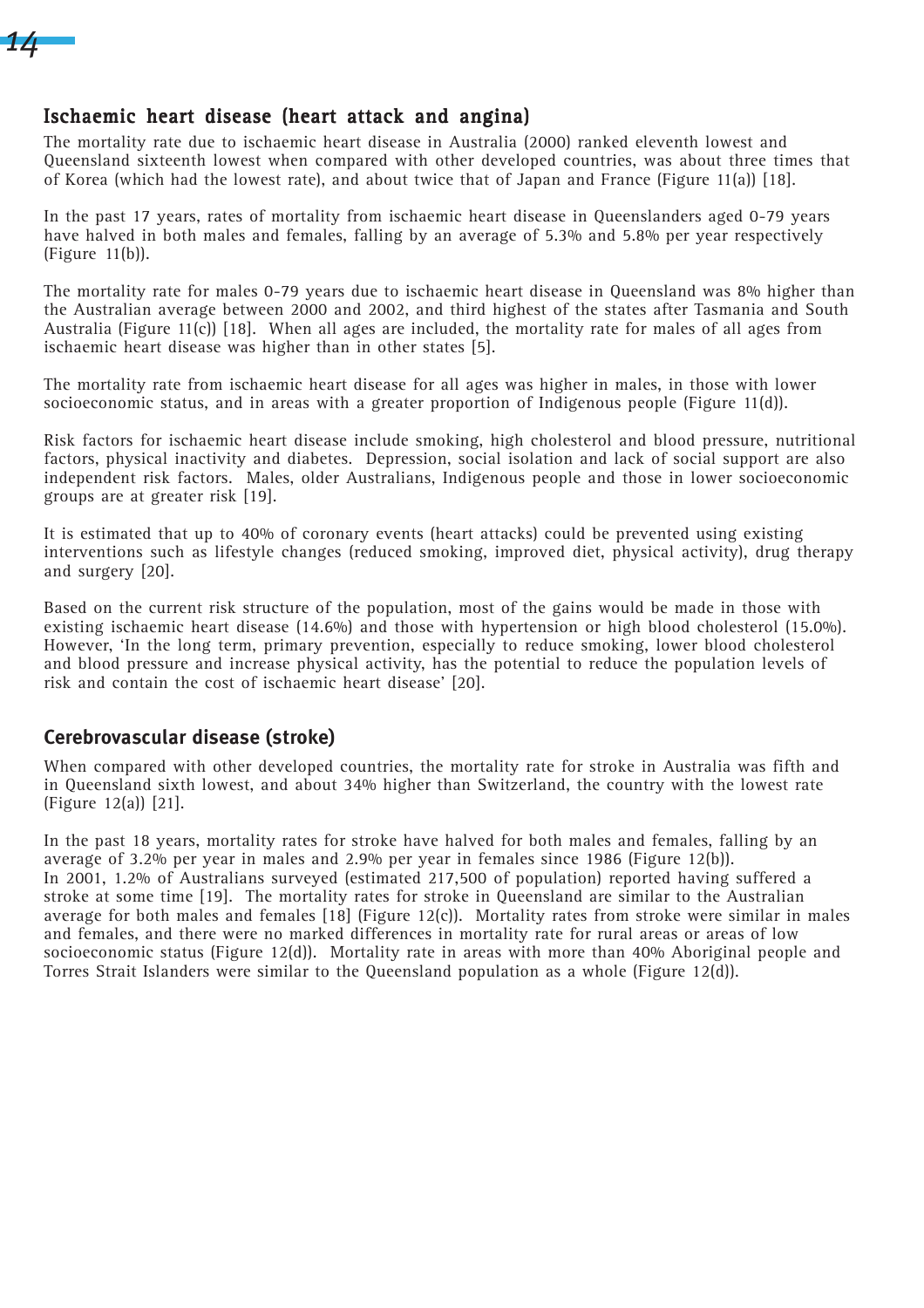#### **Figure 12. Cerebrovascular disease mortality**

**Comparison of mortality due to stroke in OECD countries. (b) Trends in mortality due to stroke (males and females 0-85+ years), Queensland, 1986 to 2002. (c) Mortality due to stroke (males and females 0-79 years), by state and sex, 2000 - 2002. (d) Mortality due to stroke (persons all ages) by sex, SEIFA index, ARIA index and Indigenous distribution, 2000 - 2002.**

*15*



Risk factors for stroke include high blood pressure, smoking, diabetes, alcohol consumption, high blood cholesterol, atrial fibrillation, other heart disease, and carotid stenosis (narrowing of the carotid arteries). Therefore greatest potential gains in reducing the incidence of stroke are from lowering blood pressure, increasing physical activity, lowering smoking levels and reducing hazardous levels of alcohol consumption [22].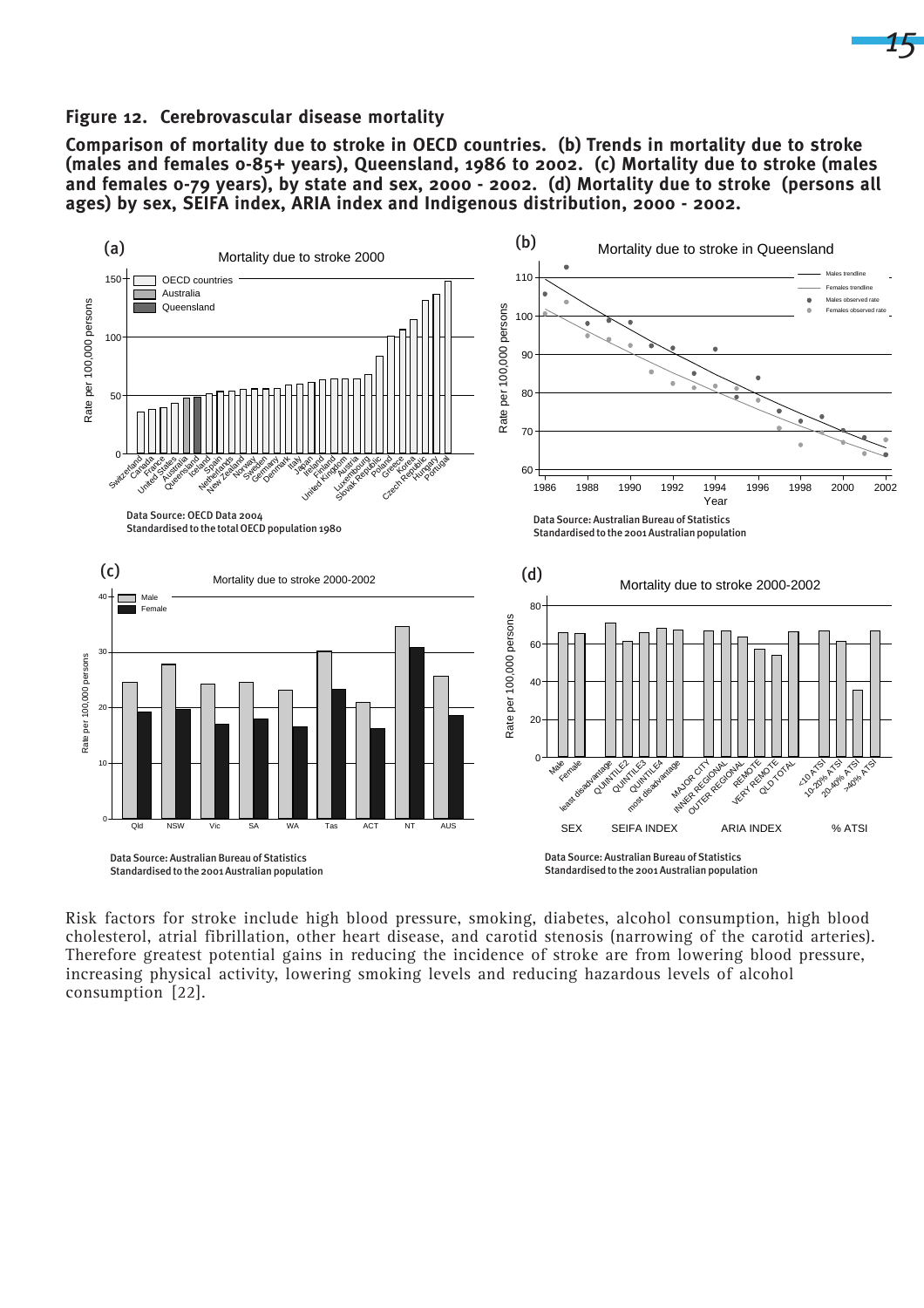

#### **Cancer**

Eight cancers - lung, melanoma and nonmelanoma skin cancer, colorectal, cervical, female breast, prostate and non-Hodgkin's lymphoma - have been selected for individual attention because of their contribution to the burden of disease and/or potential amenability to prevention [23]. In Queensland, colorectal, female breast, prostate, lung cancer, lymphoma and melanoma accounted for 63% of all new cancers diagnosed between 1982 and 2001, and for 56% of all cancer deaths over the same period [23]. In 1996-98 lung cancer was responsible for more than a third of the combined disease burden caused by these six cancers, with the majority (69%) among males.

Breast cancer was the major cause of the burden of cancer among females (37%), and was third most common overall. Cervical cancer had the twelfth most common incidence in females in 2001, and was the thirteenth most common cause of cancer mortality in females in 2001 [23].

Compared with other developed countries, the cancer mortality rate in Australians and Queenslanders falls within the lowest third of the range (Figure 13).

Queensland five year survival rates for selected cancers are shown in Figure 14. Melanoma has the highest percentage of people surviving more than 5 years and lung cancer has the lowest percentage of people surviving 5 years.

#### Lung cancer

In 2001, lung cancer was the leading cause of cancer death in Queensland males and the second leading cause of cancer death in females after breast cancer (Figure 15) [23].

In 2001 there were 882 lung cancer deaths for males and 394 for females in Queensland [23]. Over the past 17 years, mortality rates from lung cancer have decreased by 1.4% per year among males, but increased by 2.8% per year among females (Figure 16). Since 1982, this corresponds to a 23.2% decrease in the mortality rate for males in Queensland, but a 69.0% increase for females. These trends reflect a reduction in past smoking rates among males and an increase in smoking rates among females. Lung cancer mortality among Queensland men is slightly higher than the Australian average [5].

#### **Figure 13. Total malignant neoplasm, OECD countries, 2002.**







Data Source: Health Information Branch

#### **Figure 15. Mortality due to selected cancers Queensland, 2001.**

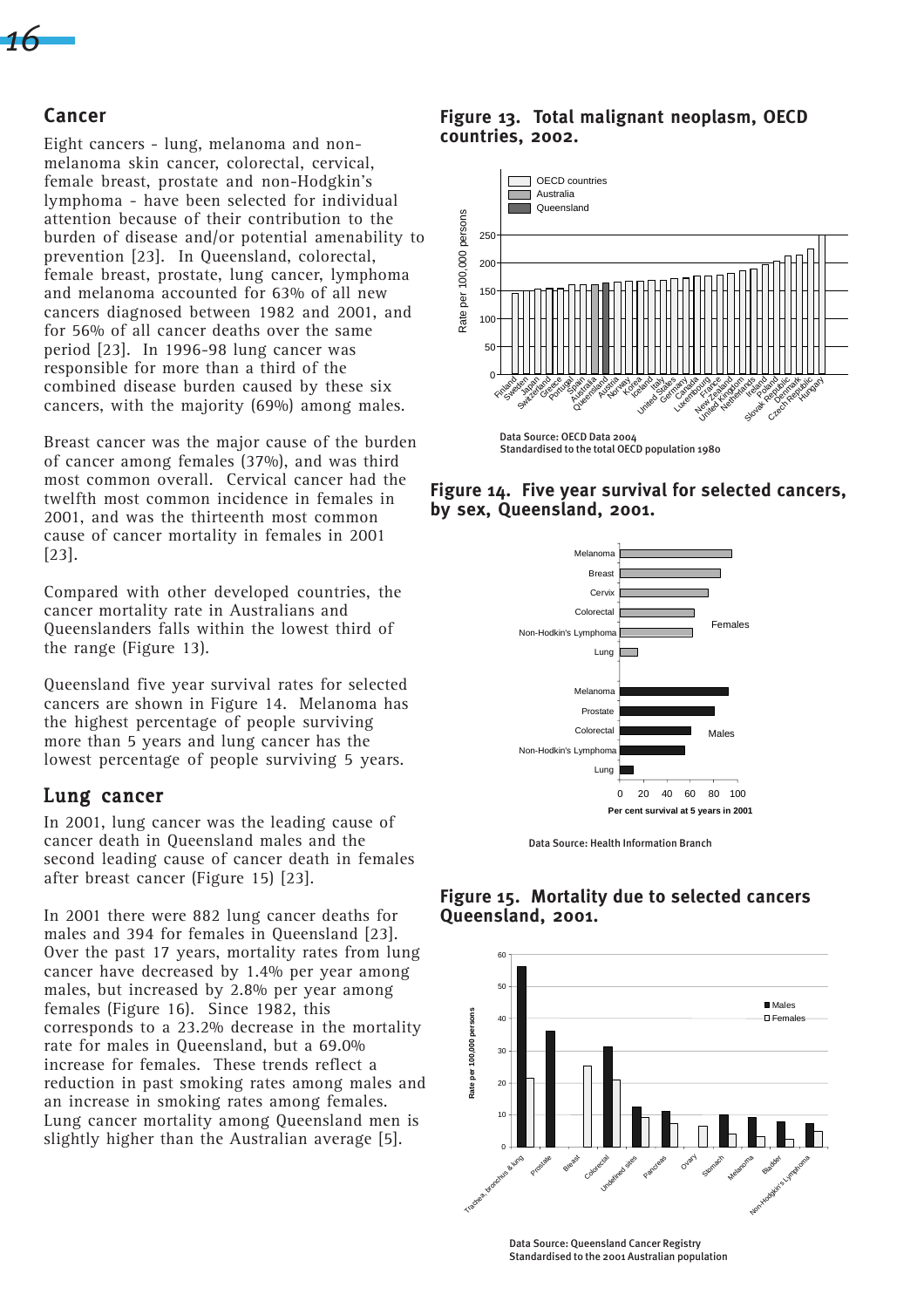

## Colorectal cancer

Colorectal cancer was the third highest cause of cancer death for males (after lung and prostate) and the third highest among females after breast and lung (Figure 15).

During 2001 there were 494 deaths for males and 394 deaths among females in Queensland [23].

There has been a steady increase in the incidence rate of colorectal cancer for both men (1.1% per year) and women (0.2% per year) since 1982. In contrast, mortality rates have decreased significantly for both men and women, with a decrease of 0.6% per year for males from the mid-1980s and 1.2% per year for females. This represents an overall improvement in the mortality rate of 9.0% for men since 1986 and 21.0% for women since 1982 [24].

## Melanoma

In 2001, Queensland had the highest melanoma mortality rate of the Australian states (6.5 per 100,000 (151 deaths for males and 62 deaths for females), compared with New South Wales which had the second highest rate of 5.6 per 100,000 [25]. Mortality rates due to melanoma have tended to increase between 1982 and 2001 for both sexes. However the rate of change was only statistically significant for men, at 1.2% annually, giving an overall increase of 26.4% in the mortality rate for males [24].

# Female breast cancer

Breast cancer was the leading cause of cancer deaths among females in Queensland, causing 471 deaths in Queensland women in 2001. Breast cancer is the most common cancer among women in terms of incidence. The incidence of breast cancer has continued to increase by 2.0% per year (Figure 17). Much of the apparent increase is due to increased screening [24].

Breast cancer incidence and mortality increases with age, however since 1994 the mortality rates have been decreasing by 2.7% per year (Figure 18) [24]. This is consistent with the impact of the BreastScreen Queensland Program and improvements in clinical management and treatment.

#### **Figure 16. Recent trends in mortality by type of cancer and sex.**



Data Source: Queensland Cancer Registry Standardised to the 2001 Australian population

#### **Figure 17. Incidence and mortality, female breast cancer, Queensland, 1986 to 2001.**



Data Source: Queensland Cancer Registry

**Figure 18. Female breast cancer mortality rates, females, Queensland, 1986 to 2001.**



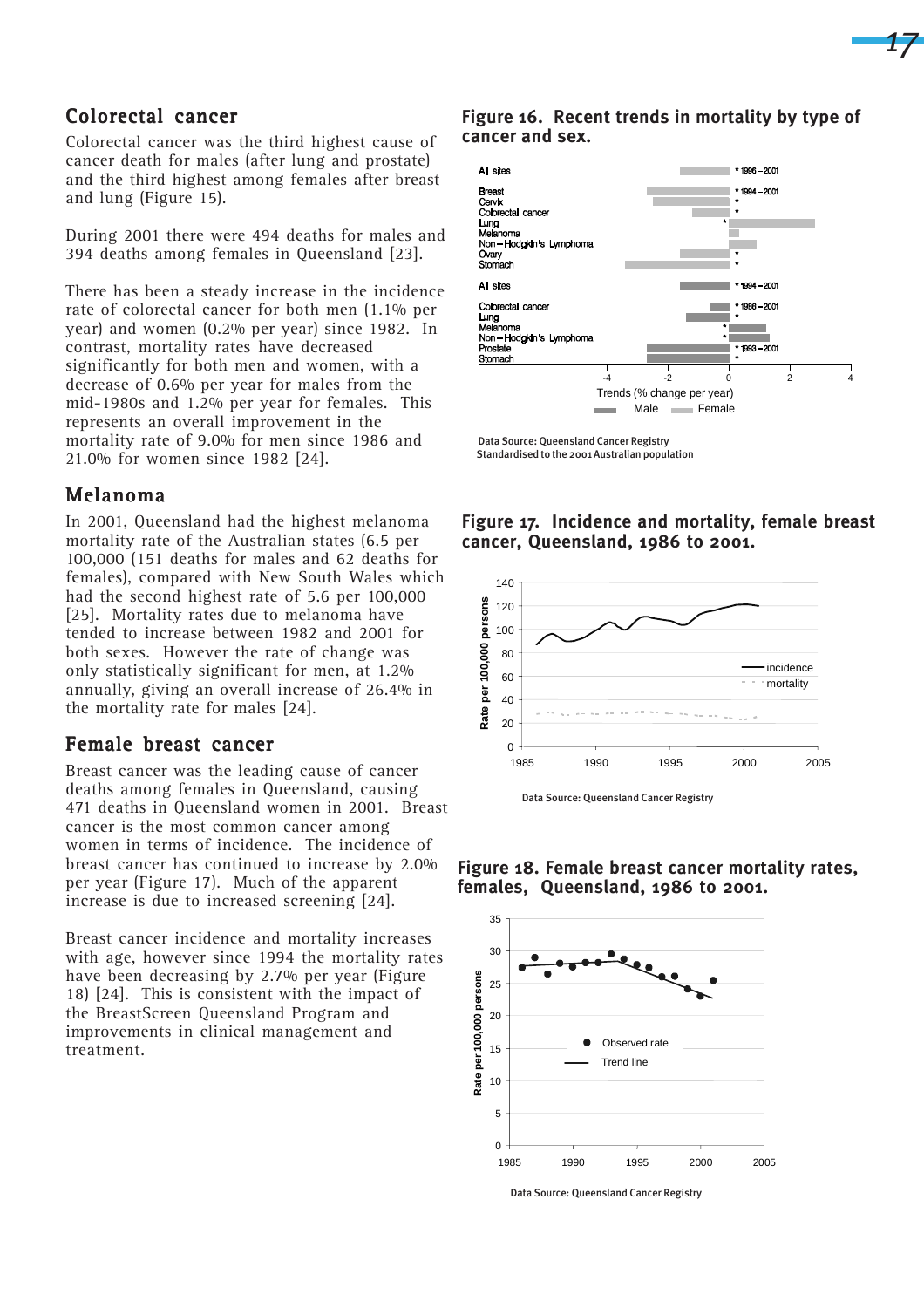*18*

## Cervical cancer

Both incidence and mortality rates for cervical cancer have shown a steady decline in Queensland. Between 1982 and 2002 the incidence rate for cervical cancer decreased by a total of 48.4% from 16.2 to 8.2 per 100,000 females, and the mortality rate by 38.5% from 4.5 to 2.8 per 100,000 females. In 2001 there were 51 cervical cancer deaths among Queensland women.

The incidence rate of cervical cancer among women living in discrete Indigenous communities was five times the Queensland average, while for mortality there was a 13-fold excess [26].

About 90% of the most common form of cervical cancer (squamous cell) can be prevented at an acceptable cost by routine biennial screening if conducted in the context of an organised screening program [27].

## Prostate Cancer

In 2001, prostate cancer was the second most common cause of cancer death in men, after lung cancer. The sharp increase in the incidence rate of prostate cancer in Queensland between 1988 and 1994 coincided with increases in the use of prostate-specific antigens (PSAs) and allied testing. Since 1997 there has been a slight increase of 1.1% per year, but this trend has not achieved statistical significance. The mortality rate from prostate cancer peaked in Queensland in 1993, and has been decreasing by 2.7% per year since then. The total drop in mortality rate for the eight years to 2001 was 19.8% (Figure 19).

A large proportion of new cases (36%) and the majority of deaths (67%) occur in men aged 75 years and older. Fewer than 1% of men who died from prostate cancer were younger than 50 years.



**Figure 19. Incidence and mortality, prostate**

**cancer, Queensland, 2001.**

In 2001 there were 1,868 newly diagnosed cases of prostate cancer and 509 deaths from prostate cancer in Queensland men.

## Non-Hodgkin's lymphoma

Incidence rates for non-Hodgkin's lymphoma in Queensland are rising, with an annual increase of 2.2% for males and 1.8% for females since 1982. Mortality rates for this disease are also rising, although at a slower rate compared to the rise in incidence: 1.3% per year for males and 0.9% per year for females. This corresponds with a significant overall increase of 28.1% in the mortality rate for males since 1982 [24]. In 2001 there were 114 deaths in men and 94 deaths in women due to non-Hodgkin's lymphoma.

## Mesothelioma

Mesothelioma is a fatal form of cancer, in most cases associated with exposure to asbestos. There is usually a very long period between exposure and diagnosis. It occurs more frequently in males, who are more likely to have been involved in industries which used asbestos in past decades.

The number of cases of mesothelioma is low, however it is an important health condition because it is becoming more common. The incidence of mesothelioma in Queensland has increased from 1.1 cases per 100,000 persons in 1982-86 to 3.2 cases per 100,000 persons in 2001. The mortality rate has increased from 0.9 deaths per 100,000 persons in 1982-86 to 2.5 deaths per 100,000 persons in 2001 [23].

The incidence rates for Australia have been increasing since 1965. Western Australia and South Australia have incidence rates above the national average, while New South Wales and Queensland have incidence rates approximating to the national average of 44-63 cases per million males. Rates for the Australian Capital Territory, Northern Territory and Tasmania are imprecise, because they are based on low numbers, but the true underlying rates are likely to be well below the national average [28].

Data Source: Queensland Cancer Registry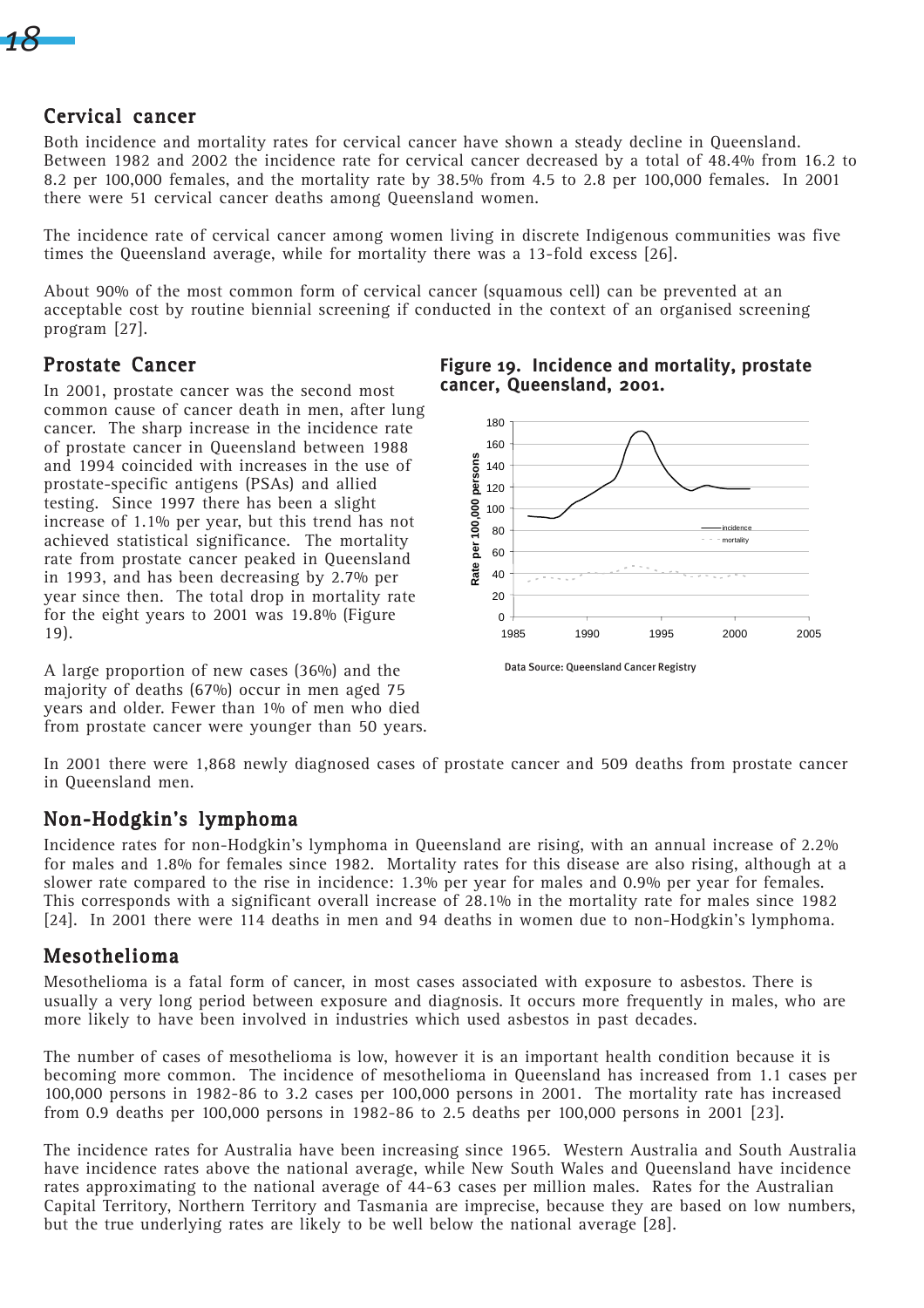

Due to the long lag period between asbestos exposure and development of cancer, people 50 years of age and over have the highest age specific incidences of mesothelioma [28].

## Oesophageal cancer

The epidemiology of oesophageal cancer has undergone a dramatic change over the last two decades. There are two main types of oesophageal cancer, squamous cell carcinoma and adenocarcinoma. In the 1980s, almost all oesophageal cancers were squamous cell carcinomas, mainly caused by cigarette smoking and alcohol consumption. In 2001, about 44% of oesophageal cancers in Queensland were adenocarcinomas, associated with reflux (heartburn) and obesity.

Over the past 20 years in Queensland, incidence and mortality from adenocarcinoma of the oesophagus have increased by about 4% to 7% per year, which is faster than any other cancer except mesothelioma. Similar rates of increase have been reported in other Australian states and in other established market economies.

Oesophageal cancers are renowned for poor survival. Less than 20% of patients are alive five years after the diagnosis.

Adenocarcinoma of the oesophagus is not a common cancer but its sharp rate of increase is potentially important from a public health perspective. Increasing levels of obesity may mean that this cancer will become more frequent [29].

## **Mental health**

Mental health problems and disorders have a major impact, either directly or indirectly, on the lives of many Australians. It is estimated that one in five adult Australians are affected by a mental health disorder at some time during their life [30, 31]. The major mental disorders are depression, schizophrenia, anxiety disorders and substance abuse.

In Queensland 1996-98, one quarter or more of the total years of life lost due to disability (YLD) were attributable to mental disorders (25% for males and 28% for females) [15]. In the Queensland sector of the 2001 National Health Survey, 8.1% of males and 9.8% of females self-reported as having mental and behavioural problems [17]. In the same survey, level of psychological distress was measured on the Kessler-10 scale. In Queensland among those 18-64 years old, 22.4% had moderate and 12.4% had high or very high distress levels, comparable with the Australian national levels of 23.5% and 13.0% respectively [32].

In 2002-03, 3.3% of admissions to Queensland hospitals were for a mental health disease or disorder, comparable to 3.2% of admissions in Australia as a whole [33]. 'Depressive episode', 'reaction to severe stress and adjustment disorders', and 'disorders due to alcohol' were the most common causes of day admissions for a mental health disorder in 2000-01 in Queensland, and in Australia overall [34]. 'Schizophrenia', 'depressive episode' and 'disorder due to alcohol' were the most common principal diagnosis for overnight admission for a mental health disorder in Queensland, similar to the pattern for Australia overall [34].

The National Survey of Mental Health of Young People in Australia, conducted in 1998, identified 14% of children and adolescents (ages 4 to 17 years) as having mental health problems [35].

# Suicide

While suicide and self-inflicted injury are not classified as mental conditions, it is estimated that about 88% of people who died from suicide suffered from a diagnosable mental disorder at the time of their death [36].

The Queensland Government has adopted a whole of government approach, to specifically target mental health problems and 'at risk' groups [37].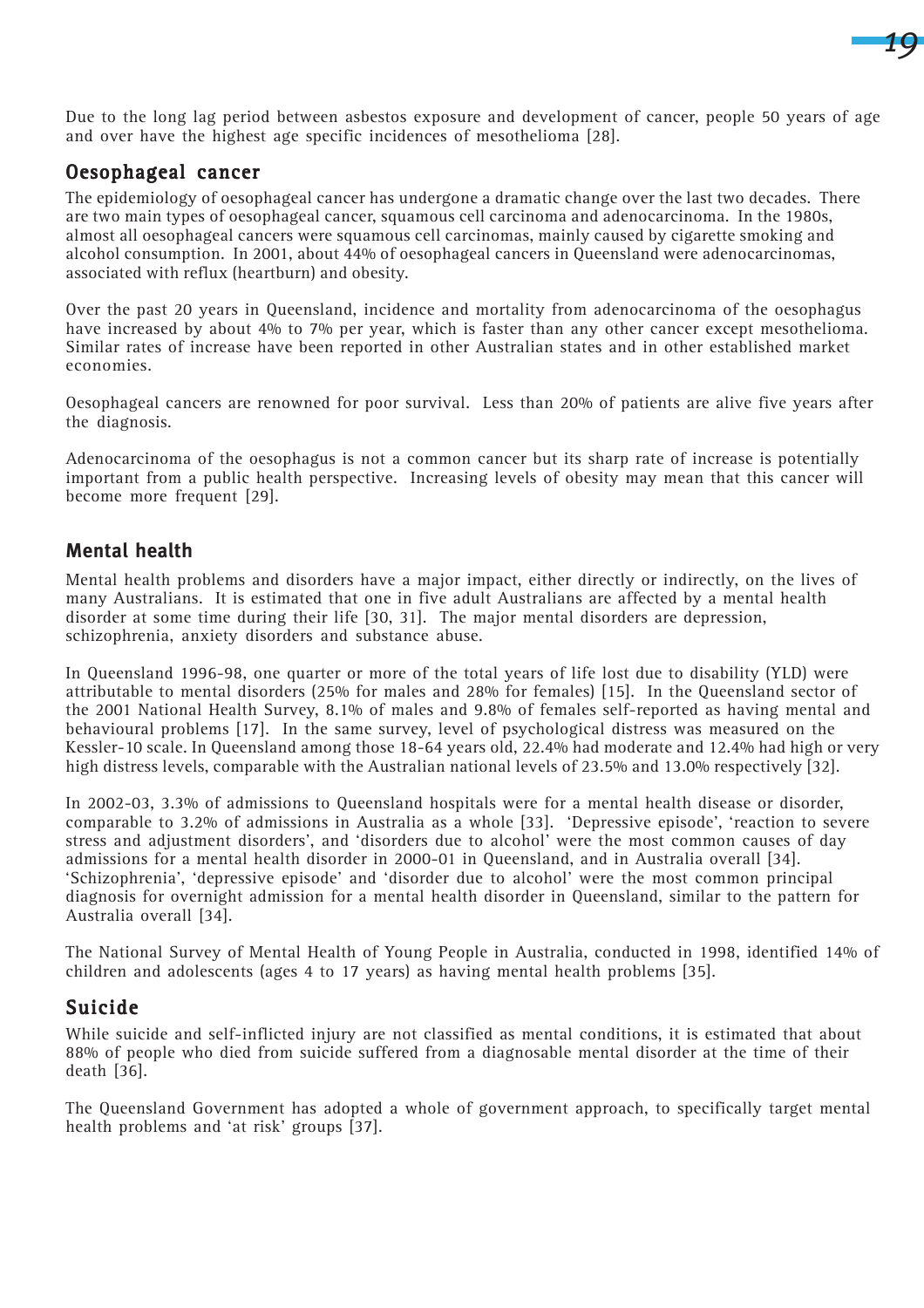*20*

#### **Figure 20. Suicide**

**(a) Comparison of mortality due to suicide in OECD countries, 2000. (b) Trends in mortality due to suicide (males and females 15-24 and all ages), Queensland, 1986 to 2002. (c) Mortality due to suicide (males and females all ages), by sex and state, 2000-2002. (d) Mortality due to suicide (persons all ages) by sex, SEIFA index, ARIA index and Indigenous distribution, Queensland, 2000-2002.**



Suicide rates in Queensland were in the top third and Australia in the middle third compared with other developed countries. Queensland's suicide rate was 4 times that of Greece, the lowest of the comparison countries, but just over half the rate of suicide in Hungary, the highest of the comparison countries (Figure 20(a)) [21].

There has been no change in the suicide rate for either males or females of any age group in Queensland between 1986 and 2002, with young males at higher risk (Figure 20(b)). The Queensland male suicide rate was 8% higher than the national average (Figure 20(c)). Mortality from suicide was higher among males and people living in socio-economically disadvantaged or remote areas (Figure 20(d)). The suicide rate in areas with more than 40% Aboriginal people and Torres Strait Islanders is over 4 times the Queensland average (Figure 20(d)).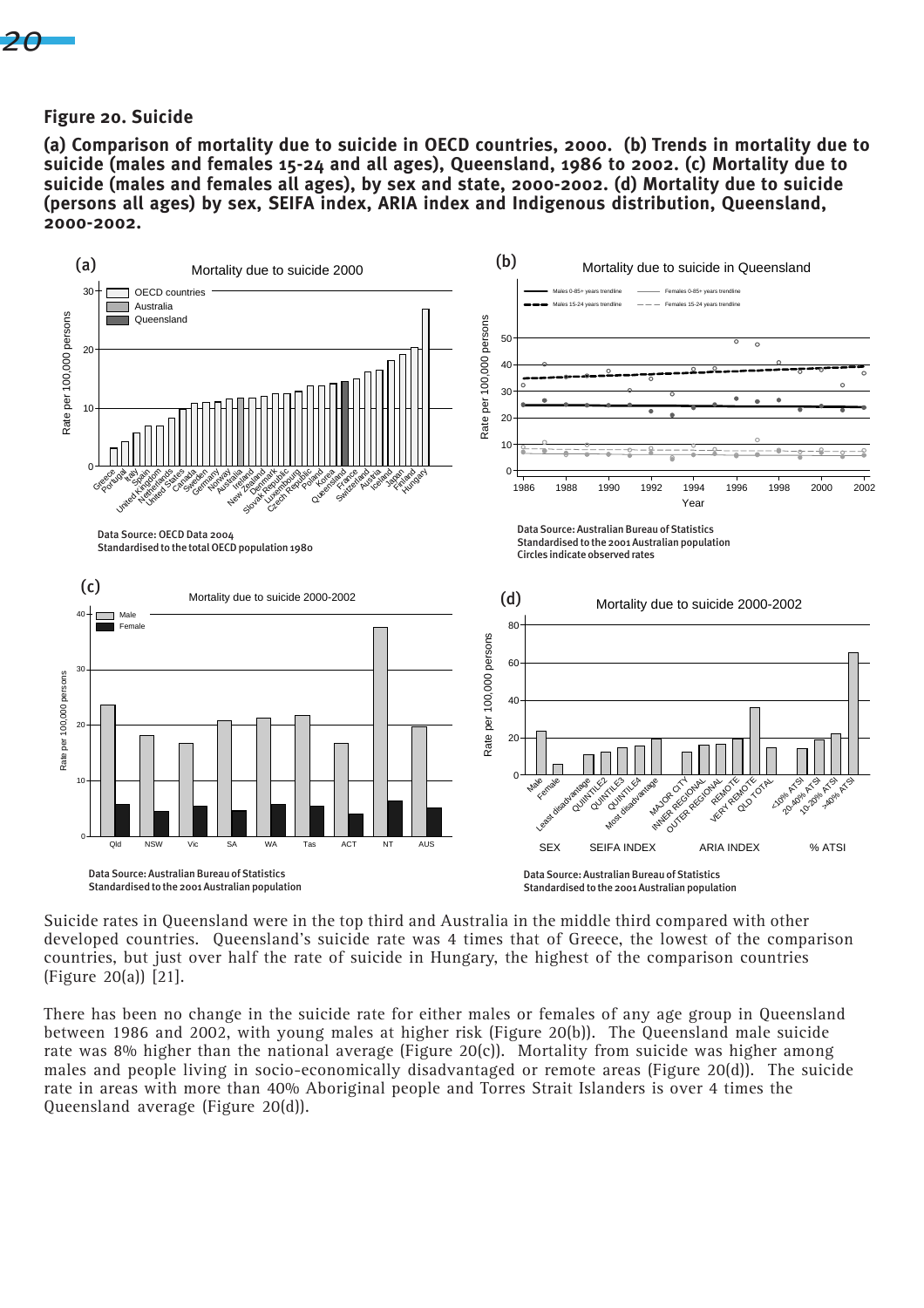

# **Injury prevention and control**

With the exception of injury from fire, burns and scalds, the burden of disease from injury in Queensland was higher than that for Australia as a whole over 1996-98 [15]. Over one third (35%) of the burden of disease due to injury (excluding suicide and self-inflicted injury) was accounted for by road traffic accidents, with the remainder accounted for by falls, homicide violence and war, poisoning, drowning, fires/burns/scalds and other conditions [15].

## **Hospital admissions for injury**

During the 2002-03 financial year, there were 103,688 admissions to Queensland hospitals due to injury and poisoning. Falls accounted for 21% of episodes of care for injuries due to external causes (including self-inflicted injury) [38].

Hospitalisation rates for injury have decreased for transport injuries in 15-24 year old males, and for poisonings and near drownings in children under 5 years, but increased in other categories since 1981 [18] (Figure 21).<sup>1</sup>

## **Injury mortality**

Mortality rates have fallen substantially for most injury indicators since 1981-83. Increases were observed in mortality from falls in people over 65 years, as were slight increases in mortality from homicide in children under 9 years and drowning in children under 5 years [18] (Figure 22).

## **Transport related mortality**

Transport related mortality includes road traffic accidents, non-traffic accidents and other transport accidents.

Queensland had the eighth lowest and Australia the tenth lowest transport accident mortality rates of OECD countries in 2000 (Figure 23(a)).

Mortality from transport related injury in Queensland has fallen by an average of 4.4% per annum for males and 5.6% per annum for females between 1986 and 2002. This represents a reduction of the mortality rate by 51% and 56% for males and females respectively [18]. For males 15-25 years mortality rates have fallen by an average of 4.8% and for females by 5.6% per annum over the same time period (Figure 23(b)).

#### **Figure 21. Changes in hospital admission rates for specific injury types, Queensland, between 1981 and 2002.**



**Figure 22. Comparisons for mortality for specific injury types in Queensland between 1981-83 and 2000-02.**



 Data Source: Australian Bureau of Statistics Standardised to the 2001 Australian population

The mortality rate for males aged 15 to 24 was over three times that for females in the same age group in 2002 (24.6 vs 6.4 deaths per 100,000 population). Mortality in these young males is nearly twice that of the male population as a whole [18].

Queensland had the third highest mortality rate for motor vehicle accidents for 15-24 year old males among the states (Figure 23(c)).

Rates of mortality from transport related injury were higher among people living in socio-economically disadvantaged areas, and in more remote areas (Figure 23(d)).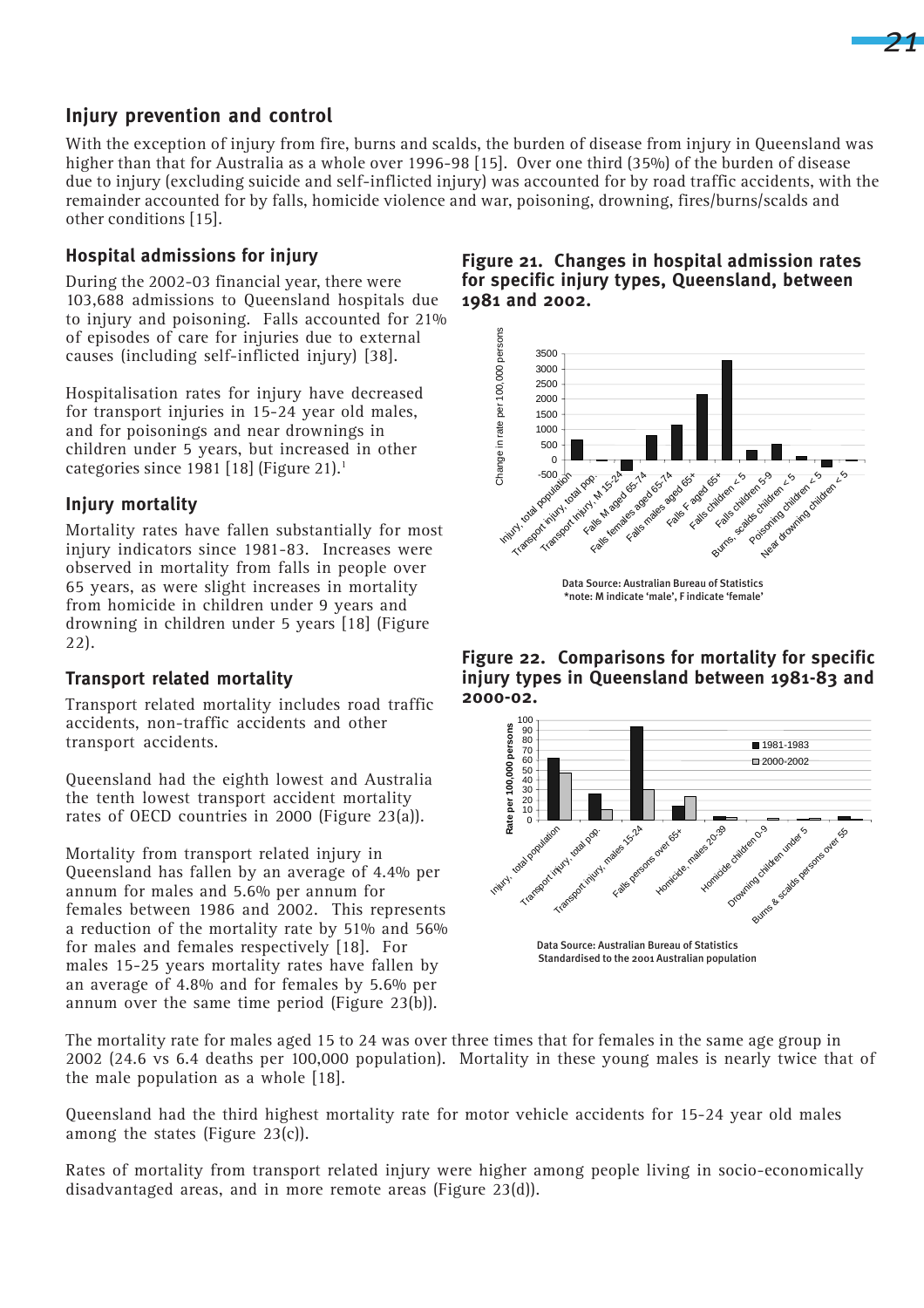

#### **Figure 23. Transport related mortality**

**(a) Comparison of mortality due to land transport accidents in OECD countries. (b) Trends in mortality due to transport injury ( males and females aged 15-24 years and all ages), Queensland, 1986 to 2002. (c) Mortality due to transport injury (males and females all ages), by sex and state, 2000-2002. (d) Mortality due to transport injury (persons all aged), by sex, SEIFA index, ARIA index and Indigenous distribution, Queensland during 2000-2002.**



Standardised to the 2001 Australian population

Some reduction in transport mortality in recent decades can be attributed to the introduction of compulsory wearing of seat belts in the 1970s (Figure 24), random breath testing, speed cameras, better roads and, improved safety of motor vehicles [39].

#### **Figure 24. Road transport related mortality in Australia 1920 to 2000 [40].**

Standardised to the 2001 Australian population



Data Source: RTA's GRIM Editor Standardised to the 2001 Australian population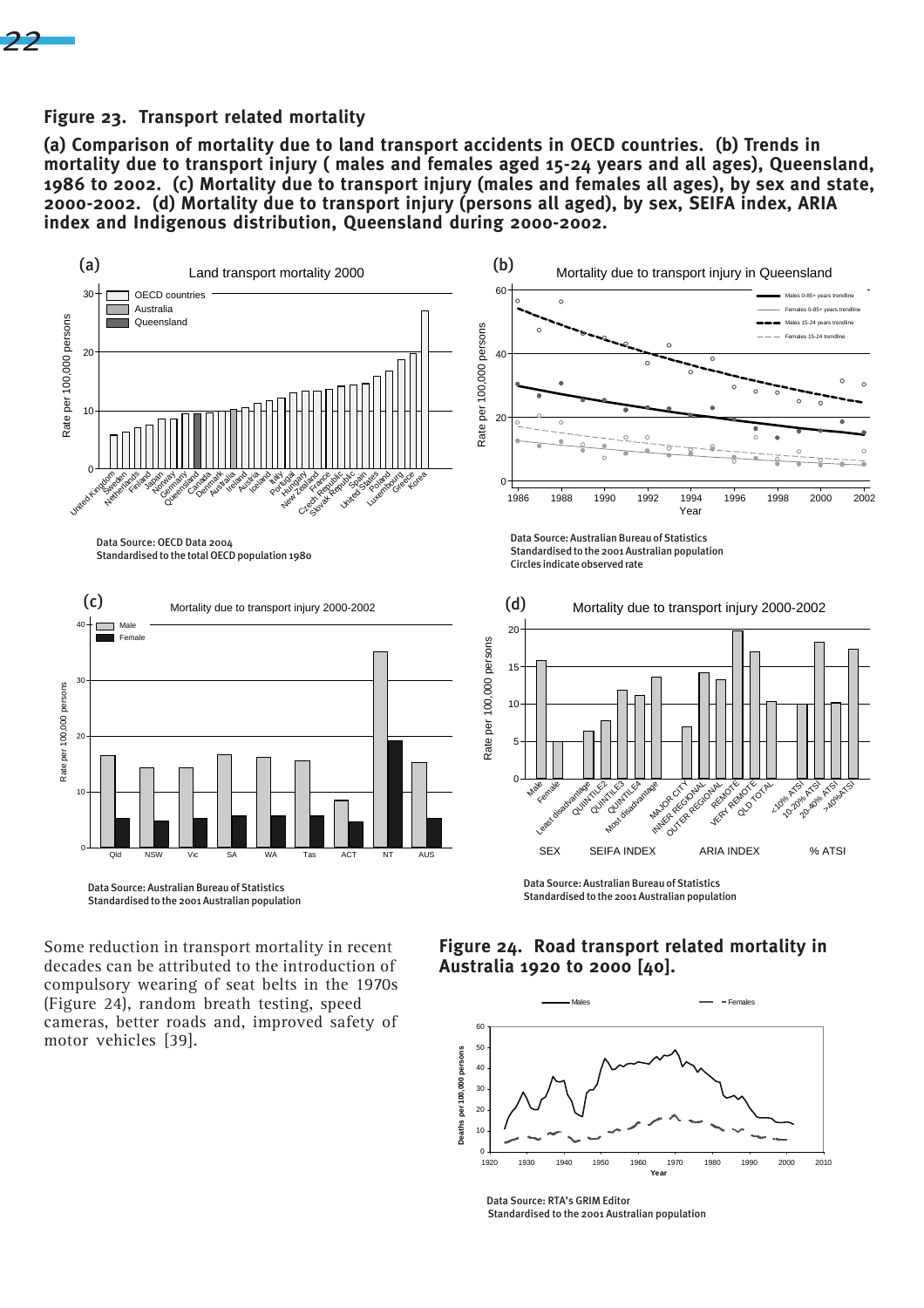### **Drowning**

Between 1983 and 2001, 359 children aged 0- 4 drowned in Queensland, with about half (174) of these occurring in domestic swimming pools [41] (Figure 25).

The decline in pool drownings from 1991 to 1993 has not been maintained, highlighting the need for ongoing pool safety awareness campaigns (Figure 25). Lack of adult supervision has been identified as a common causal factor in most toddler drownings [42].

Forty-nine deaths due to drowning occurred in Queensland in the 2002-03 financial year (Figure 26). Australia-wide, the number of deaths due to drowning has decreased from 2.0 per 100,000 people to 1.3 per 100,000 people between 1992 and 2002-03 [43].

**Figure 25. Number of deaths of 0-4 year old children due to drowning in Queensland. 1983 to 2002.**



Data Source: Queensland Injury Surveillance Unit

#### **Figure 26. Mortality due to drowning, all ages, by state, 2002-03.**



Data Source: Royal Lifesaving Society of Australia

# Public education campaigns on road and pool safety have saved many lives. It is important to maintain pool safety awareness

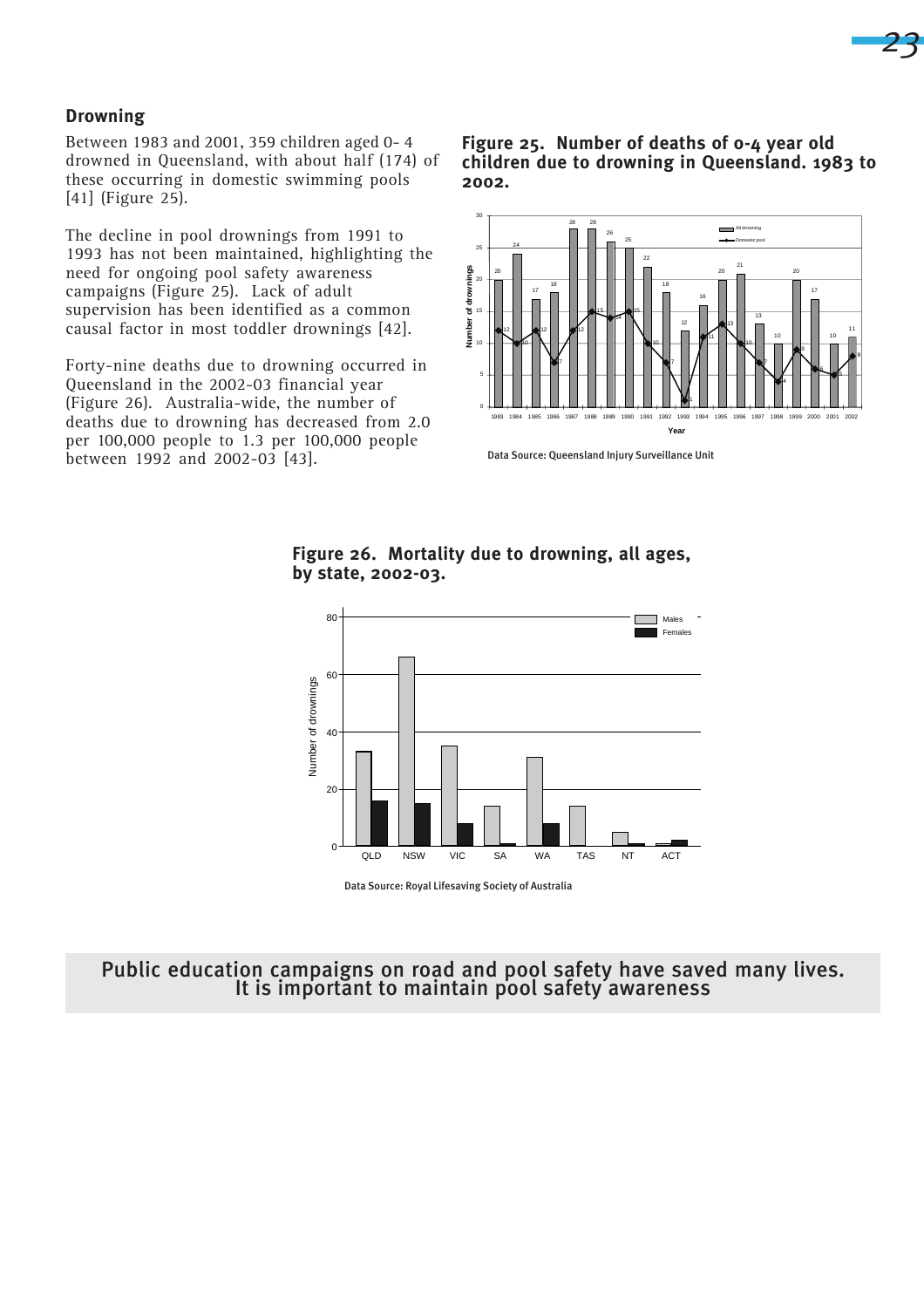*24*

## **Diabetes Mellitus**

Diabetes is one of the highest health priority issues for Australia, because of the resulting burden of heart disease, stroke, blindness, kidney failure and amputations. Torres Strait communities have the highest recorded prevalence of diabetes in Australia (25% of adults over the age of 15) [44].

## **Figure 27. Diabetes mortality**

**(a) Comparison of mortality due to diabetes in OECD countries. (b) Trends in mortality rates due to diabetes mellitus (males and females 0-79 years), Queensland, 1986 to 2002. (c) Mortality due to diabetes mellitus (males and females 0-79 years), by state, 2000-2002, by state. (d) Mortality due to diabetes mellitus (persons aged all ages), by sex, SEIFA index, ARIA index and Indigenous distribution, Queensland, 2000-2002.**



Diabetes mortality rates in Australia were ranked fourteenth lowest, and Queensland seventeenth lowest of 29 developed countries, and were just over twice the rate of Greece, the best of the comparison countries (Figure 27(a)) [21].

Between 1986 and 2002, diabetes mortality rates have increased by an average of 2.5% per year for males, but there has been no change in females (Figure 27(b)) [18]. Queensland has similar diabetes mortality rates to the national average for both males and females (Figure 27(c)) [18].

Mortality rates from diabetes increased with age, increasing socioeconomic disadvantage and remoteness. Areas with more than 40% Aboriginal people and Torres Strait Islanders had almost 7 times the rate of the Queensland population as a whole (Figure 27(d)).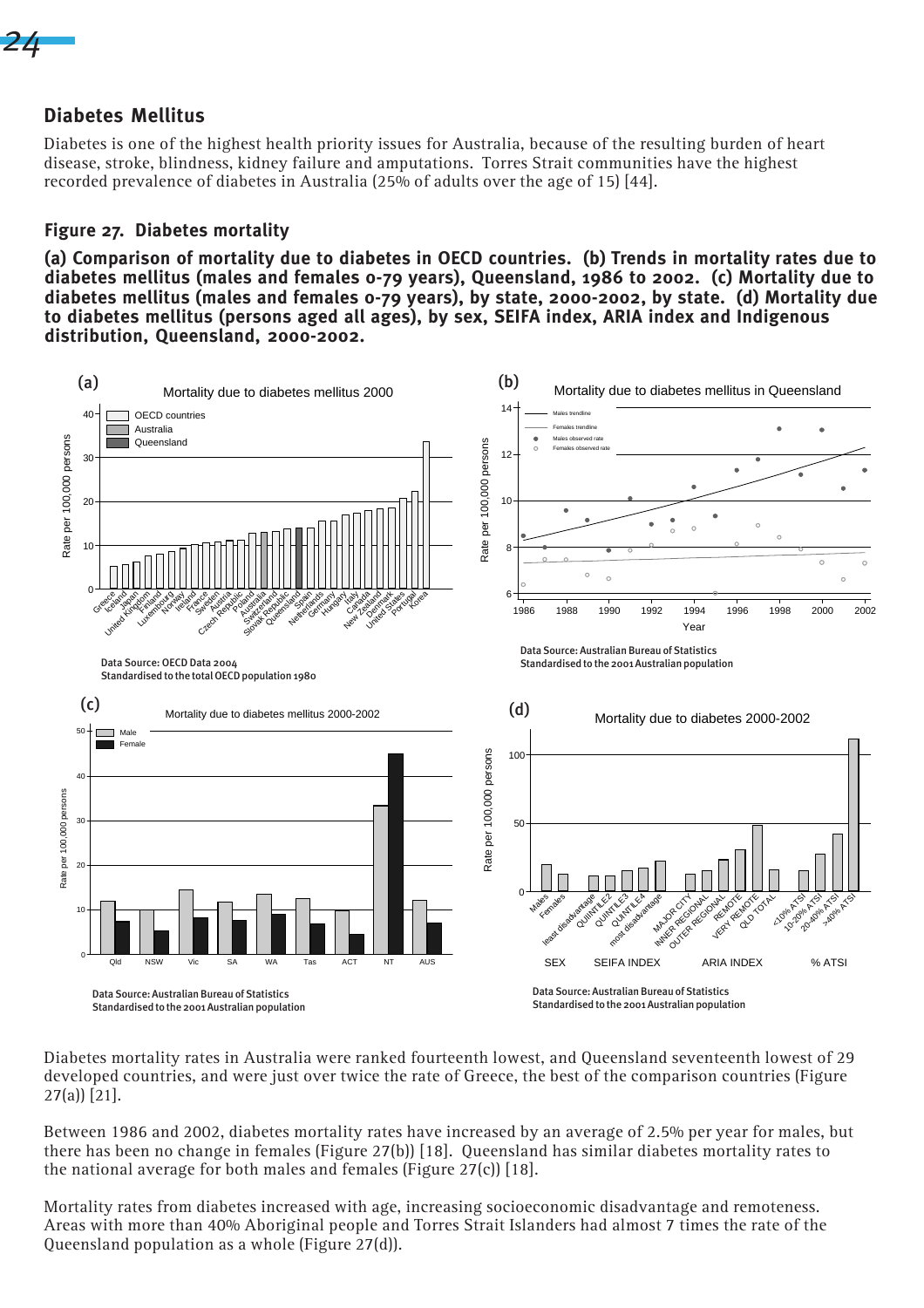The AusDiab national study of diabetes measured prevalence using blood glucose testing, which is more accurate than self-reporting. In 2000, 1634 Queenslanders 25 years or over participated in the study [45]. Seven percent of participants had diabetes (half of whom had not been previously diagnosed). Fifteen percent had impaired glucose tolerance and 1.9% had an impaired fasting blood glucose level. Thus 23.9%, or nearly one in four Queenslanders surveyed, had an abnormality of glucose metabolism.

*25*

## **Asthma and chronic obstructive pulmonary disease**

Asthma is the only chronic respiratory disease formally identified as a National Health Priority Area condition. However, because of the considerable disease burden from chronic obstructive pulmonary disease (COPD) [46], this condition has also been included in this section.

When comparing mortality rates for chronic respiratory conditions (bronchitis, emphysema and asthma) against other developed countries, Australia ranked eighth, and Queensland tenth lowest of 29 OECD countries, with rates approximately four times that of Greece, the best of the comparison countries (Figure 28(a)) [21].

## **Figure 28. Chronic respiratory disease mortality**

**(a) Comparison of mortality due to bronchitis, emphysema and asthma in OECD countries. (b) Trends in mortality due to chronic respiratory disease (chronic obstructive pulmonary disease, including asthma, males and females 0-79 years), Queensland, 1986 to 2002. (c) Mortality rates due to chronic obstructive pulmonary disease (including asthma, males and females 0-79 years), by sex and state, 2000-2002. (d) Mortality due to chronic respiratory disease (persons all ages), by sex, SEIFA index, ARIA index and Indigenous distribution, Queensland, 2000-2002.**



Data Source: Australian Bureau of Statistics Standardised to the 2001 Australian population

Data Source: Australian Bureau of Statistics Standardised to the 2001 Australian population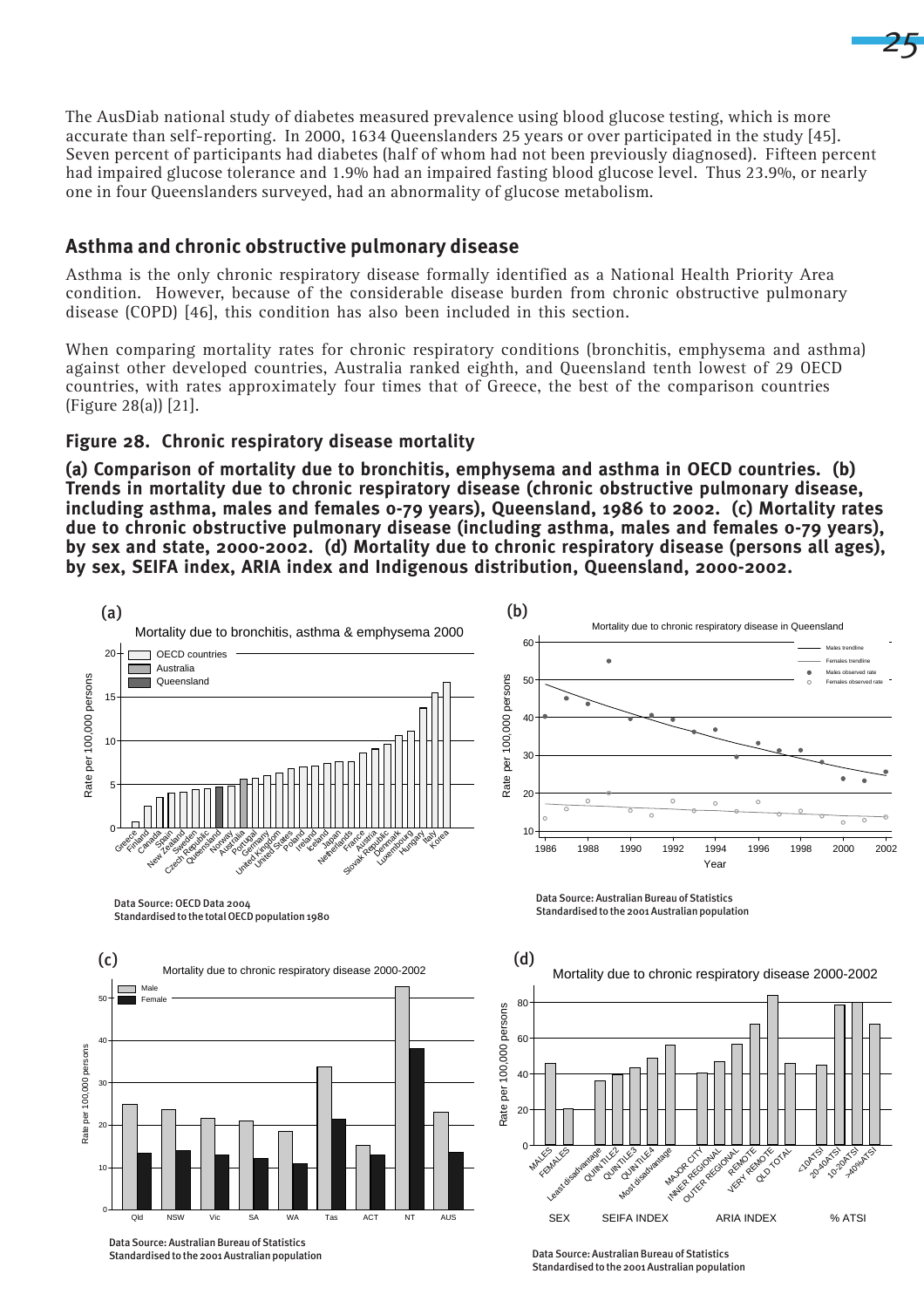

In the past 15 years, mortality from chronic respiratory disease decreased by an average of 4.2% per year for males and by 1.4% per year for females [18] (Figure 28(b)). When compared with the national average, Queensland's mortality rates in 2000-2002 were similar for females, but 8.7% higher for males, (Figure 28(c)).

Mortality rates from chronic respiratory disease in Queensland are higher among males and among those living in more remote areas and areas of socioeconomic disadvantage (Figure 28(d)).

In 2001-2002 there were 17,151 hospital admissions for asthma (6,507) and COPD (10,644) in all Queensland hospitals [33].

Admissions for asthma are concentrated in children, whereas those for COPD are concentrated in older groups (Figure 29).

It is estimated that more than 64% of the burden of disease due to COPD is attributed to smoking [14]. Although specific estimates were not available for asthma, exposure to cigarette smoking has been identified as both a contributing factor and a trigger factor for exacerbation of asthma [47].

## **Musculoskeletal disease**

Musculoskeletal disease, the seventh National Health Priority, is a major cause of morbidity, and includes osteoporosis, osteoarthritis, rheumatoid arthritis, back pain and musculoskeletal trauma.

From 1998-2002, an average of 194 older Queenslanders (67% women) died per year due to diseases of the musculoskeletal system and connective tissue. Between 1989-91 and 1999-2001 **Figure 29. Hospital admissions due to chronic respiratory disease (chronic obstructive pulmonary disease and asthma) by age group, Queensland, 2001-02.**



Data Source: Queensland Hospital Admitted Patient Data Collection

hospital admission rates for musculoskeletal diseases have increased by 26% for older men and 21% for older women [38]. Arthritis and musculoskeletal diseases are the second most common reason for visiting a doctor (after respiratory disorders, mainly colds and 'flu) and the third most common reason for using medication (after respiratory and circulatory disorders) [48].

# Arthritis

Arthritis is the major cause of disability with chronic pain in Australia, affecting over 3 million people, or 16.5% of the population. Arthritis is currently more prevalent than asthma, injuries, mental disorders, diabetes and cancers, and will become an escalating public health issue with ageing of the population. Sixty percent of those affected are women [48]. Arthritis costs the community at least nine billion dollars every year, including two billion dollars in direct costs each year [48, 49].

Osteoarthritis (the commonest form of arthritis) is associated with overweight or obesity, and low levels of exercise. It is the main indication for hip and knee replacement, now one of the most common forms of routine surgery, and among the most cost-effective operations available [49]. At least 4,100 hip and 5,100 knee replacements were performed in Queensland in 2003, although the rate of surgical procedures is among the lower of the states (Figure 30 (a)). Surgery outcome is improved by pre-operative exercise programs and weight reduction.

Queensland had the greatest percentage increase in hip replacements and the second highest increase in knee replacements of the states between 1994-95 and 2001-02, although the ACT/Northern Territory combined had the greatest increase in knee replacements of any jurisdiction (Figure 30(b)).

Arthritis can be managed by appropriate exercise, medication, and in some cases diet. Only one quarter of those reporting arthritis have received medical advice or medication, thus there is considerable scope for reduction in the burden of disease [48].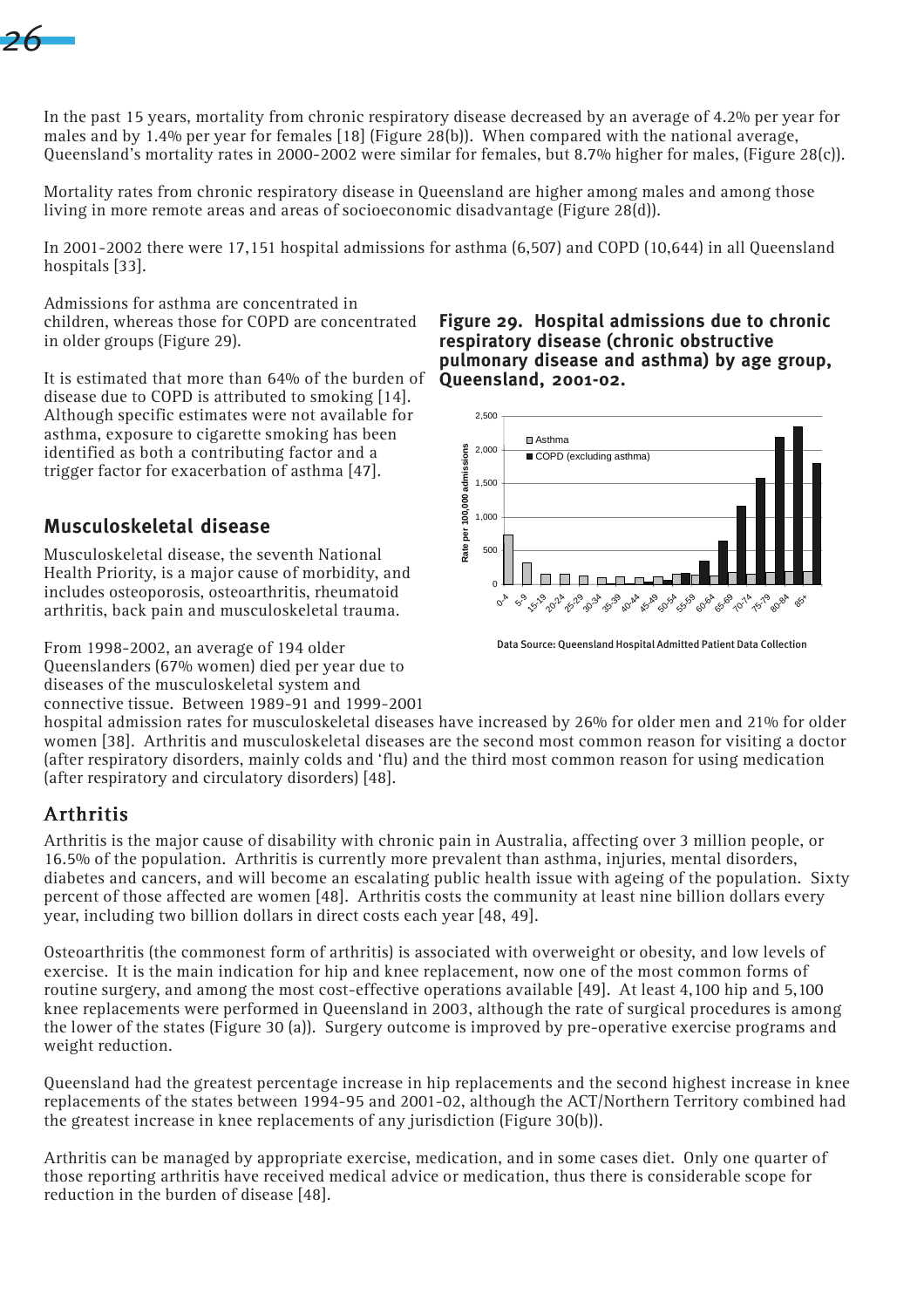

### **Figure 30. (a) Incidence of hip and knee replacements by state, 2001-02. (b) Percentage change in hip and knee replacement procedures 1994-95 to 2001-02.**

*27*

Rates have not been age or sex adjusted

# **Osteoporosis**

The prevalence of osteoporosis in Australian women 65-74 years in 1995 was 105 per 1,000, increasing to 123 per 1,000 among those aged 75 and older [22]. It is more expensive than diabetes or asthma [50]. More recent data estimates the prevalence of osteoporosis in 2001, in those over 65 years of age, at over 50% for women and nearly 30% for men. This estimate is comparable to those for Europe and the United States [50].

Around 1,000 Queenslanders have been admitted to hospital each year since 1999 with osteoporosis as a primary diagnosis. Of these people, 60-70% have had a pathological bone fracture [38]. Osteoporosis is a major risk factor for vertebral and hip fracture. Hip fracture is associated with a 33% mortality rate in the following 12 months [51]. Osteoporosis cost \$1.9 billion per annum in health care in Australia in 2000-01, 68% of which was due to hospital and nursing home costs.

Healthy bones are developed during childhood and adolescence, so it is important that young people have adequate nutrition, especially calcium, and appropriate physical activity. Osteoporosis can be reduced or prevented by appropriate weight-bearing exercise, adequate calcium intake, adequate vitamin D, and medication, thus reducing the likelihood of hip fracture in older women.

Fall prevention strategies are also important in reducing the rate of hip fracture [50]. It is important that older people, particularly those residing in care facilities, receive adequate sunlight exposure for vitamin D synthesis [52].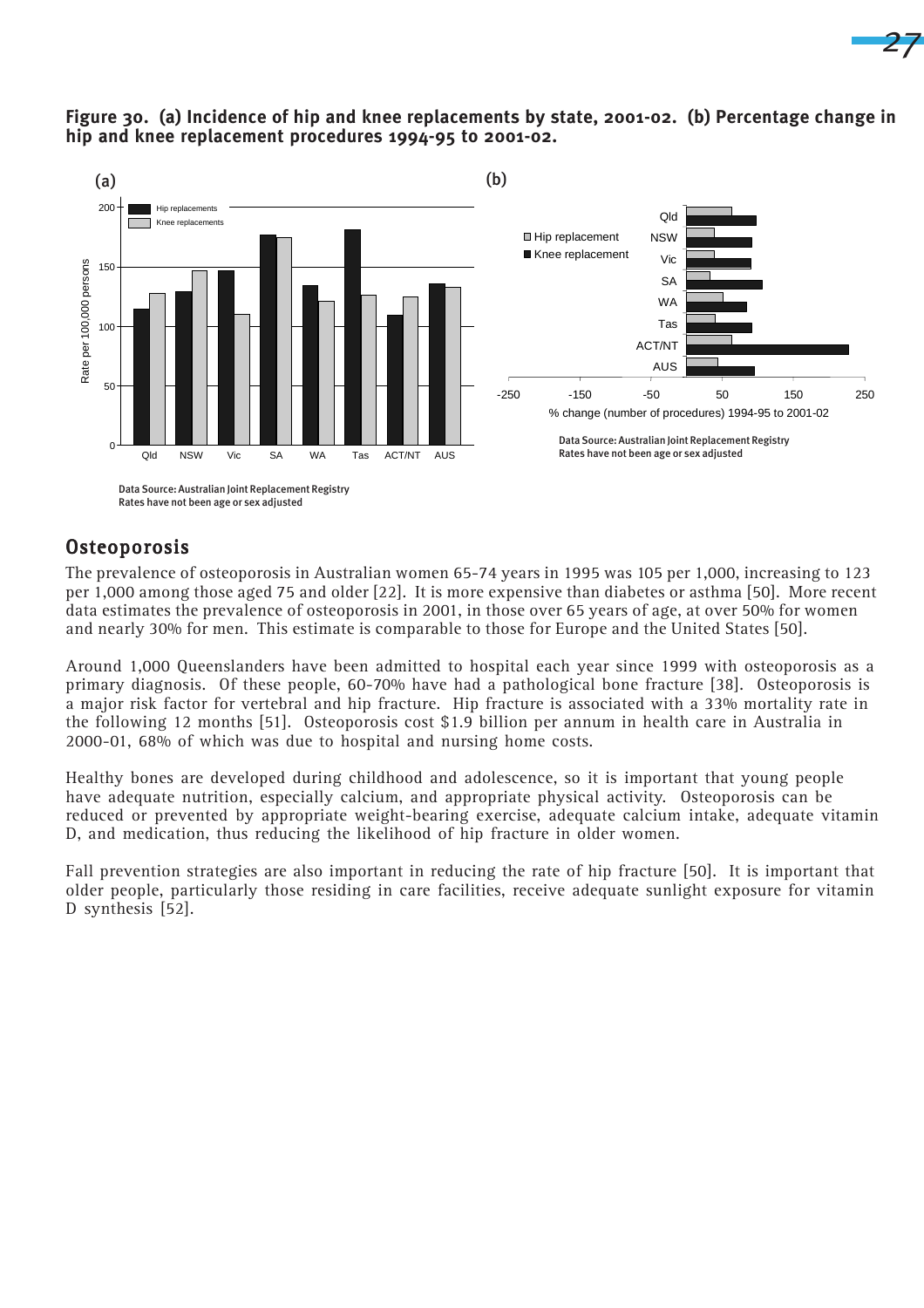

# **MEASURING HEALTH STATUS AND DIFFERENTIALS: OTHER KEY HEALTH ISSUES**

## **Communicable disease**

Decline in infectious disease mortality in the first half of the 20th century has made a significant contribution to the increases in life expectancy that have occurred in the last 100 years. New challenges are now arising, associated with rapid mass travel, overuse of antibiotics, mass production of food, and other social changes [53]. These challenges include diseases such as HIV/AIDS, 'emerging' infectious diseases such as Severe Acute Respiratory Distress Syndrome (SARS), potential threats due to bioterrorism, and re-emergence of conditions such as tuberculosis and influenza.

Australians and Queenslanders are protected by a sophisticated system of vaccination, disease surveillance, and public health policies. Queensland Health includes specialised units for prevention and control of communicable diseases, specifically including food-borne illnesses, Meningococcal disease, Dengue fever, Q Fever, tuberculosis, HIV/AIDS and potential threats such as SARS.

## Notifiable diseases

Communicable diseases of public health importance **2001, rate per 100,000 persons** are classified as notifiable diseases. Lead poisoning is the one notifiable condition which is not communicable, but is included in this category because of its special importance.

In 2001, Chlamydia was the most common notifiable disease in Queensland, followed by Campylobacter and viral hepatitis.

Figure 31 shows the rates of notifications per 100,000 persons for the most common notifiable diseases (where the rate was over 2.0 cases per 100,000 persons) [54].

## Influenza

Influenza became notifiable in July 2001. Children 0-4 years of age had the highest rate (17%) of notifications between July-December 2001.

# **Figure 31. Notifiable diseases in Queensland**



Data Source: Queensland Health notifiable diseases report 1997-2001

Between 1997-98 and 2001 all-age hospitalisation rates for influenza have fallen from approximately 30 cases per 100,000 population to 11 per 100,000. The vaccination program for people aged 65 years and over began in 1999. There was only one death in this age group in 1999-2000, compared with 27 deaths in 1997-1998, illustrating the success of the vaccination program [54].

#### Tuberculosis

Australia has one of the lowest incidence rates of tuberculosis (TB) in the world. The incidence rate for TB in 2002 was highest in Indigenous (8.5 per 100,000 persons) and overseas-born Australians (ranging from 1.3 - 619.4 per 100,000 for selected countries), compared with Australian-born non-Indigenous people (1.1 per 100,000 persons) [55].

#### Sexually transmitted infections

Chlamydia is the most common sexually transmitted infection in Queensland. Frequently asymptomatic, particularly in women, the infection can result in the long-term effects of infertility and ectopic pregnancy. The chlamydia notification rate has increased for all states and territories. The Queensland rate increased from 135 per 100,000 persons in 1998 to 180 per 100,000 in 2002. Increased notification may reflect increased detection. The Northern Territory, Queensland and Western Australia have substantially higher rates than the other Australian states. Indigenous Australians have higher rates of chlamydia infection than non-Indigenous people.

Queensland had the third highest reported rate for gonorrhoea and second highest reported rate for syphilis in 2002, compared with other states, although rates in Queensland have declined since 1998 for both these diseases [56].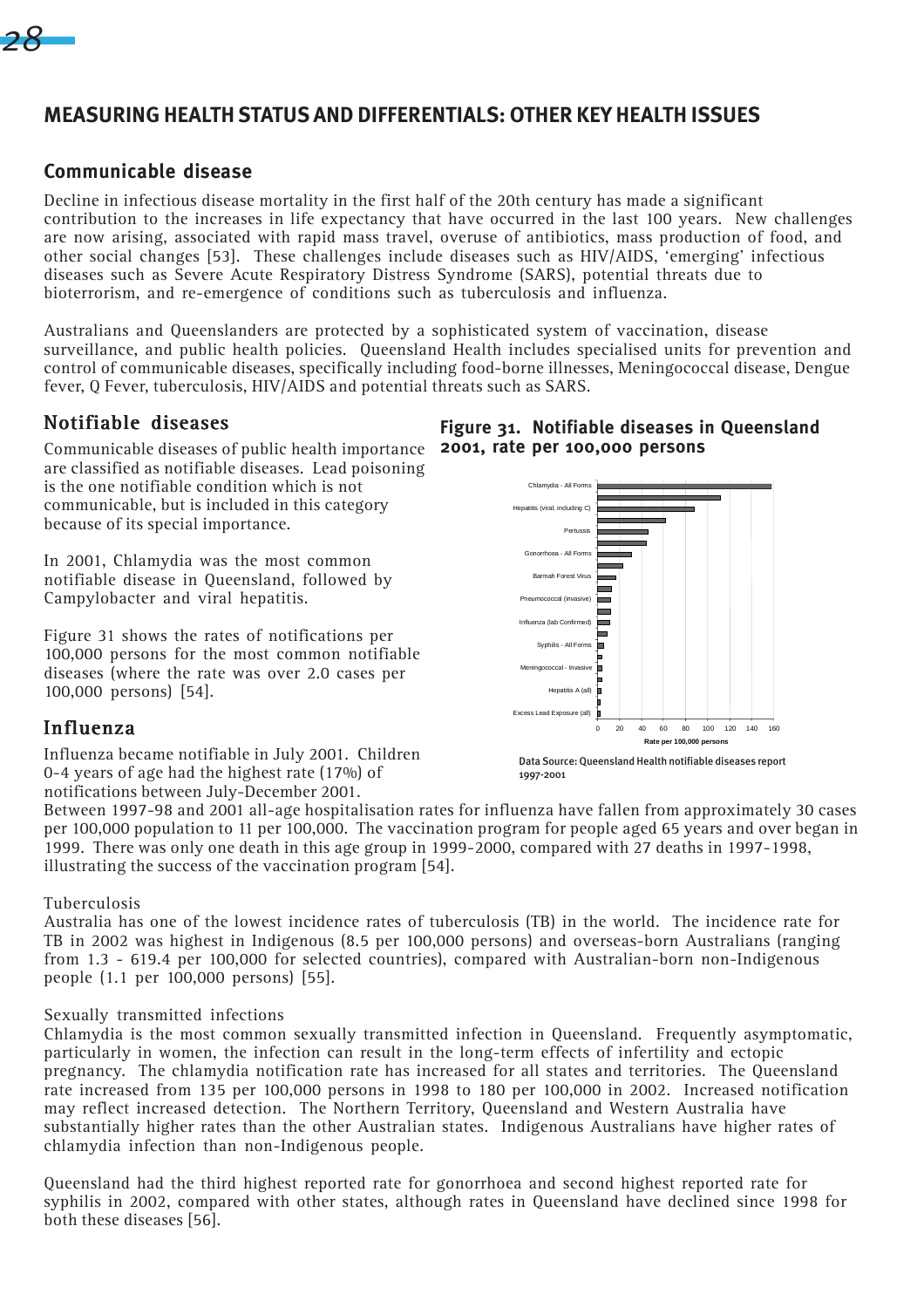

# HIV/AIDS

Human Immunodeficiency Virus (HIV) infection causes the development of acquired immune deficiency syndrome (AIDS) months or years later. HIV infected persons may be free of clinical signs or symptoms for many months or years before other clinical manifestations develop. The severity of HIV related opportunistic infections and cancers (associated with AIDS) is usually related to the infected person's degree of immune dysfunction. In Queensland in the last 5 years, the most commonly reported AIDS defining illnesses have been Pneumocystis carinii pneumonia, oesophageal candidiasis and Kaposi's sarcoma.

There is currently a global pandemic of HIV/AIDS which is gaining momentum in the developing world, particularly Papua New Guinea, Africa and Asia, increasing the risks for the spread of disease in the process. Australia has relatively low rates of HIV/AIDS compared with other countries [56].

#### **Figure 32. AIDS and HIV, where first diagnosis was in Queensland, from 1984-2002.**



Data Source: Queensland Health HIV/AIDS Report 2002

Queensland data for HIV and AIDS in recent years have continued to reflect national trends. There has been a decline in AIDS diagnoses in Queensland since 1996, although trends in recent years suggest that the number of AIDS diagnoses has reached a plateau and may be increasing (Figure 32).

This decline is due to increasingly effective treatment for people living with HIV. Queensland has the third highest rate of newly diagnosed AIDS cases of the states in 2002 (22%) (Figure 33). Thirty eight percent of cases were diagnosed in NSW and 23.1% in Victoria [31].



#### **Figure 33. Average annual incidence of diagnosis of HIV infection and AIDS, by state/territory, 1998 to 2002 [56].**

Data Source: National Centre in HIV Epidemiology and Clinical Research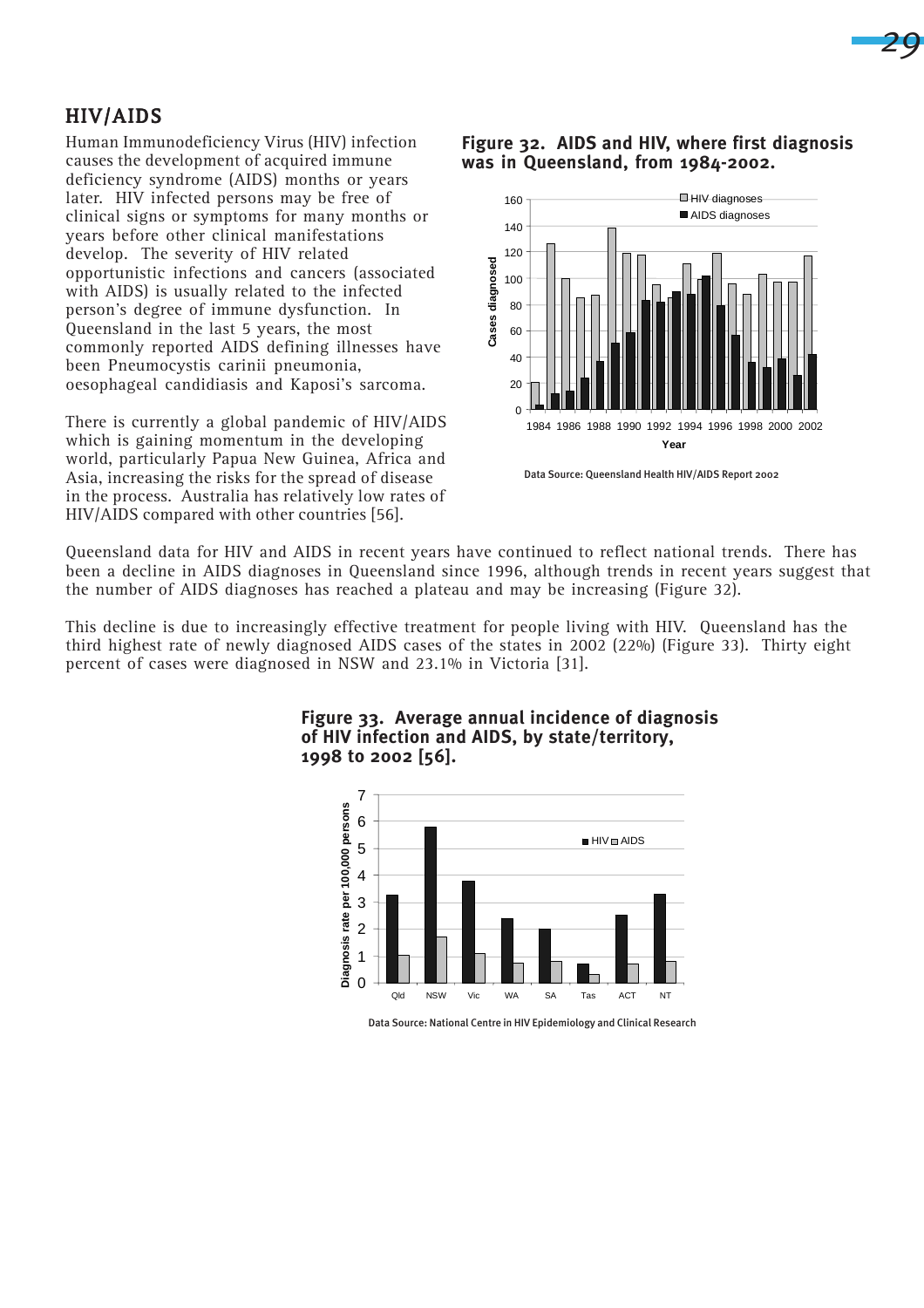# *30*

Among the states, Queensland had the second highest number of deaths following AIDS in 2002 (Figure 34(a)). The number of deaths following AIDS in Queensland has decreased since 1996 (Figure 34(b)), similar to the pattern in other states [56].



**Figure 34. Deaths following AIDS (a) by state/territory and (b) Queensland, 1993 to 2002.**

The number of diagnoses of HIV per year for Australia overall was highest in 1985 and decreased until around 1998 [56]. In Queensland, the number of HIV diagnoses per year has shown no consistent trend since 1984 (Figure 32). However, between 2001 and 2002 there was a 20% increase in HIV diagnoses. Queensland had the third highest rate per capita diagnosis rate of the states over 1998 – 2002 for both HIV and AIDS (Figure 33).

As throughout Australia, transmission of HIV in Queensland is predominantly through sexual contact between homosexually active men. Over the last 5 years, more than 75% of diagnoses of HIV infection in males were related to men having sex with men (Figure 35). Heterosexual transmission, although at low levels, needs to be monitored.

Needle sharing during injecting drug use is also an important potential mode of transmission [57]. Fewer than 5% of male diagnoses were related to injecting drug use alone. Rates of HIV are kept at a low level by successful harm minimisation strategies such as the Queensland Needle and Syringe Program and ongoing programs aimed at safer sex behaviour.

## **Figure 35. Exposure categories for HIV diagnoses where first HIV diagnosis was in Queensland, 1998 to 2002.**



Data Source: Queensland Health HIV/AIDS Report 2002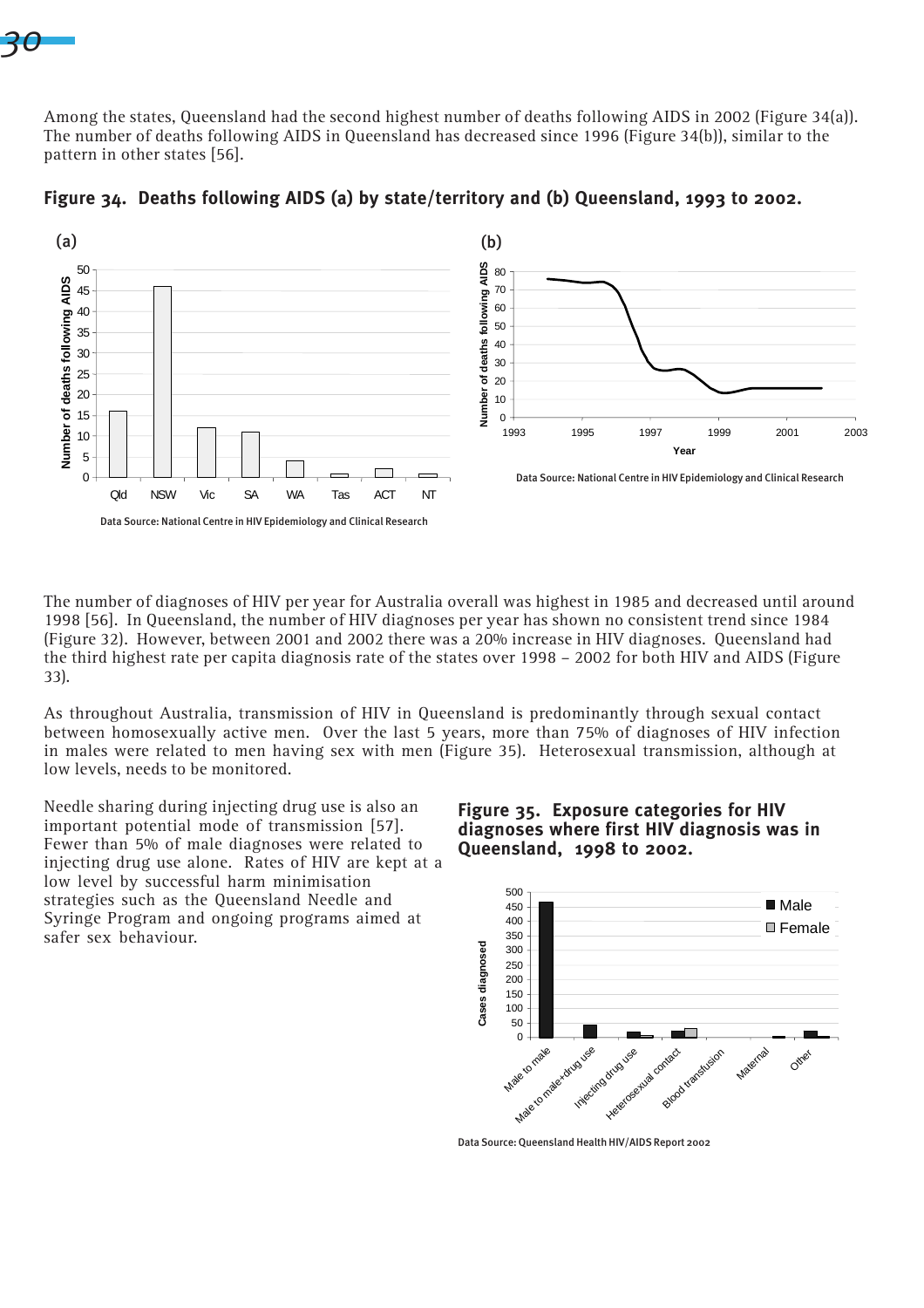

# Hepatitis C

Hepatitis C is a blood borne virus and is one of the most common of the notifiable conditions in Queensland. It causes chronic infection in 80% of those who are infected, and can be clinically silent for many years. The long-term outcomes of hepatitis C infection (after 20 to 40 years) can include cirrhosis, liver failure and hepatocellular carcinoma.

Ninety percent of newly acquired hepatitis C cases are related to injected drug use [30, 31]. The prevalence of cirrhosis and incidence of liver failure are estimated to triple by 2020 [58]. Notification rates for hepatitis C in Queensland ranged between 80-94 cases per 100,000 people during the 4 year period 1997-2000, with Queensland rates generally below the national rates (84-112 cases per 100,000 people) [59].

# **Renal disease and dialysis**

End stage renal failure is managed by dialysis or kidney transplantation, and frequently associated with underlying conditions such as obesity and diabetes.

Dialysis is the most common reason for hospital admission in all states and territories [33]. In 2002, 1,187 Queenslanders (320 per 1,000,000 persons) were dialysis-dependent and 1,178 people (318 per 1,000,000 persons) had functioning kidney transplants. The Queensland rate for dialysis or transplant dependency was lower than the rate for Australia as a whole (366 per 1,000,000 and 293 per 1,000,000 persons respectively). Use of renal dialysis in Queensland has increased from 254 per 1,000,000 in 1998 to 320 per 1,000,000 persons in 2002 [60].

In 2002, Queensland had the third lowest dialysis rate of the states and the Northern Territory. Renal failure is a particular problem in Indigenous people [61], demonstrated where the Northern Territory has the highest dialysis rate of any Australian jurisdiction (1,172 per 1,000,000 persons in 2002) [60].

## **Transplantation and organ donation**

Organ and tissue donation is a community service, which saves lives, improves quality of life and has cost benefits for society. Every organ donor can assist up to 10 recipients to enjoy renewed or improved life.

Australia has one of the highest transplant success rates in the world. Since 1965, more than 30,000 Australians have received life-giving or life-preserving transplants of organs (heart, heart/lung, liver, kidney, pancreas) and tissue (corneas, heart valves, skin, bone tissue) [62].

An average of 37 Queenslanders have donated organs (not including kidneys, which may originate from a live donor) for transplant each year from 1994-2003. In 2003, 40 Queenslanders donated organs which allowed 19 heart, 4 heart/lung, 15 lung, and 5 pancreas transplant operations [63]. In 2003, Queensland had the third highest organ donor rate after ACT and South Australia.

# **Health of mothers and children**

# Most common causes of death in infancy and childhood

Leading causes of death in children 0-4 include conditions originating in the perinatal period, congenital malformations, deformations and chromosomal abnormalities. In children 5-19 years, leading causes of death include external causes of morbidity and transport accidents [6].

Leading causes of hospital admission from 1999-00 to 2001-02 in children 0-4 years include conditions originating in the perinatal period and diseases of the respiratory system. In children 1-14 years, injury due to external cause and diseases of the respiratory and digestive systems are included in the most common three causes of hospitalisation. Infectious disease is the third most common cause of hospitalisation in children 1-4 years [64].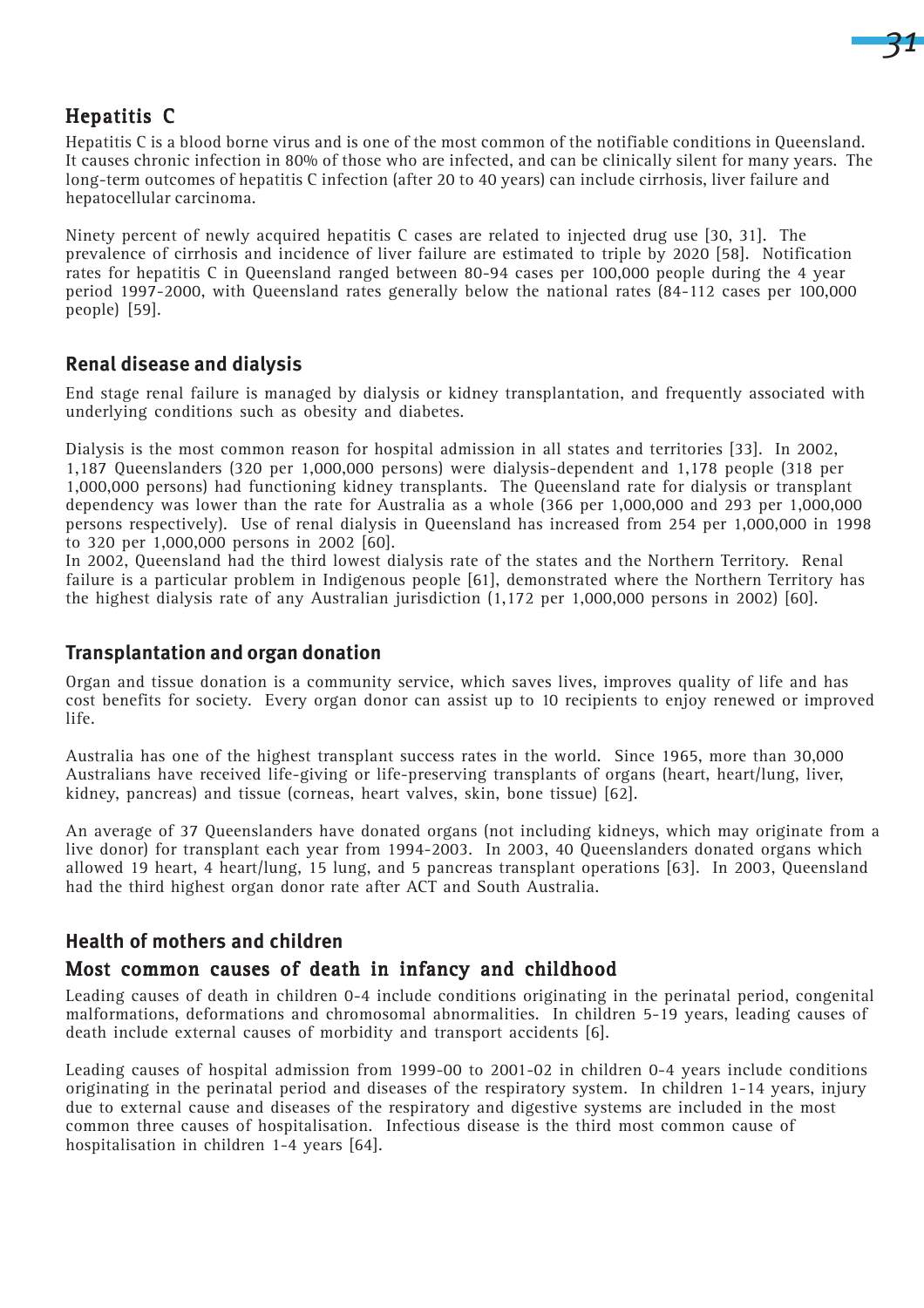

# Perinatal health

Between 48,285 and 49,940 babies have been born each year in Queensland between 1998 and 2002. The perinatal death rate is very low, with 99.6% of infants surviving the perinatal period (28 days after birth) in 2001 [65].

In 2001, of 49,690 births in Queensland

- $\bullet$  40,994 (82.5%) were breastfed on discharge
- $\bullet$  5,783 (11.6%) were born to single mothers
- $\bullet$  1,534 (3.1%) were born of multiple births
- $\bullet$  about 2,700 (5.4%) were Indigenous

Among the states, Queensland had the second highest perinatal mortality rate for non-Indigenous babies, but the third lowest perinatal mortality rate for Indigenous babies over 2000-2002. The perinatal mortality rate for Indigenous infants (21.5 per 1,000 births for Aboriginal infants and 17.2 per 1,000 birth for Torres Strait Island infants) was approximately twice that of non-Indigenous infants (9.7 per 1,000 births) [66].

Perinatal mortality in Queensland infants has declined by 2-3% over the last 16 years, but the gap between non-Indigenous and Indigenous mortality has not narrowed over this period. Perinatal mortality is associated with premature birth (birth before 37 weeks) and low birthweight (less than 2,500 grams), conditions which are also associated with both short and long term health problems [67].

From 1989 to 2002, rates of premature birth and low birthweight (under 2,500g) were relatively constant, but higher in babies of Indigenous women. In 2000-02, 8.1% of non-Indigenous babies were born pre-term and 6.6% had low birthweight, compared with 13.2% of Indigenous babies born preterm and 13% with low birthweight. The perinatal mortality rates for non-Indigenous and Indigenous infants with the same degree of prematurity or low birthweight are similar, suggesting that the difference in mortality between non-Indigenous and Indigenous infants is likely to be attributable to these factors, rather than inadequacy of hospital care [68].

Preventive initiatives, including improved access to culturally appropriate antenatal care, are required to reduce the prevalence of risk factors such as smoking, poor diet, and infections in Indigenous women to reduce the inequalities in birthweight and mortality.

# Sudden Infant Death Syndrome

The incidence of Sudden Infant Death Syndrome (SIDS) has decreased in Queensland from 1.72 to 0.79 deaths per 1,000 live births, and Australia from 2.31 to 0.55 deaths per 1,000 live births between 1986 and 2001, following the 'Reduce the Risk' education programs [69].

# Maternal health

Australia has a low rate of maternal mortality. In a WHO analysis of 60 countries, the maternal mortality rate for Australia in 2000 was 8 deaths per 100,000 births, comparable with other developed countries. There were no maternal deaths in Iceland (the lowest rate) and 160 maternal deaths per 100,000 births (the highest rate) in Panama and Trinidad and Tobago [70].





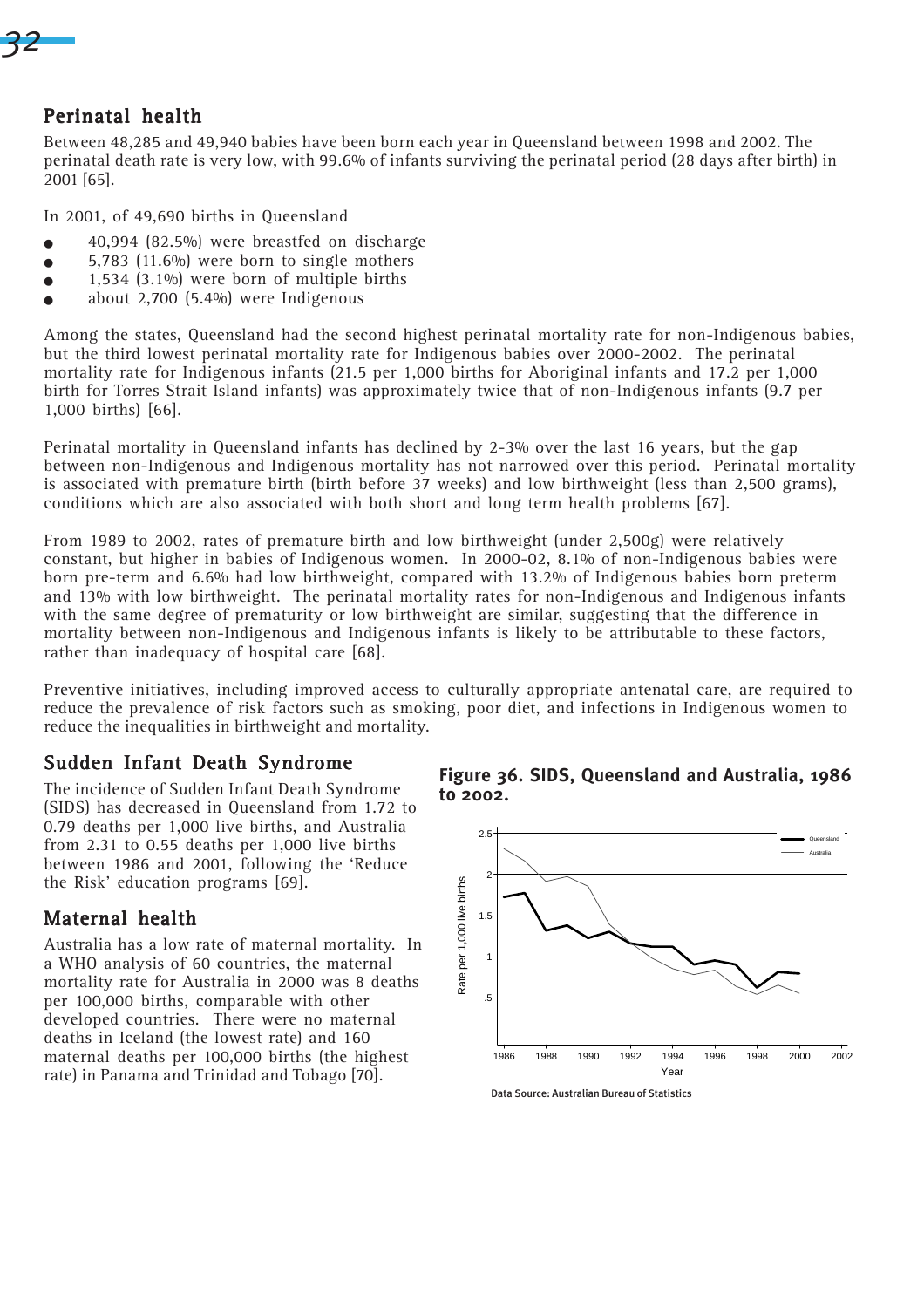Maternal deaths (defined as deaths while pregnant or within 42 days of termination) are now very rare. The Australian maternal mortality ratio for 1997-99 was 8.2 deaths per 100,000 confinements. The maternal mortality rate for Indigenous women in this triennium was 23.5 deaths per 100,000 confinements, consistent with the disparities of previous years, and is a continuing cause for concern [71].

*33*

In Queensland between 1988 and 1999 there were between 0 and 5 deaths in any year due to pregnancyrelated complications or childbirth. During this time period there were also a small number (3-10) of incidental maternal deaths per year due to potentially avoidable causes [71]. Transport accidents, deaths due to infection and drug-related deaths are the most common cause of incidental maternal deaths in Australia [72].

# Obesity in children

Overweight and obesity in childhood is predictive of both overweight and obesity and increased mortality in adulthood [72]. The 2001 AusDiab study, where weight and height were measured rather than self-reported, provided evidence that already nearly half of Australian (45%) and Queensland (48%) adults are overweight or obese [45].

The prevalence of overweight and obesity in Australian children and adolescents increased from 11.25% in 1985 to 21.05% in 1995. Children in 1995 were 1.8 times as likely to be overweight and 3.3 times as likely to be obese than children in 1985 [73]. In 2000 24% of 4,441 Australian (including Queensland) school children surveyed were overweight or obese [74].

Interventions for prevention of overweight and obesity in children are currently unproven, but are likely to include reduction in sedentary behaviour, increase in physical activity [75], decreased consumption of high sugar foods and social and environmental change [76]. Intervention is important at the levels of family, community, and the whole population.

# Mental health in children and adolescents

Depressive disorders, attention deficit hyperactivity disorder (ADHD), conduct disorder and eating disorders are important public health problems in Australian children and adolescents [77]. Results from the National Survey of Mental Health of Young People in Australia, conducted in all states in 1998, showed that 3.0% of children and adolescents aged 6-17 years have depressive disorder, 3.0% have conduct disorder and 11.2% (15.4% boys, 6.8% girls) have ADHD [35]. Overall, 14.0% of children were identified as having mental health problems. No data is currently available on eating disorders.

Key conclusions from this survey were:

- Male children and adolescents were more likely than females to have a mental disorder;
- <sup>O</sup> mental disorders were associated with step/blended or sole parent families, lower income
- households, families where parents were not in paid employment, or where parents had left school at an earlier age;
- only 17% of those with problems had attended a mental health service in the past 6 months;
- <sup>O</sup> the high prevalence of problems and limited availability of trained clinicians makes it imperative to identify alternate sources of help;
- parents identified counselling in schools as a service frequently used by children.

Children and adolescents under 20 years accounted for 10.6% (9.2% for males and 12.5% for females) of all admissions for mental health disorders in Queensland acute care public hospitals in 2002-03 [38].

Of admissions for mental disorders in children and adolescents under 20 years, 19% were associated with substance abuse, 15% with schizophrenic disorders, 18% for mood disorders and 4% for eating disorders [38].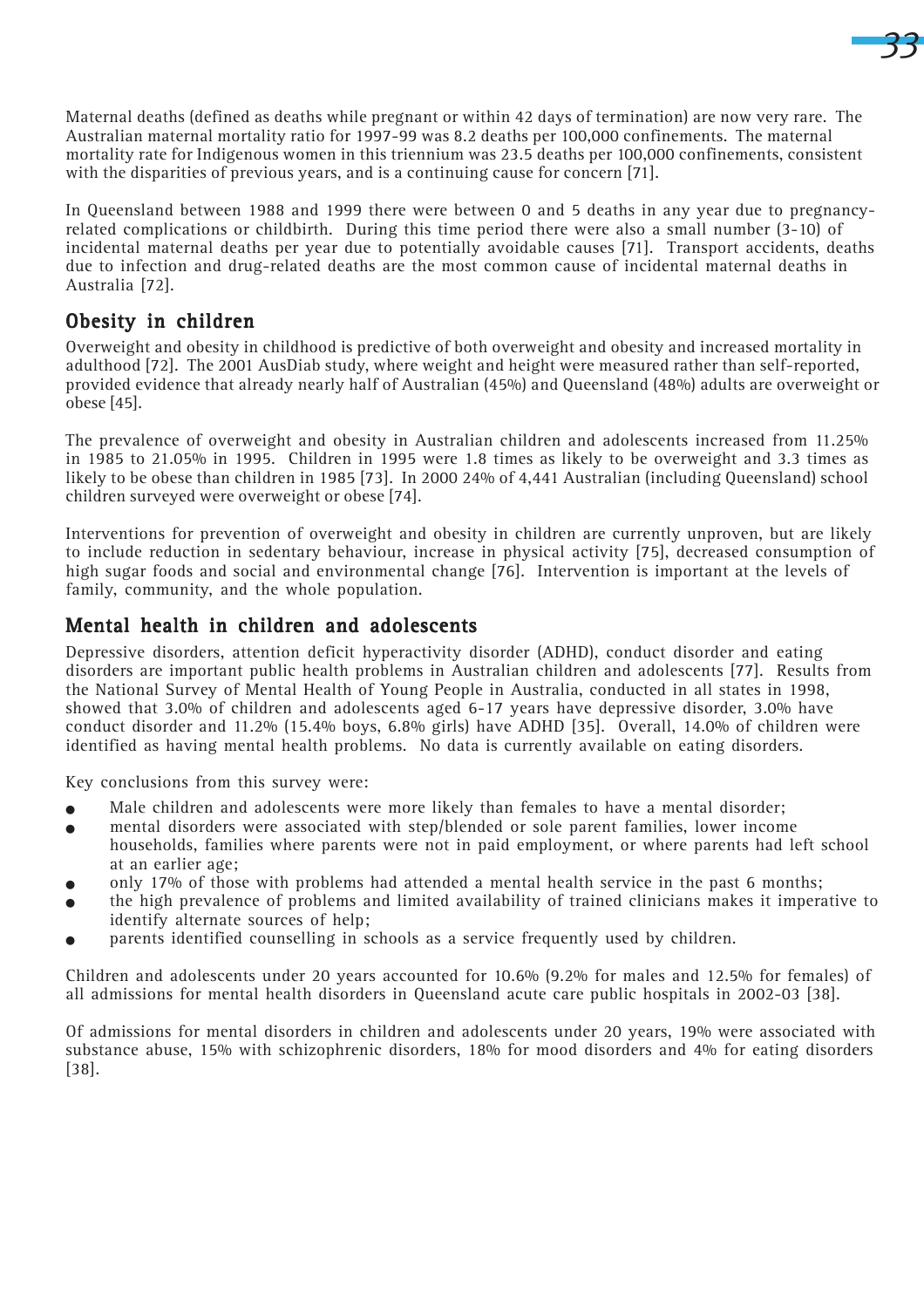

# **3. Are the factors determining the health of Queenslanders changing for the better? Is it the same for everyone?**

# **HEALTH RISK FACTORS AND THE NATIONAL HEALTH PRIORITY AREAS**

Health outcomes reflect the accumulation of exposures to advantageous and disadvantageous experiences and environments over varying stages of life. In recent years, a life course approach to the study of health and illness has identified an association between many of the health inequalities of morbidity and mortality and socioeconomic factors. Evidence suggests that adverse exposures accumulate throughout life, and increase the risk of illness and premature death.

Ten major health risk factors make a significant contribution to the burden of disease in Australia [14]. Tobacco use, alcohol overuse, physical inactivity, hypertension, high blood cholesterol, overweight and obesity, and low intake of fruit and vegetables are risk factors which impact on the national health priority areas of cardiovascular health, diabetes, cancer, mental health, injury and some musculoskeletal conditions.

These risk factors were estimated to account for somewhere between one-third and one-half of the burden of disease and injury in Australia in 1996 [14].

Tobacco smoking is the single risk factor responsible for the greatest burden of disease and injury in Australia. This is followed by physical inactivity, hypertension or high blood pressure, harmful alcohol consumption in males, and overweight and obesity. In subgroups of the population, mainly men over 40 years and postmenopausal women, low to moderate alcohol consumption confers a small benefit related to protection from hypertension, ischaemic heart disease and stroke (Figure 38) [14].

Dietary factors have been shown to be an important risk factor for 56% of all deaths in Australia. The overall burden of disease associated with diet is

# **Figure 37. Relative burden of disease due to the most common risk factors.**



 Data Source: Mathers et al 1999. The Burden of Disease and Injury in Australia

difficult to assess from available evidence and was not determined in the 1996 Australian Burden of Disease study  $[14]$ .

Prevention of the National Health Priority Area conditions requires a reduction in the risk factors of tobacco smoking, physical inactivity, hypertension, harmful alcohol consumption, overweight and obesity, high blood cholesterol and poor diet in the population.

These estimates are complicated by the co-prevalence and interactions between the different health risk factors. For example, the lack of regular physical activity is directly linked with hypertension, and overweight and obesity are key risk factors for hypertension. To the extent possible, estimates capture the independent contribution of the risk factor, controlling for the effects of other risk factors.

Reduction of risk factors may be linked to lowering of morbidity and a reduction in hospital admissions. In Queensland, as in the rest of Australia, a large number of hospital admissions are potentially avoidable. The 'avoidable admission' rate in Queensland in 2002-03 (32.4 per 1,000 admissions) was higher than the national average (30.8 per 1,000 admissions) [33].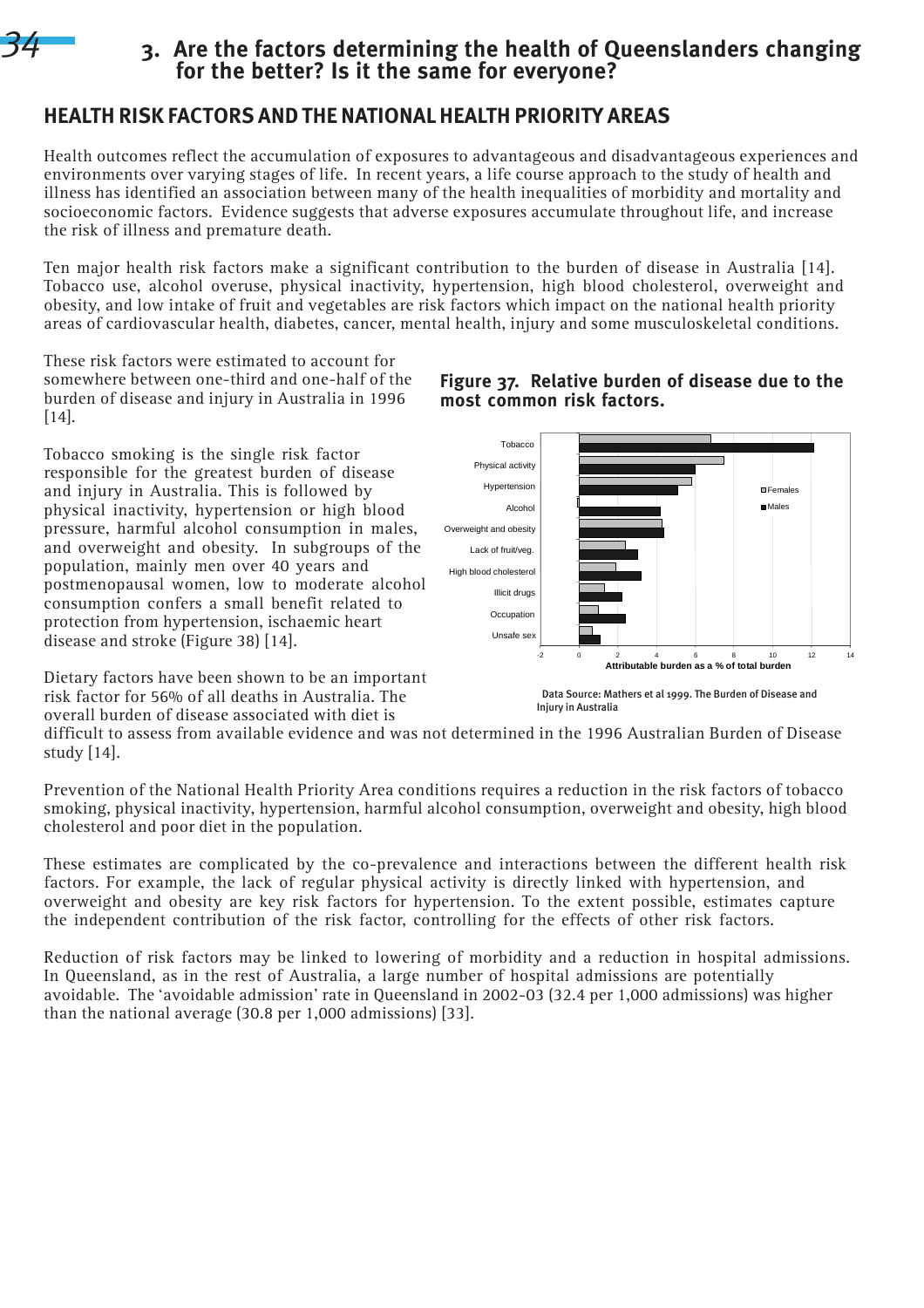

# Tobacco smoking

Tobacco smoking is the single biggest risk factor responsible for the greatest burden of disease in Australia [14]. In particular, smokers have increased risk of lung cancer, ischaemic heart disease and stroke. Mortality

attributable to smoking is higher in males, in remote areas, and in areas with a high proportion of Indigenous peoples (Figure 38).

In Queensland in 2001, males aged 18 years and over had a higher prevalence of current smoking (30.5%) than the other Australian states. Prevalence of current smokers was 20.7% in Queensland women (Figure 38) [5].

Smoking rates have been declining in males since the early 1970s, and in females since the mid-1980s [78]. There is a time lag between exposure to tobacco smoke and some of its ill-effects. For cancers, this may be many decades. The health risk posed by smoking increases the earlier a smoker takes up the habit, and the longer they are exposed to tobacco.

## **Figure 38. Percentage of adults 18 years and over who were current smokers, by state, 2001.**



# Overweight and obesity

 Data Source: Australian Bureau of Statistics Standardised to the 2001 Australian Population

Overweight and obesity have been identified as key

risk indicators of preventable morbidity and mortality for many diseases, particularly hypertension, cardiovascular disease, Type 2 diabetes, and bone and joint diseases.

In 1995, one fifth of Australian children were overweight or obese, which may be one of the highest proportions in the world [72]. Since 1985, the proportion of children overweight or obese has almost doubled in Australia [73].

- <sup>O</sup> Australia had the second highest prevalence of obesity compared with OECD countries for which data were available (Figure 39(a)) [21].
- $\bullet$  Queensland had a higher percentage of overweight or obese adults than other states in 2001 (Figure 39(b)) [5].
- The prevalence of overweight and obesity for Australians has increased since 1989-90 (Figure 39(c)) [79].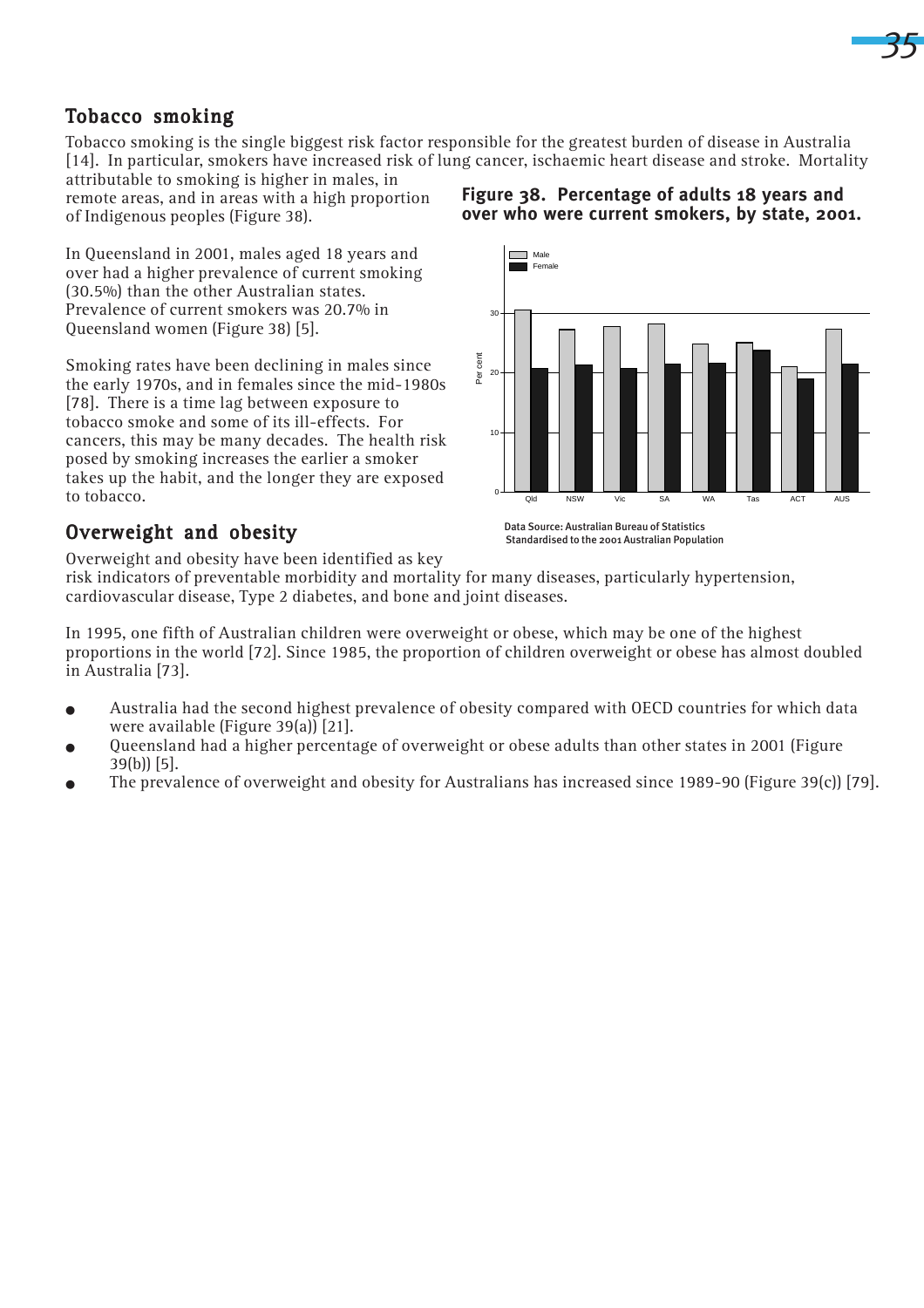

## **Figure 39. Prevalence of overweight and obesity**

**(a) Percent of obese (BMI 30 kg/m2 or greater) adults in OECD countries, 1999. (b) Percent of adults who were overweight or obese (BMI 25 kg/m2 or greater), by state, 2001. (c) Trends in the prevalence of overweight and obese adults in Australia 1989-90 to 2001.**



Data Source: Australian Bureau of Statistics Standardised to the 2001 Australian population

# Inadequate vegetable and fruit intake

Inadequate intake of vegetables and fruit has been linked to increased rates of cardiovascular disease, certain cancers, particularly colorectal cancer and possibly diabetes.

It is recommended that five serves or more of vegetables and two serves or more of fruit be eaten each day for a protective effect against these diseases [80]. In 2001, fewer than 15% of adult males and fewer than 21% of adult females in Queensland met the recommended daily intake of vegetables, while 42% of males and 55% of females met the recommended daily intake of fruit [81]. Of the states, Queensland had the second highest percentage of men (49.7%) and the highest percentage of women (60.4%) with adequate fruit intake, compared with other states [5].

# Physical inactivity

The lack of regular physical activity is directly linked with several chronic diseases including cardiovascular disease, Type 2 diabetes, hypertension, colon cancer, depression and obesity. Weightbearing physical activity reduces the risk of osteoporosis and falls, and improves postural stability [82].

In 2001 about 31% of Queensland males and 33% of Queensland females self-reported as being physically inactive. Queensland had the second highest prevalence of physical inactivity of the states (Figure 40) [5].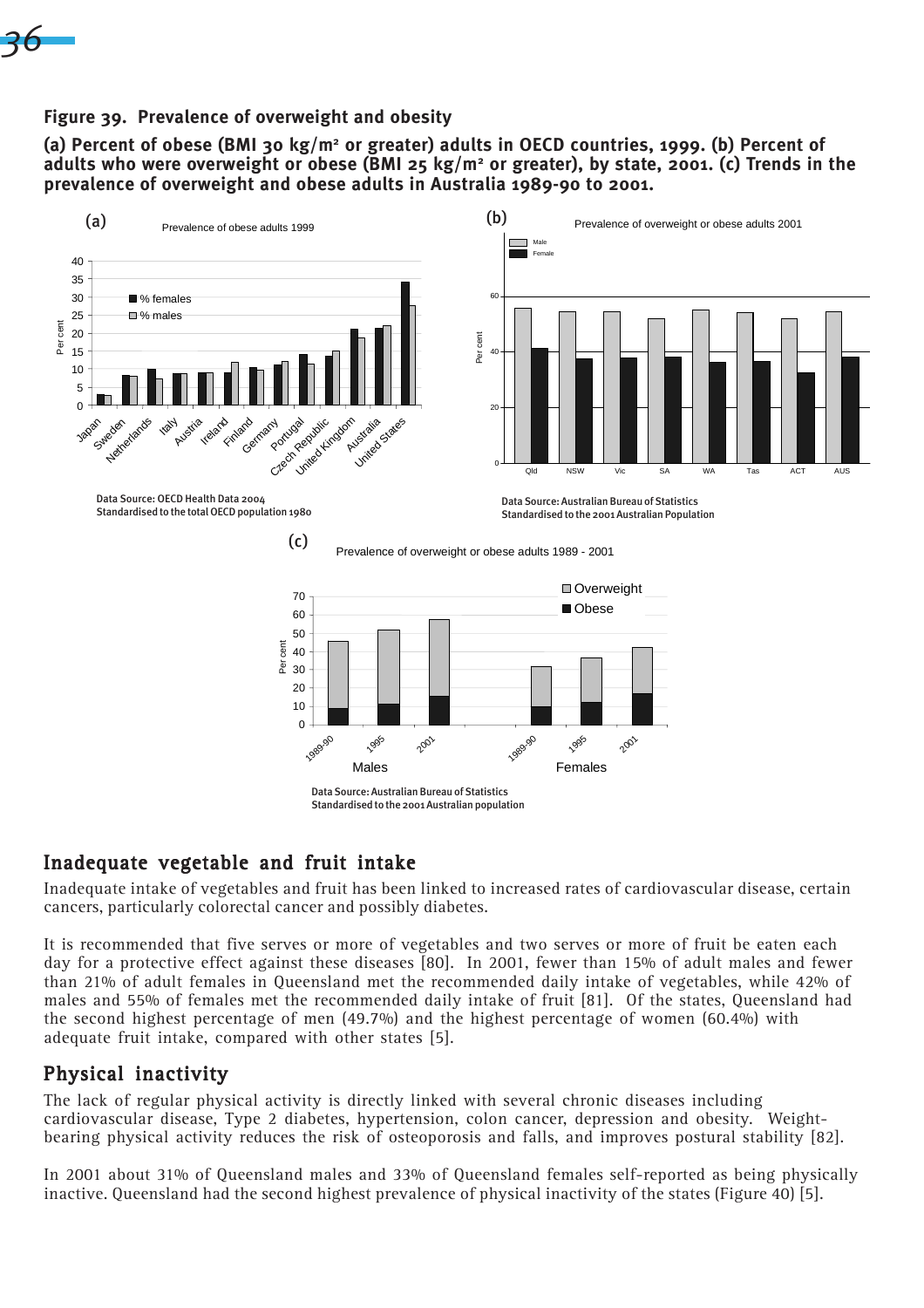Current evidence indicates that 150 minutes of accumulated physical activity in at least five sessions over a week can provide a health benefit [83, 84]. A Queensland Health survey in 2001 showed that 55% of Queensland adults did not meet these guidelines, with 15.2% being sedentary and 39.8% achieving insufficient activity [85].

# Hypertension

Hypertension or high blood pressure is a major risk factor for ischaemic heart disease, stroke, peripheral vascular disease and renal failure.

The AusDiab study indicated that in late 2000 25.1% of Queenslanders 25 years and over had hypertension, with 12.9% taking anti-hypertensive medication [45]. The prevalence of both untreated and treated hypertension increased with age.

Queensland males in 2001 had the lowest proportion of self-reported hypertension among Australian states, while the proportion of females was second highest of the states (Figure 41) [5]. Self-reports may underestimate the prevalence of hypertension, as some people may be unaware they have the condition.

# High blood cholesterol

High blood cholesterol levels are a major risk factor for coronary heart disease and stroke. In the AusDiab study, 49.7% of Queenslanders 25 years and over had elevated cholesterol (5.5 mmol/L), or were being treated for high cholesterol [45]. Rates of high cholesterol levels were highest among people aged 65-74 years [45]. There was little difference in the prevalence of high cholesterol between males and females or by socioeconomic category.

## **Figure 40. Percentage of adults 18 years and over who are physically inactive, by state, 2001.**







# Alcohol consumption

Excessive alcohol use is a major risk factor for morbidity and mortality [31]. Road traffic accidents and liver cirrhosis were the leading causes of deaths from alcohol in the Australian burden of disease study [14].

Low to moderate alcohol consumption has some beneficial effects in lowering the risk of cardiovascular disease, mainly in those aged over 65 years [14]. Conversely, alcohol consumption can contribute to causes of premature death.

In 2001, 8.3% of Australians drank alcohol daily and 74.1% occasionally. These proportions have been fairly stable since 1993 [31].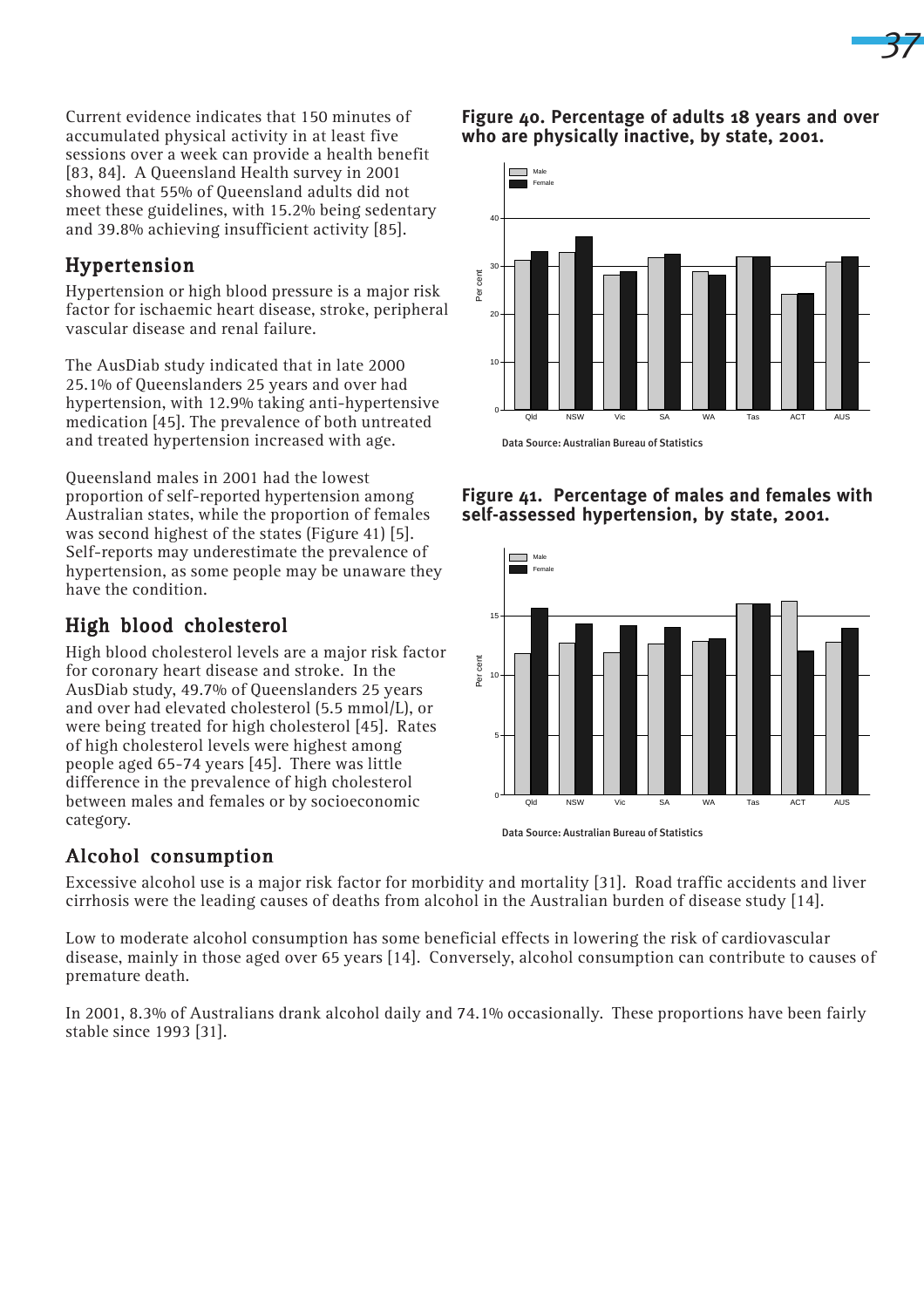

# **HEALTH RISK FACTORS FOR OTHER KEY HEALTH CONDITIONS**

# Illicit drug use in Queensland

Illicit drug use can result in death from overdose and is associated with needle sharing and transmission of blood-borne conditions, in particular hepatitis C and HIV infection.

In 1999-2001 there were on average 94 deaths per year in Queensland attributed to illicit drug use, 78% of which were males. Males 25-29 years of age are at most risk of death from illicit drug use. Mortality rates from opiate overdose in Queensland were well below the national average (Figure 42) [86].

Mortality due to opiate overdosage peaked in 1998 to 2000 and has been declining since, both in Queensland and Australia as a whole (Figure 43) [86].

# Unsafe sex

Unsafe sex is an important risk behaviour for HIV as well as other sexually transmitted infections such as chlamydia and syphilis. In Queensland, male to male sex is the most common mode of transmission for HIV.

## **Health related actions** Surveillance for communicable disease

Australia has low rates of communicable disease compared with developing countries. Serious outcomes have been averted because Australia has well established systems for surveillance and control of communicable diseases [53].

Queensland is particularly at risk from some communicable diseases compared with other states, **Figure 42. Opiate overdose death rates among people aged 15-54 years in 2002, by state.**



Data Source: Australian Bureau of Statistics Standardised to the 2001 Australian Population

**Figure 43. Mortality rates from opiate overdose among people aged 15-54 years, Queensland and Australia, from 1988-2002.**



Standardised to the 2001 Australian Population

due to the presence of mosquitoes and other insect vectors in the north, and also because of the short distance between the Far North Queensland mainland and areas which have endemic exotic or tropical diseases. Queensland Health, in collaboration with Commonwealth Departments, carries out surveillance and monitoring for both old and emerging infectious diseases which could have serious public health and economic consequences.

Such conditions include mosquito and other vector-transmitted diseases (Ross River virus, Barmah Forest virus, Murray Valley encephalitis and kunjin, dengue, malaria, and Japanese B encephalitis). A malaria outbreak was averted in late 2002 in Cape Tribulation, due to the vigilance of Queensland Health in identifying the primary infected source and contacts, and treating local mosquitoes [53]

Severe acute respiratory distress syndrome (SARS) is an emergent infectious disease which first appeared in 2003. It caused a cluster of deaths in Hong Kong, and subsequent deaths in people in other countries, which were traced back to the Hong Kong source. SARS caused significant economic disruption throughout the world. After March 2003 Queensland Health issued a SARS 'Guidelines for Preparedness and Response', and all health centres participated in active surveillance. No cases have been reported in Queensland.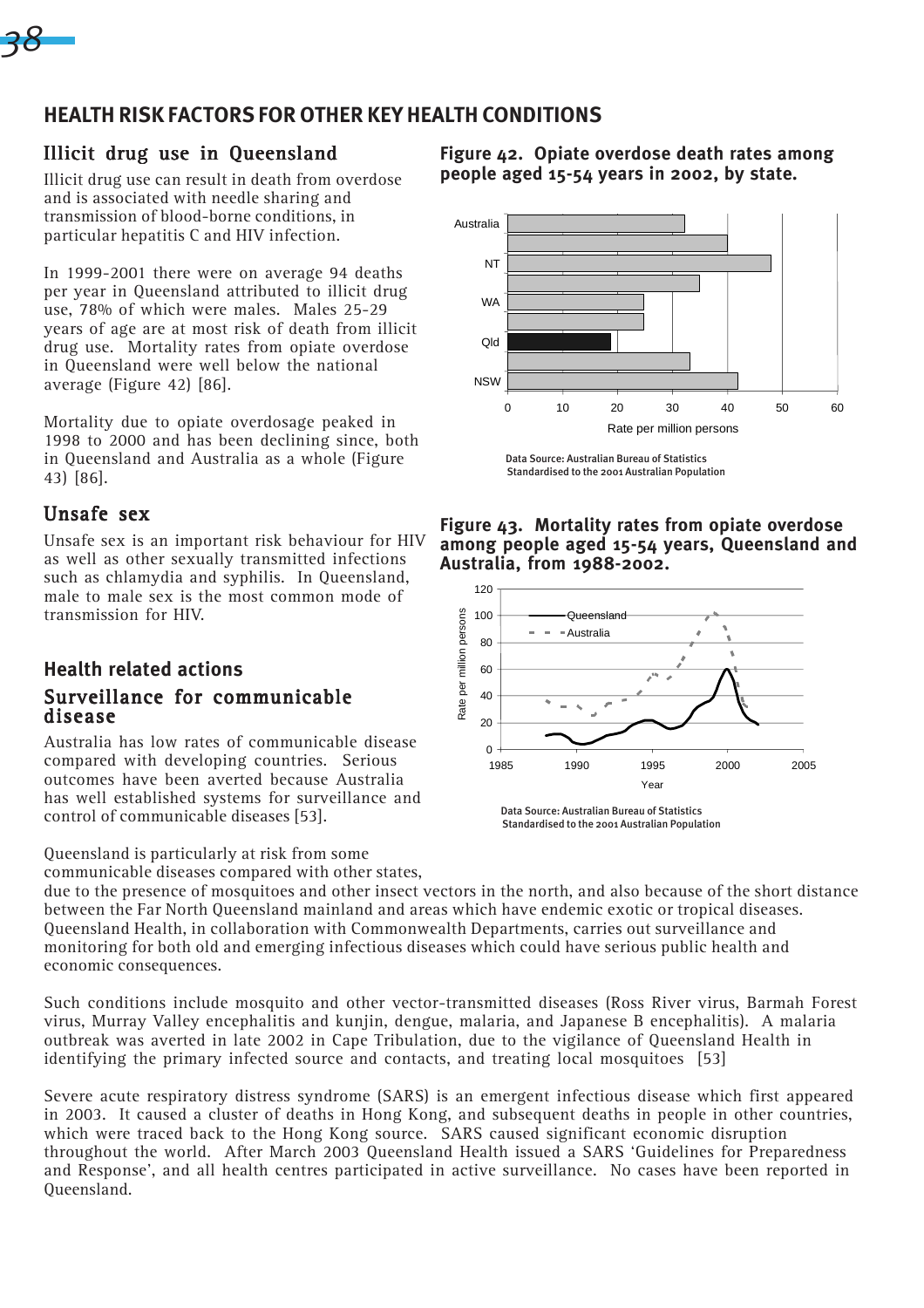

## Immunisation

A large number of diseases are vaccine preventable. These include diseases routinely covered by childhood immunisation (measles, mumps, rubella, pertussis, hepatitis B, polio, haemophilus influenza type B meningitis), as well as tetanus, pneumococcal meningitis, Q fever, meningococcus, hepatitis A, and influenza.

## **Childhood immunisation**

Substantial increases in childhood immunisation rates have occurred in recent years

#### Queensland and Australia have achieved the national target for immunisation of greater than 90% immunisation by two years of age (Figure  $44(a)$  and (b)).

## **Figure 44. (a) Queensland and Australia, childhood immunisation rates, 2003. (b) Childhood immunisation rates from 1996 to 2002.**





Data Source: Australian Chilhood Immunisation Register

## **Adult immunisation (influenza)**

Influenza vaccine is free for all people in Queensland aged 65 years or over, and Aboriginal or Torres Strait Islander people aged 50 years or over.

There were 27 deaths due to influenza in those over 65 in 1997 and 1998, but only one death in this age group in 1999-2000, illustrating the success of the vaccine program Hospitalisation rates for influenza fell overall between 1997 and 2001 for all age groups (Figure 45) [54].

Figure 45. Hospitalisation rates for influenza, 1997 to 2001, with notification rates for 2001 for selected age groups.

**Figure 45. Hospitalisation rates for influenza, 1997 to 2001, with notification rates for 2001 for selected age groups.**



Data Source: Queensland Health Notifiable Diseases Report 1997-2001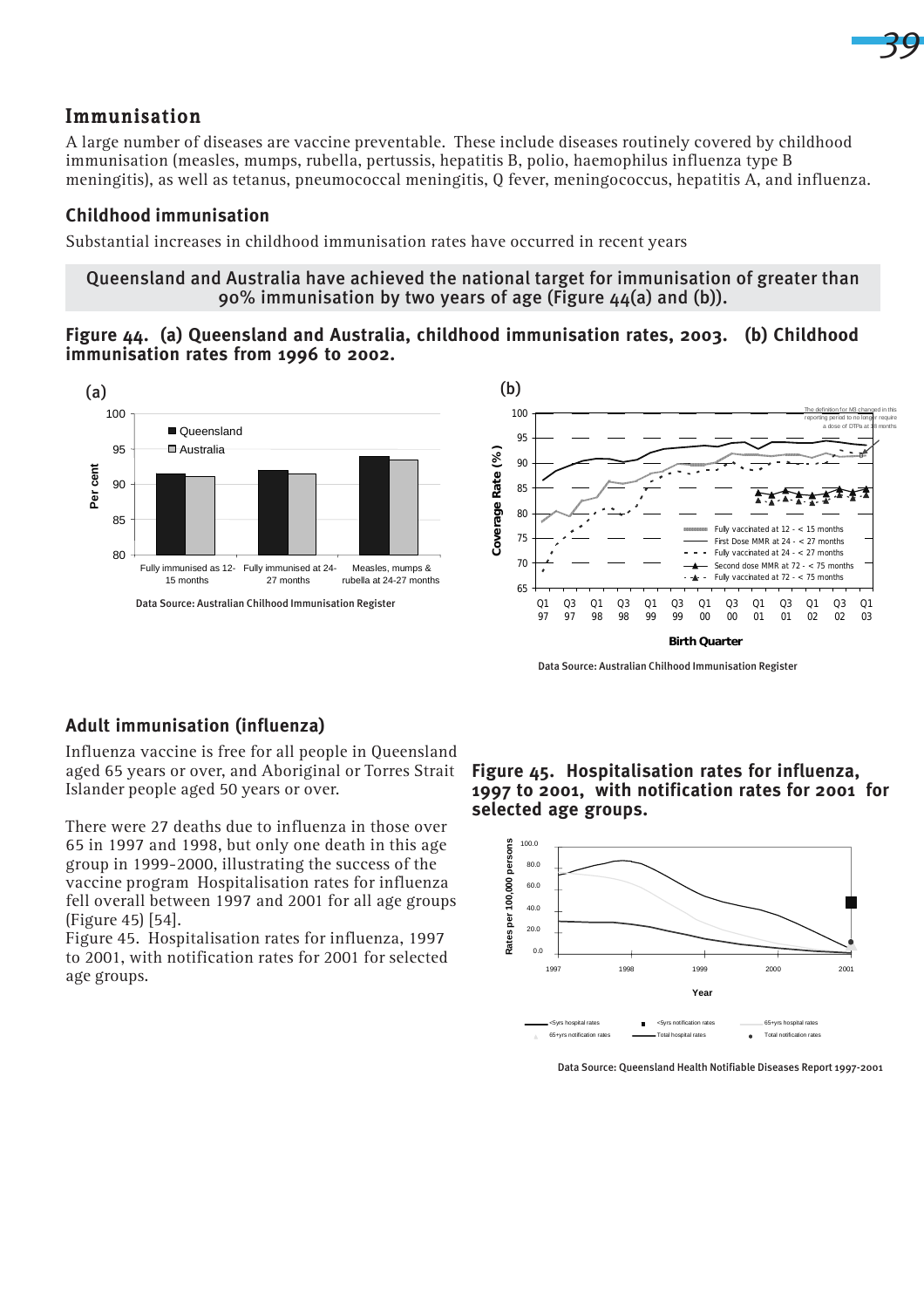

## Screening programmes

#### **Neonatal screening.**

All babies born in Queensland (over 48,000 per year) are screened in the first week of life for hypothyroidism, galactosaemia, phenylketonuria and cystic fibrosis. For infants with hypothyroidism, galactosaemia, phenylketonuria, devastating consequences of disease and lifetime disability are avoided by early diagnosis and treatment. In those with cystic fibrosis, early diagnosis and management improves quality of life and life expectancy. Between 1987 and 1999, 265 infants have been diagnosed with hypothyroidism, 98 with phenylketonuria, 21 with galactosaemia and 259 with cystic fibrosis.

## **Children's Hearing Screening**

Permanent childhood hearing impairment (PCHI) is a common congenital abnormality. The incidence of PCHI in the newborn population is greater than all other combined neonatal conditions currently screened, with approximately 1 in 500 children diagnosed per year with hearing impairment of 40 decibels or more in the better ear. The detection of hearing loss in a child in the first 12 months of life can be difficult, and is often missed by both the infant's parents and/or the physician. Those who do not receive intervention before 6 months of age experience psychological, sociological and economic disadvantage, including impaired speech and language development. In Queensland, the average age of identification of hearing deficit is currently approximately 30 months, with the average age of intervention being two years.

Queensland Health is currently implementing a universal hearing screening program. The program has been introduced in three tertiary hospitals and will incorporate all public hospitals with more than 200 births annually by the end of July 2006. Screening services will be provided using an outreach/ community based program for smaller birthing centres, and births in private hospitals. A targeted Ear, Nose and Throat screening service for the Cape York and Torres Strait region will be in place by July 2005 [87].

### **Breast cancer screening**

Eligible Queensland women receive free breast cancer screening. In 2001-2002, 330,423 (62% of eligible women) were screened. The vast majority (93%) were reassured that there was no sign of breast cancer, and further assessment was recommended for 7% of women screened. In 2002, 965 breast cancers were detected through the BreastScreen Queensland Program, representing an overall cancer detection rate of 54.5 per 10,000 women screened. Of the 811 invasive cancers detected, 64% were less than 15mm in size, illustrating that the program is achieving its aim of early detection.

The participation rate for women in Queensland aged 50-69 years (the target group) rose from 43% in 1996-97 to 59% in 2001-2002. The Queensland participation rate is higher than the national rate of 56.9% for 2000-2001 [88].

## **Cervical cancer screening**

During 2001-2002, 575,760 women 20-69 years were screened for cervical cancer in Queensland, representing 56.5% of this target population. Comparative data at a national level are only available to 1998. In 1997-98, the participation rate for women in Australia aged 20-69 was 64%.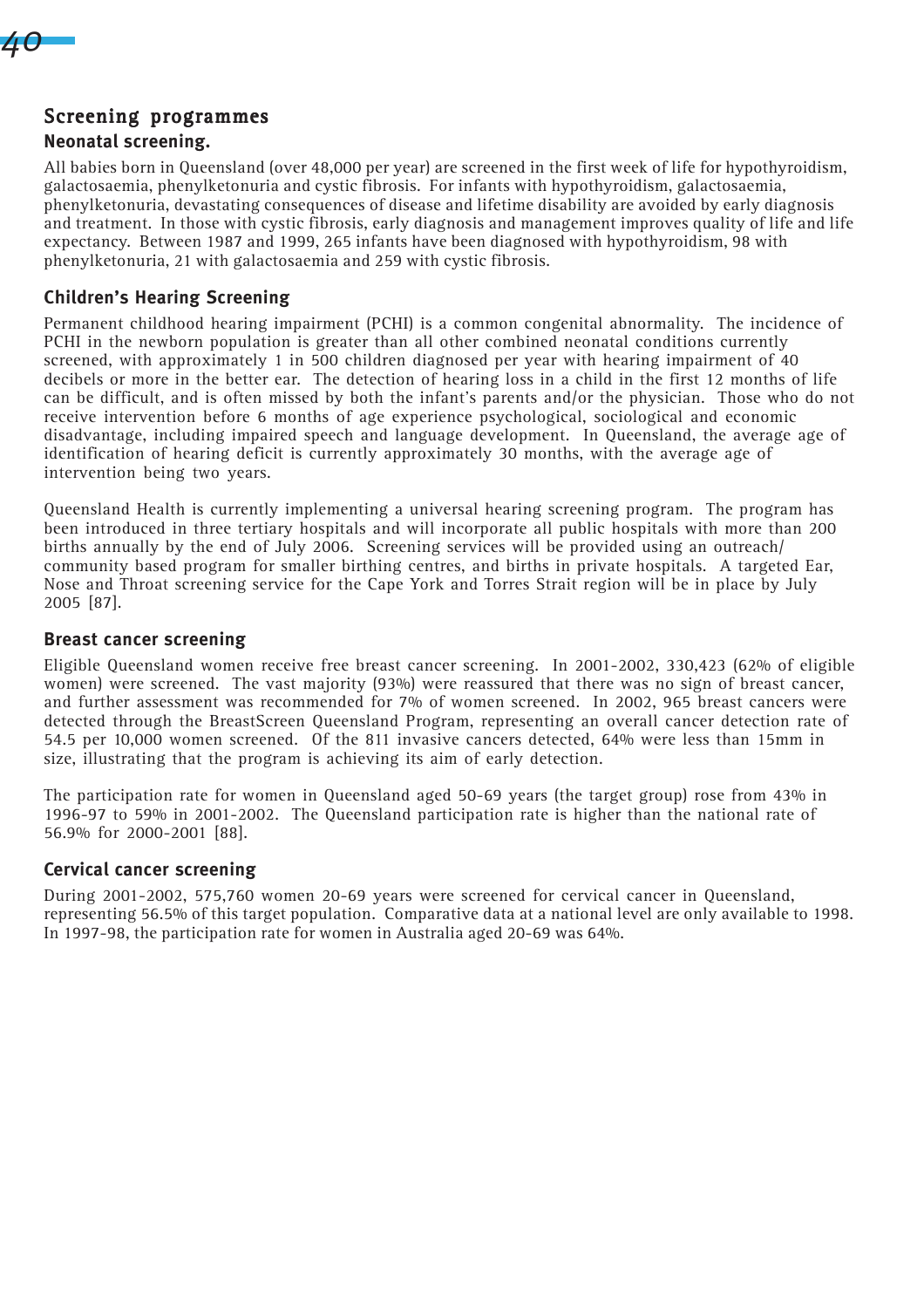# **4. Patterns of use of health services in Queensland**

Queensland's public health system protects the health and wellbeing of Queenslanders throughout the state. Queensland Health has the largest operating budget of any Queensland organisation, and is the state's largest employer with approximately 63,000 staff. Queensland Health operates through 37 health service districts, with around 200 hospitals and outpatient facilities, 70 community health centres and 21 state government residential facilities. In 2002-03 there were 702,166 admissions to public hospitals [33]. Queensland Health also provides services for child health, school based youth health nurses, aged care and care for people with disabilities, oral health, mental health and alcohol and drug services, services targeted to needs of Indigenous Queenslanders, and immunisation and other population-wide services.

There are 103 private hospital facilities licensed by Queensland Health, including 49 day hospitals. In 2002-03 there were 602,165 admissions to private hospitals [33].

# **Hospital and Medicare general practitioner usage**

# Admitted patients

In 2002-03, Queensland had the third highest admission rate of the five states for which the information was available (Tasmania was excluded). Of these states, Queensland had the highest admission rate for private hospitals and lowest admission rate for public hospitals (Figure 46) [33].

Queensland tended to have a lower proportion of public patients than other states for appendectomy, coronary artery bypass graft, coronary angioplasty, cholecystectomy, diagnostic gastrointestinal endoscopy, hip replacement, hysterectomy, lens insertion, myringotomy, knee replacement, prostatectomy, arthroscopy procedures, and tonsillectomy [33].

Rates of admissions to Queensland hospitals were higher among people living in very remote areas (Figure 47).

Areas with more than 40% Indigenous population had 1.4 times the rate of hospital admissions of the Queensland population as a whole (Figure 47).

## Non-admitted patients (public hospitals) hospitals)

In Queensland in 2002-03 there were 2.0 nonadmitted patient occasions of service per head of population compared to the national average of 1.8 [33]. The decentralised nature of Queensland's population creates a higher dependence on the hospital system to provide primary health care services, especially in remote and very remote areas.



*41*



 Data Source: Australian Hospital Statistics 2002-03.2003, AIHW Standardised to the 2001 Australian Population





 Data Source: Qld Hospital Admitted Patients Data Collection Standardised to the 2001 Australian Population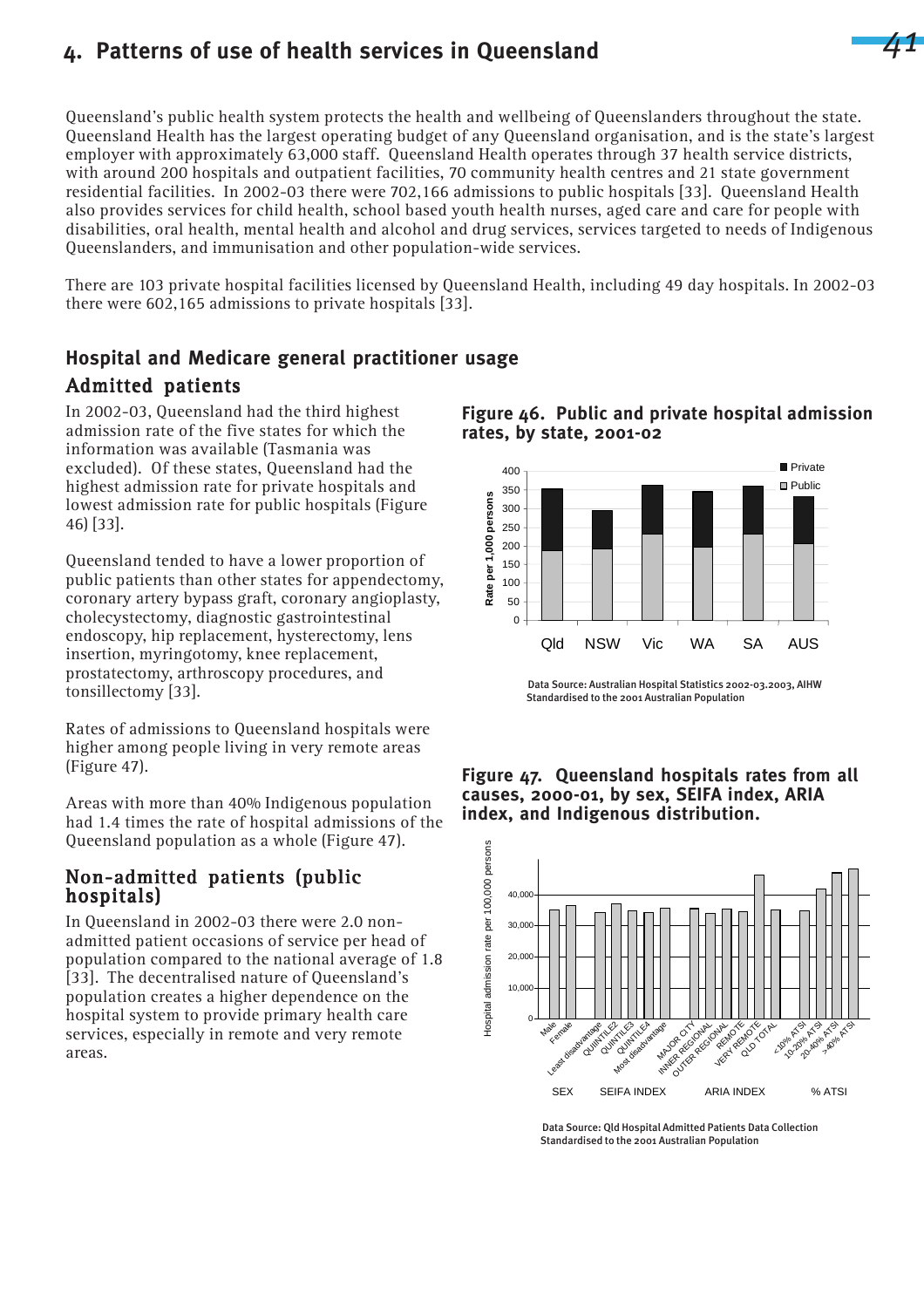*42*

## Medicare use

**2002-03.**

In 2002-03, each person in Queensland used 10.7 services covered by Medicare per year, just under the Australian average of 11.1 services per year (Figure 48(a)) [89]. Medicare use has increased by nearly 53% since 1984-85 (Figure 48(b)).

**Figure 48. Use of Medicare services per capita, 2002-03, (a) Australia, by state and (b) 1994-95 to**



Levels of Medicare use and associated costs fall rapidly with increasing remoteness, a result of a shortage of general practitioners in the remote and very remote areas (Figure 49) [90]. The level of use

also increases rapidly with age.

# **Resourcing of Health Services in Queensland** Funding

In 2000-01, Queensland ranked fourth in government health expenditure per person, after the Northern Territory, South Australia, and Tasmania (Figure 50(a)), but lowest of the States and Territories in terms of total (government and non-government) health expenditure (Figure 50(b)) [32].

The most recent estimates of health services expenditure for Indigenous Australians are for 1998- 99. Total recurrent expenditure was \$3,065 per Indigenous person compared with \$2,518 per non-Indigenous person - a ratio of 1.22:1.

 $12.0$ 10.0 Services per capita **Services per capita** 8.0 6.0 4.0  $\Omega$ 2.0 AUST  $0.0$ 1984.85 1986-87 1990-91 20001  $89$ 199293 1994.95  $\mathcal{S}$ 2022 1996

**Year**



## **Figure 49. Medicare outlay by regional category, Australia, 2002-03**

 Data Source: Australian Government Department of Health and Ageing Annual Report 2002-03

Health expenditure for Indigenous people is disproportionately low, compared with their higher level of poor health. Expenditure per person on Medicare and the Pharmaceutical Benefits Scheme in 1998-99 was only 39% of that for non-Indigenous people. Indigenous people were higher users of publicly provided health services in 1998-99, but used fewer privately provided services. Governments funded 90.8% of Indigenous health costs, compared with 67.5% in non-Indigenous populations.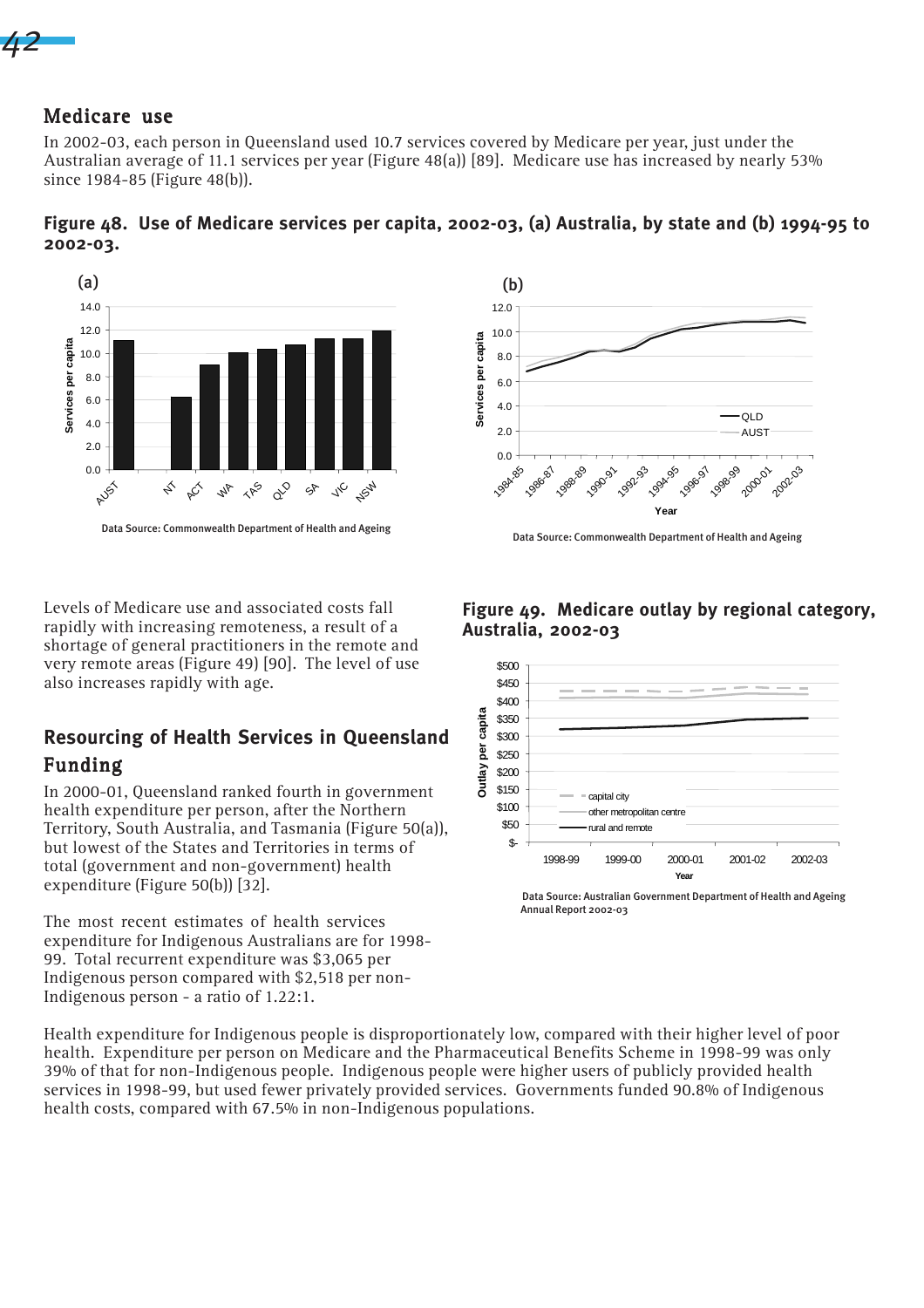## **Figure 50. (a) Government total recurrent health expenditure, \$ per person, 1996-67 to 2000-01 [32]. (b) Total recurrent health expenditure, \$ per person, 1996-97 to 2000-02 [32].**

*43*



Indigenous people used secondary and tertiary care at a higher rate than primary care [32]. These statistics reflect lower access to general practitioner services in rural and remote areas, and consequent greater use of hospital facilities, as well as health inequalities.

# Bed availability

Queensland had 2.7 beds available per 1,000 persons (public hospitals), equivalent to the Australian average. South Australia had the highest number of available beds (3.3 per 1,000) and the Australian Capital Territory the lowest (2.1 per 1,000).

## Staff

Queensland ranked seventh of the Australian jurisdictions in terms of staff, with 8.9 Full Time Equivalent staff per 1,000 persons in 2001-02, above Tasmania which had 8.3 staff per 1,000 persons. The Northern Territory had the highest relative number of staff (11.8 per 1,000 persons).

There has been little change in staffing levels in Queensland since 1998-99. Nursing staff make up the majority of hospital staff in all states, ranging from 3.7 to 5.0 per 1,000 persons (3.9 per 1,000 persons in Queensland), with salaried medical officers at the level of 0.9 per 1,000 persons in Queensland (range 0.7 per 1,000 persons in Tasmania to 1.3 per 1,000 persons in the Northern Territory). There have been no marked changes in staffing levels in any of the States or Territories since 1998-99 [32].

## **Quality and Key Performance Indicators (Public Hospitals)**

Quality is defined as 'the degree to which health services for individuals and populations increase the likelihood of desired health outcomes and are consistent with current professional knowledge' [91]. Quality is assessed (using the performance indicators for public hospitals) as safety, responsiveness and capability [32].

Standard quality and performance indicators for public hospitals include specific surgical site infection rates, emergency department and elective surgery waiting times, and measures of hospital activity.

## Surgical site infection rates

In 2002-03, Queensland had fewer infections following knee replacements and intermediate rates for infections following hip replacements compared with NSW and Victoria (Figure 51).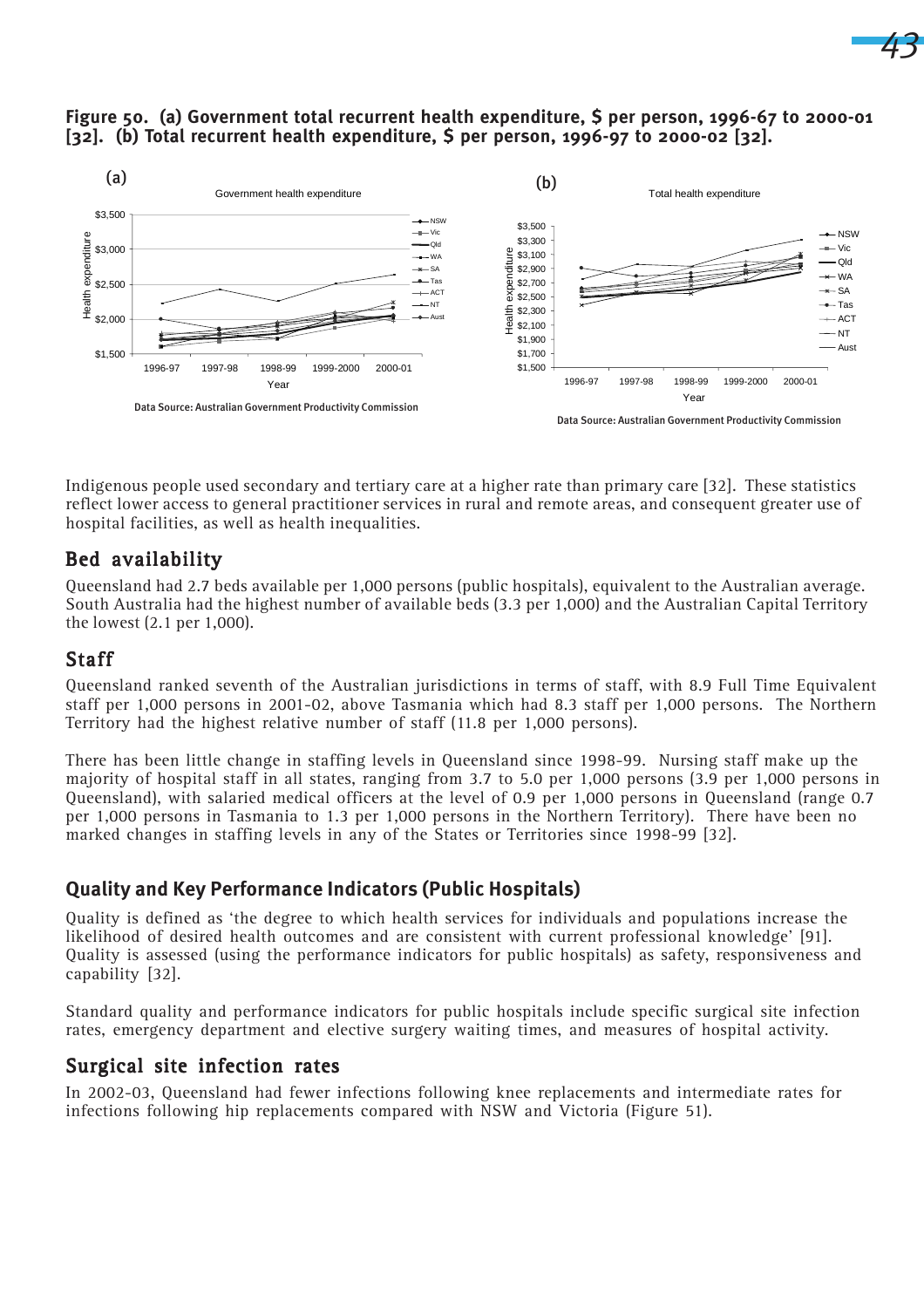

## **Figure 51. Post surgical infection rates for (a) hip prosthesis and (b) knee prosthesis in three states, 2004 [32].**



# Emergency department waiting times Emergency department waiting times

In 2002-03, 99-100% of triage category 1 ('resuscitation') patients were seen immediately in Queensland and all other States except Western Australia and Tasmania. Data need to be interpreted with caution due to different methods of recording waiting times.

For Queensland, 55% of triage category 3 ('urgent') patients were seen 'on time' (within 30 minutes), ranking fifth of the states, with the greatest proportion of patients seen on time (76%) in Victoria [33].

# Elective surgery waiting times

Queensland had the shortest median waiting time for elective surgery in 2002-03, compared with other states. Fifty percent of Queensland patients in principal referral and women's and children's hospitals waited less than 20 days, compared with the Australian average for this hospital peer group of 26 days [33].

## Hospital admissions by Indigenous status in public hospitals.

People reported as Indigenous have 2-3 times the hospital admission rates of the general population (Figure 52). However this is likely to reflect the availability of access to care as well as difference in the complexity, incidence and prevalence of disease in Indigenous and non-Indigenous communities.

**Figure 52. Hospital admission rates, Indigenous and non-Indigenous, Queensland and Australia, 1997-98 to 2001-02 [32]**



# **Balanced Scorecard**

Health care quality can be assessed using the Kaplan and Norton 'Balanced Scorecard' approach [92], which has been adapted from business applications [93].

Queensland Health used the balanced scorecard method to provide a 'snapshot' of the performance of its public hospitals in the years leading up to 2003.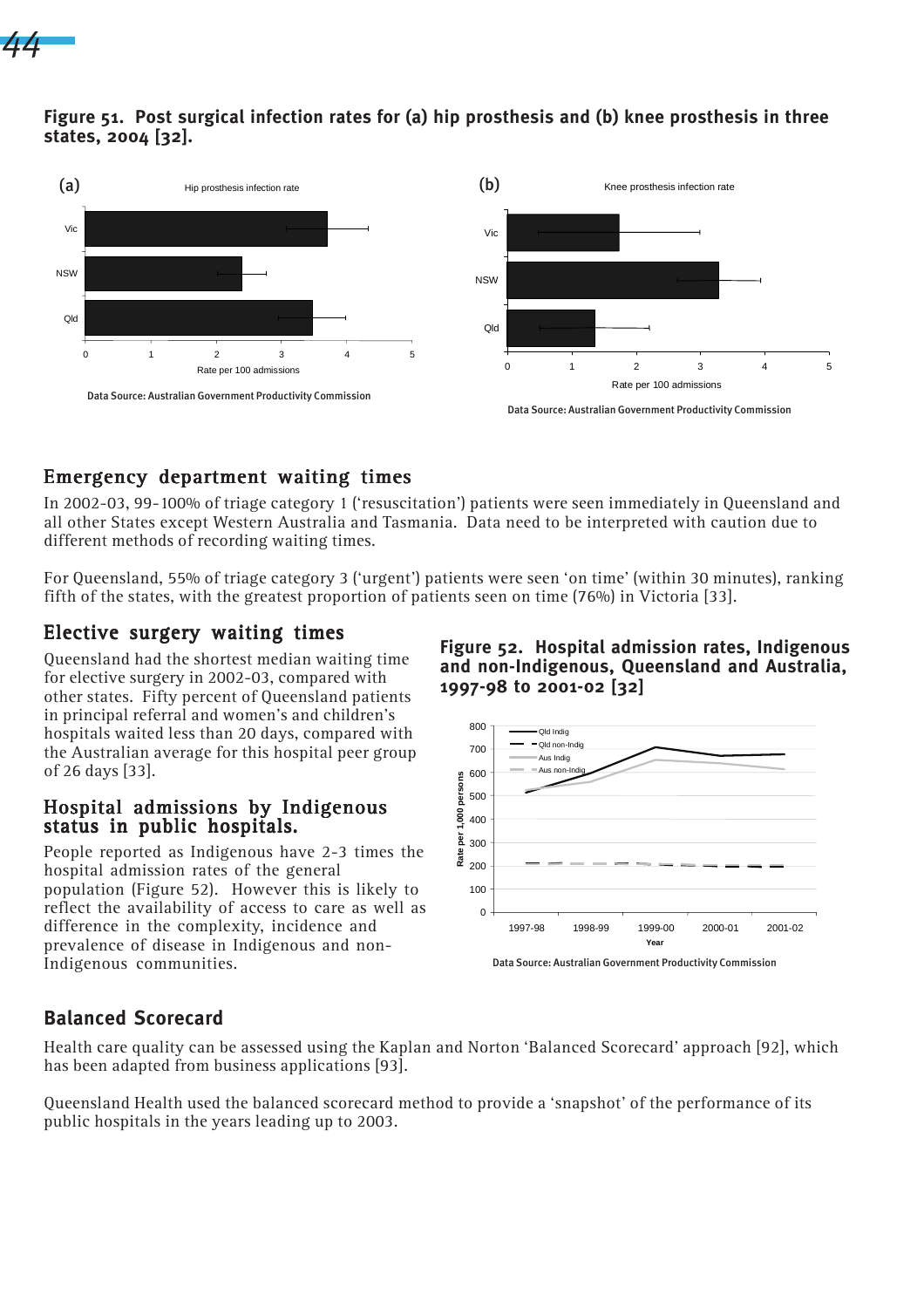

The balanced scorecard uses measurements (indicators) in four 'quadrants':

i Clinical utilisation and outcomes, measured by indicators such as mortality, long stay and complication rates;

ii Patient satisfaction, measured using patient questionnaires;

iii **Efficiency**, measured by admissions, bed availability and costs of care; and

iv System integration and change, measured by accreditation rates, nursing staff retention, use of

electronic technology, adverse events, and use of 'clinical pathways', or standard operating procedures.

## Clinical utilisation and outcomes

Findings for 'Clinical utilisation and outcomes' are based on 1999-2000 data from 60 Queensland public hospitals, representing 86% of the available beds.

Indicators that represent the quality of health care have been developed within a number of clinical areas. These are representative of a large part of hospital activity and include

- <sup>O</sup> Cardiovascular disease (acute myocardial infarction (heart attack), heart failure and stroke);
- <sup>O</sup> women's health (hysterectomy and maternity);
- $\bullet$  orthopaedic surgery (knee and hip replacement and fractured neck of femur);
- $\bullet$  respiratory conditions (pneumonia and asthma);
- <sup>O</sup> general surgery (colorectal carcinoma and diabetic foot).

Indices measured for various conditions include in-hospital mortality, long stay rate or average length of stay, and surgical complication rate. Queensland generally performed better than the Australian average in nearly all categories, except for longer average length of stay for stroke, higher rate of hysterectomy in women under 35 years, and higher rate of caesarean section (Figure 53) [94].

#### **Figure 53. Clinical utilisation and outcomes indicators in Queensland hospitals for (a) orthopaedic conditions, (b) cardiovascular disease, (c) respiratory disease and (d) women's health, compared with the Australian average.**



Data Source: Queensland Health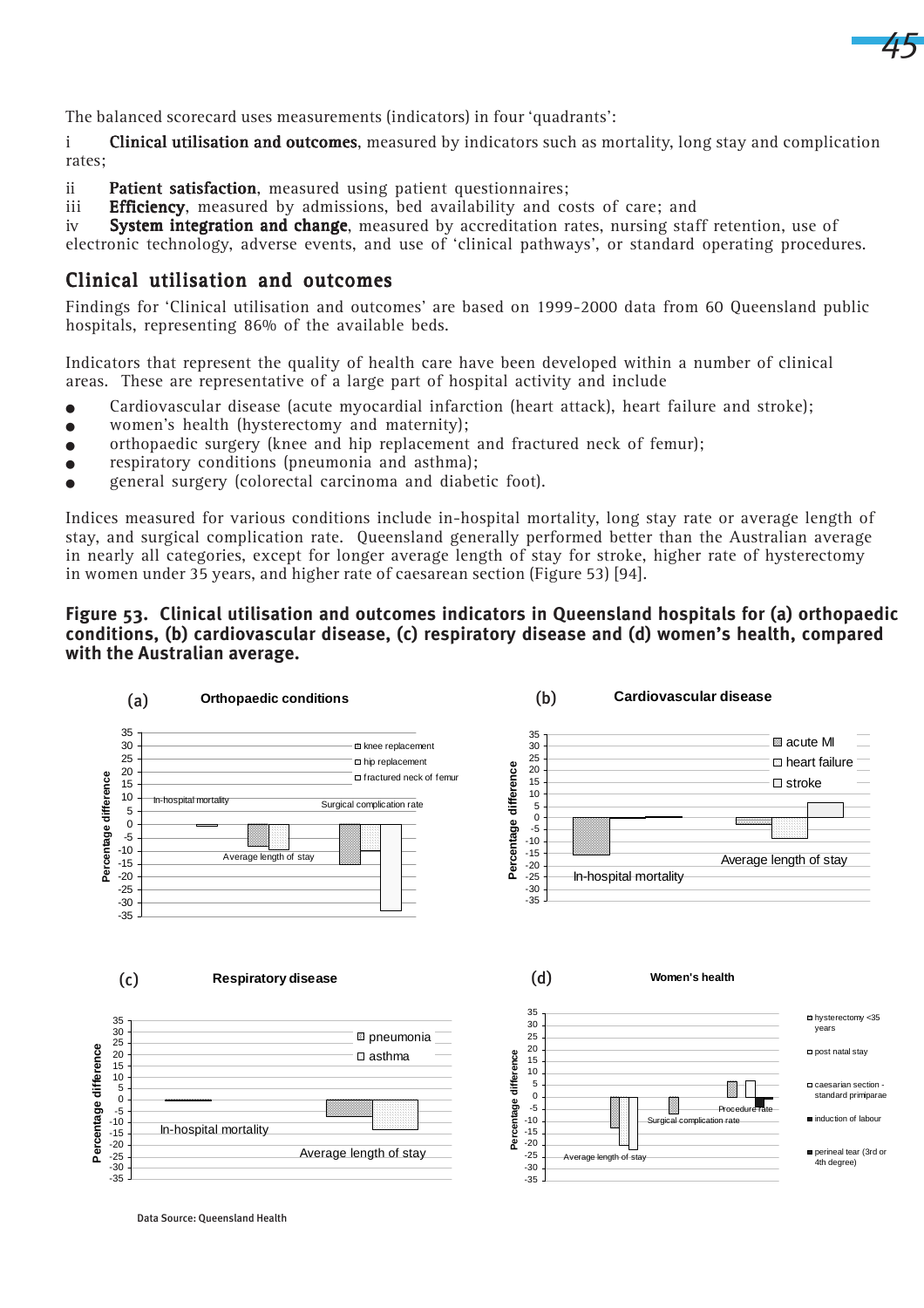

Australia had the sixth highest rate of caesarian section of OECD countries in 2001 (Figure 54(a)). Australia's caesarean section rate has increased over the last decade (Figure 54(b)).





# Patient satisfaction

Patient satisfaction was measured by Queensland Health, using a questionnaire administered to 10,414 respondents over 55 public hospitals in 2001. The results of this statewide survey showed that overall, most patients (89%) were satisfied with their hospital stay, with 59% being very satisfied [95].

# Efficiency

## **Measures of activity**

# Admissions

In 2002-03 there were 702,166 public hospital admissions in Queensland. In 2002-03 the admission rate per 1,000 population for Queensland was 352.1, compared with 333.9 for the total Australian population [33].

# Length of stay

In 2002-03, average length of stay was 3.4 days in Queensland public and private hospitals, lower than the national average of 3.5 days [33].

# Costs of service

Median cost per casemix adjusted separation in Queensland in 2003-03 was \$2,885.00, approximately 91% of the mean national cost of \$3,184.00. This was lower than all the states except South Australia (Figure 55) [33].

Medical labour costs accounted for 16.8% of total adjusted costs, compared with an average of 18.3% for other states excluding Queensland.

**Figure 55. Average cost per casemix adjusted separation, by state, 2002.**



Data Source: Australian Hospital Statistics 2002-03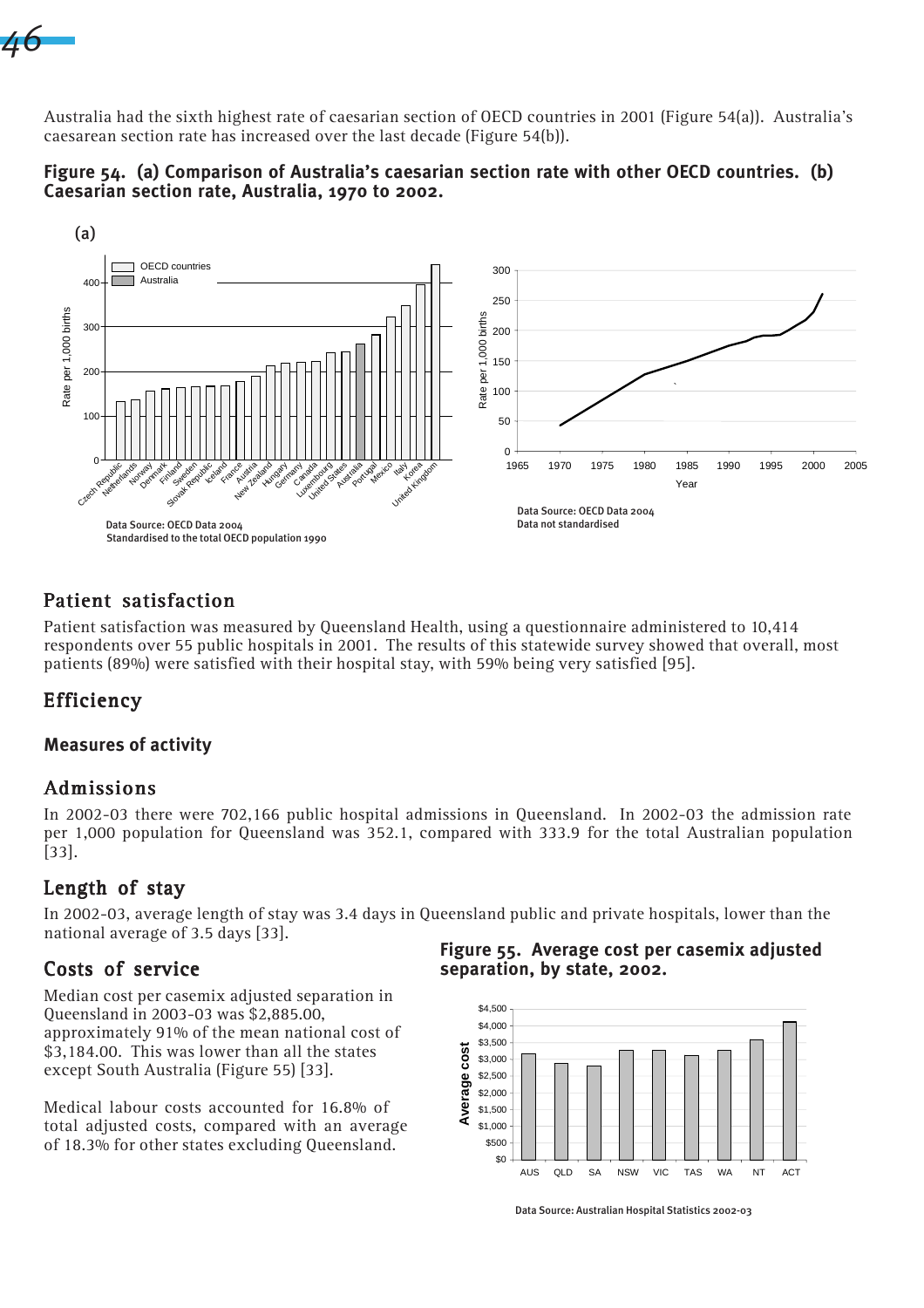

# System integration & change

System integration and change describes how the hospital system adapts to new technology, growth, and increasing complexity. Adaptation is measured using:

- **•** Accreditation rates.
- **•** Workforce characteristics.
- <sup>O</sup> Use of information (electronic record systems and recording of adverse events).
- Telehealth use.
- <sup>O</sup> Use of clinical pathways (standard procedures for common health problems.
- <sup>O</sup> Benchmarking (comparisons between hospitals).
- **•** Continuity of care.

'System integration and change' was evaluated using a survey of 59 eligible hospitals in November 2001 [94].

- <sup>O</sup> 73% of hospitals were fully accredited, and a further 15% partially accredited.
- $\bullet$  As in other states, there is a shortfall in qualified staff in Queensland, particularly nursing staff. High turnover and increasing age of the nursing workforce have been identified as problems. From August 2000 to August 2001, 77%–85% of registered nurses (excluding new graduates) were retained after one year in a given hospital. Median age of nurses at August 2001 was 41 years.
- $\bullet$  Electronic records were used in up to 48% of hospitals, with maximum use in principal referral and specialised hospitals.
- Telehealth facilities (videoconferencing or similar) were available in 240 Queensland Health sites in 2001, used by 200–300 patients a month in 2001. However telehealth facilities are currently capable of more usage.
- Clinical pathways (written protocols which potentially improve outcomes for common procedures) are used in up to 48% of large hospitals.
- All principal referral and specialised hospitals participate in benchmarking, or comparison with other similar hospitals.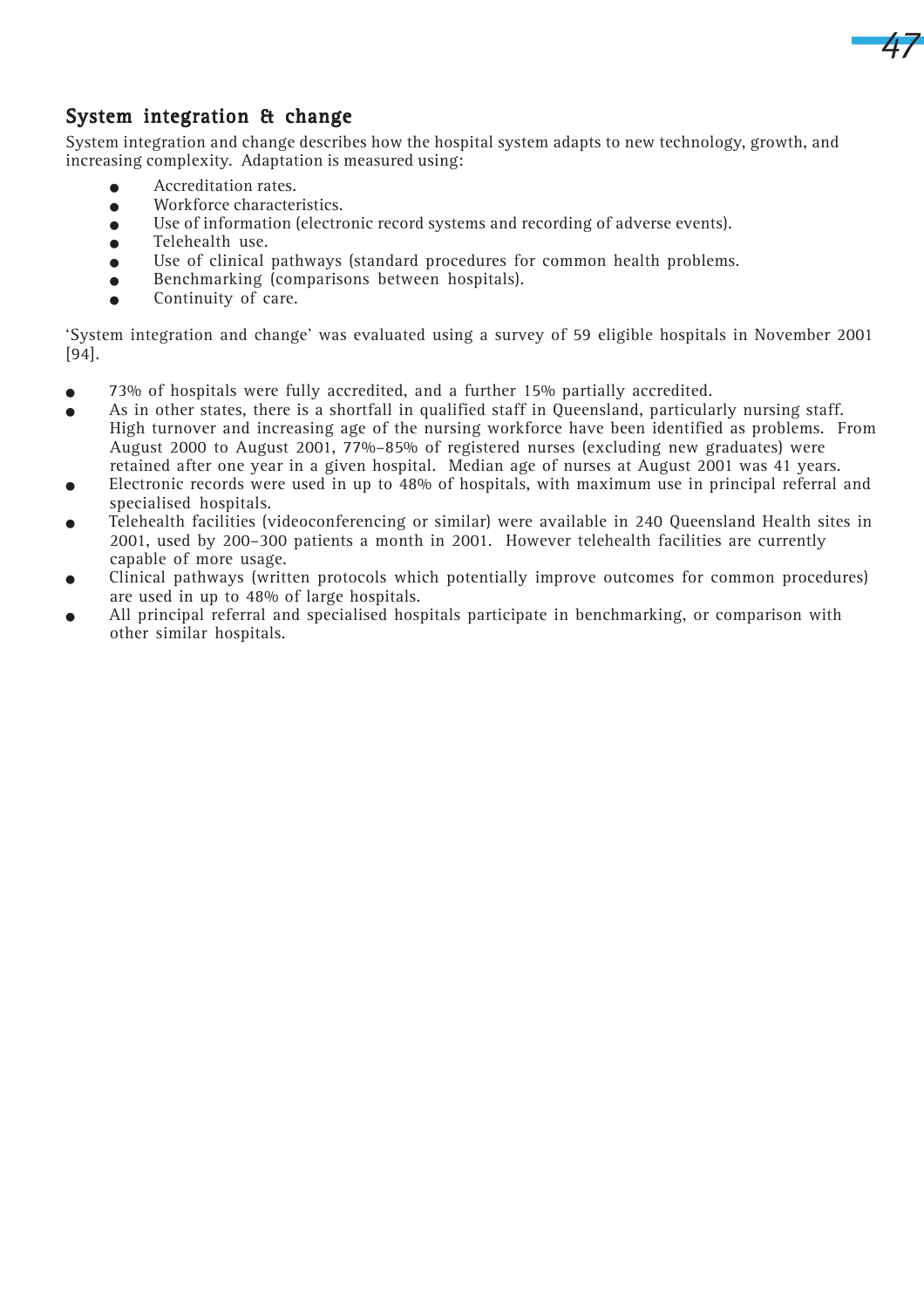# *48*

# Research

Advances in health over the last century have been brought about by economic progress with higher standards of living, concomitant with increased knowledge of public health and infrastructure such as a clean, safe environment, food and water.

Investment in research and development is a major potential source of innovation and future wealth for Australia, and health and medical research is a key driver of research and development generally. International studies suggest that the return on investment in research and development can be as high as 50% annually.

A vibrant health and medical research sector is critical for fostering improvements in population health and health care, as well as for attracting and retaining leading scientists and clinicians. In turn, the community in Queensland derives a direct benefit from improved quality of health care, and employment opportunities for our brightest students.

Queensland Health, together with the (then) Department of Innovation and Information Economy (DIIE) performed an internal review of health and medical research early in 2003. The review found that total expenditure from all sources on health and medical research in Queensland is approximately \$150 million per annum. An estimated one third derives from the State government, one third from the Australian Government and one third from remaining sources. The total expenditure per head of population is lower than other mainland states (Table 1).

The publication rate in peer reviewed journals as reflected in Medline citations per 10,000 population was correspondingly lower than other states for the period 1998-2002 (Table 2).

Queensland Health has an extensive research infrastructure within the public hospital system,

## **Table 1. Health Research & Development (R&D) Funding 2000**

| <b>State</b>      | <b>Health R&amp;D Funding</b><br>2000<br>Per capita value |
|-------------------|-----------------------------------------------------------|
| New South Wales   | \$37.75                                                   |
| Victoria          | \$64.70                                                   |
| Queensland        | \$37.21                                                   |
| South Australia   | \$72.78                                                   |
| Western Australia | \$38.02                                                   |
| ACT               | \$172.21                                                  |
| Australia         | \$48.79                                                   |

Source: AIHW

with significant competitive advantage provided by the concentration of pathology services into the statewide 'Queensland Health Pathology and Scientific Services'.

There is scope for improvement in Queensland's research productivity, and to this end the Smart State Research Facilities Fund, and other mechanisms, have resulted in a significant and well-recognised improvement in the capital infrastructure.

| Table 2. Medline citations per 10,000 population. |  |  |
|---------------------------------------------------|--|--|
|---------------------------------------------------|--|--|

| <b>State</b>           | <b>Research citations</b><br>Per 10,000 pop | <b>Total citations</b><br>Per 10,000 pop |
|------------------------|---------------------------------------------|------------------------------------------|
| Queensland             | 21.9                                        | 97.4                                     |
| <b>New South Wales</b> | 46.5                                        | 201.5                                    |
| Victoria               | 62.2                                        | 267.2                                    |
| South Australia        | 74.9                                        | 331.7                                    |
| Western Australia      | 41.9                                        | 186.4                                    |
| Tasmania               | 23.0                                        | 122.2                                    |

Source: Medline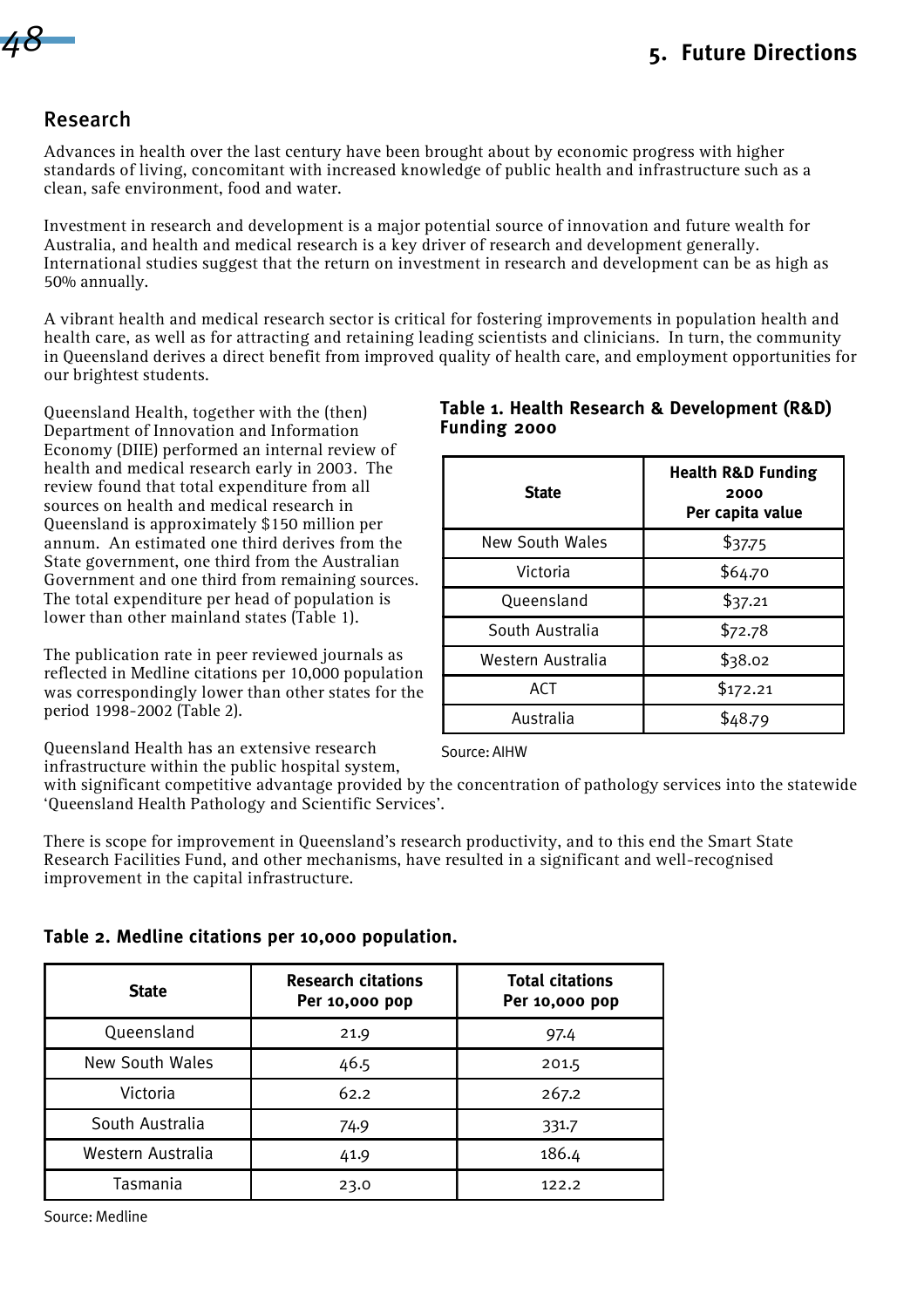

# **Summary**

Queensland Health aims to capitalise on opportunities for research expansion by following the strategic directions outlined in 'Smart State: Health 2020: a Vision for the Future' by

- <sup>O</sup> building a strong research culture by strategically investing in research opportunities, encouraging innovation and developing strong collaborative partnerships between the public sector, private sector, universities and research organisations;
- <sup>O</sup> supporting an environment which pursues the commercialisation of significant medical research discoveries and appropriately rewards researchers;
- ensuring evidence-based approaches to evaluation and adoption of new practices in health care;
- encouraging a continuous improvement model at all levels of Queensland Health and actively supporting the conversion of research results into implementation priorities; and
- <sup>O</sup> ensuring the most appropriate investment in new technologies, taking into account the cost effectiveness of individual technologies and ensuring appropriate training of the workforce to make the most of new development [96].

This summary of the state of health of the Queensland population will aid in achievement of these goals, not only by identifying areas where Queensland excels, but also by identifying areas of health inequality. It underpins the broader aims of Queensland Health, according to the 'Smart State: Health 2020 Directions Statement' of

- $\bullet$  taking a wider perspective on health;
- $\bullet$  targeting areas for ongoing health improvement in future years;
- $\bullet$  reducing health inequalities, and
- $\bullet$  involving Queensland communities in better health and health care.

## **Notes on methods**

SEIFA index (Socio-Economic Indexes for Areas) – divides populations into 5 categories of socioeconomic disadvantage. The categories are sorted from highest to lowest index of disadvantage according to quintiles, i.e. the least disadvantaged group represents the top 20%, the second least disadvantaged group is the second-top 20%; those with most disadvantage represent the bottom 20% on the scale of disadvantage.

ARIA index (Accessibility/Remoteness Index of Australia) – divides Australia into 5 regions according to level of remoteness: major city, inner regional, outer regional, remote, and very remote.

Annual rates of change for mortality indicators were calculated using Poisson regression, and reported as percent change per year.

In the AusDiab study, glucose tolerance testing was performed according to the World Health Organisation Definitions ('Definition, diagnosis and classification of diabetes mellitus and its complications', World Health Organisation 1999. www.who.int/diabetes/) People with known diabetes receiving treatment were classified as 'diabetic', without undergoing glucose tolerance testing.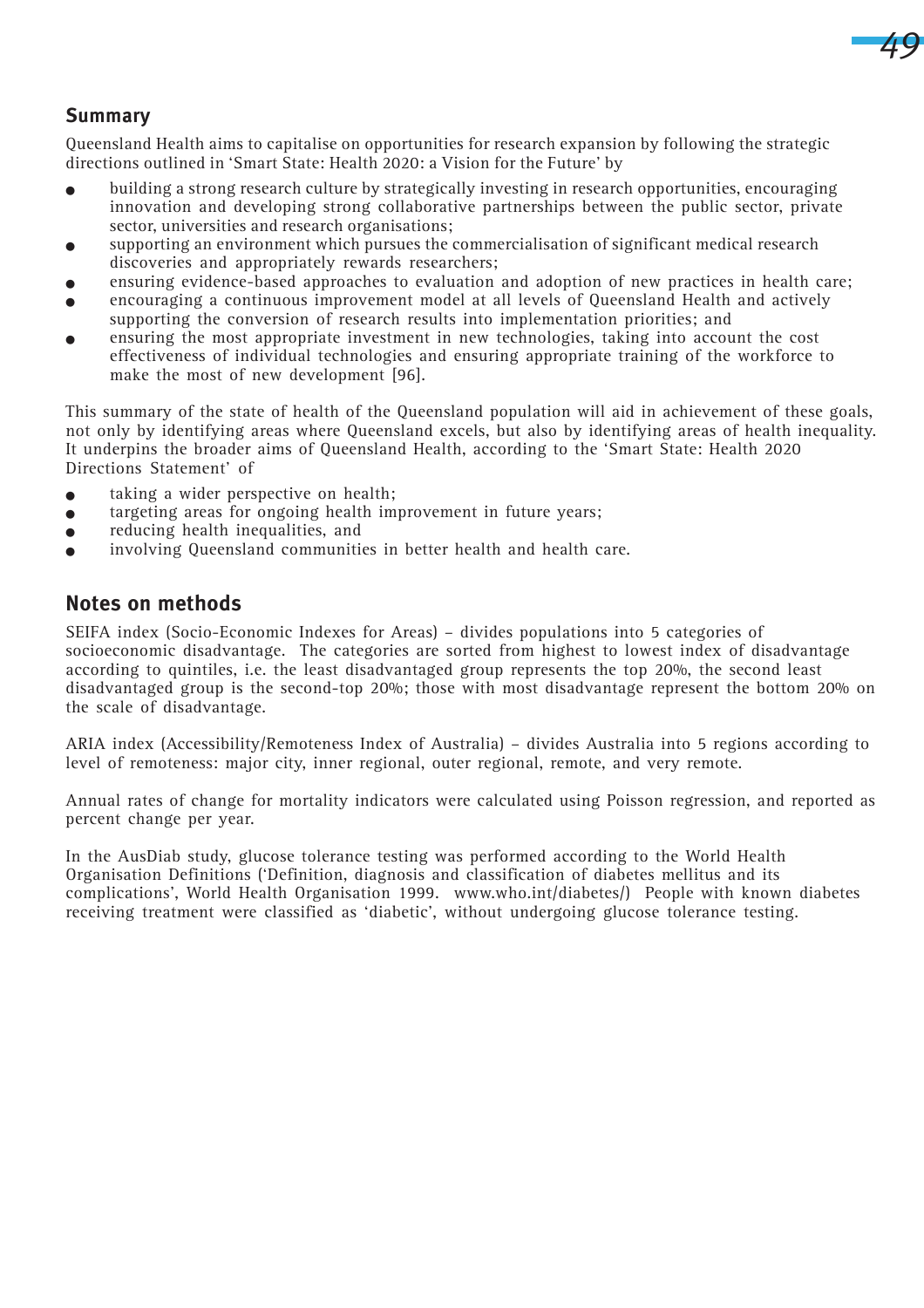

# **References**

- 1. Australian Bureau of Statistics, Population by age and sex, Australian states and territories. 3201.0. 2003, Australian Bureau of Statistics: Canberra.
- 2. OESR, Population projections to 2051: Queensland and Statistical Divisions. 2003, Queensland Government, Office of Economic and Statistical Research: Brisbane.
- 3. Coory, M., Ageing and healthcare costs in Australia: a case of policy-based evidence? Medical Journal of Australia, 2004. 180: p. 581-583.
- 4. Organisation for Economic Co-operation and Development, OECD Health Data. 2004: Paris.
- 5. Australian Bureau of Statistics, Australian Social Trends. 2004, Australian Bureau of Statistics, Commonwealth of Australia: Canberra.
- 6. Australian Bureau of Statistics, Deaths. 2002, Australian Bureau of Statistics, Commonwealth of Australia: Canberra.
- 7. Cooke, M., D. Beavon, and E. Guimond. Measuring aboriginal well-being in four countries: an application of the United Nation's Development Programme's human development index to aboriginal people in Canada, the United States, New Zealand, and Australia. in World Conference of Health Promotion and Health Education. 2004. Melbourne.
- 8. Paradies, Y. and J. Cunningham, Placing Aboriginal and Torres Strait Islander mortality in an international context. Australia and New Zealand Journal of Public Health, 2002. 26(1): p. 11-16.
- 9. Australian Bureau of Statistics, Population characteristics, Aboriginal and Torres Strait Islander Australians, 4713.0: supporting data: 4713.0\_queensland.xls, table 2.3. 2003, Australian Bureau of Statistics: Canberra.
- 10. Queensland Health, Queenslanders Indigenous Population Census 2001 Factsheet. 2003, Central Public Health Unit Network, Queensland Health: Brisbane.
- 11. Department of Health and Ageing, Measuring Remoteness: Accessibility and Remoteness Index of Australia (ARIA). 2001, Department of Health and Ageing: Canberra.
- 12. Australian Bureau of Statistics, Information paper: Census of population and housing: Socio-Economic Indexes for Areas. 2001, Australian Bureau of Statistics: Canberra.
- 13. Queensland Health, Social determinants of health: Ethnicity fact sheet, P.H. Services, Editor. 2003, Queensland Health: Brisbane.
- 14. Mathers, C., T. Vos, and C. Stevenson, The burden of disease and injury in Australia. 1999, Australian Institute of Health and Welfare: Canberra.
- 15. Pike, A., et al., Quantifying the burden of disease and injury in Queensland 1996-1998, in Information Circular 61. 2002, Epidemiology Services Unit, Health Information Branch, Queensland Health: Brisbane.
- 16. Australian Bureau of Statistics, Causes of death, Australia, 3303.0, 2002. 2002, Australian Bureau of Statistics: Canberra.
- 17. Australian Bureau of Statistics, National Health Survey 2001. 2002, Australian Bureau of Statistics: Canberra. p. Queensland: Tables 1-14.
- 18. Health Information Branch, Epidemiology Services Unit, Health Information Branch, Queensland Health, 2004.
- 19. Australian Institute of Health and Welfare, Heart, stroke and vascular diseases Australian Facts 2004, in Cardiovascular disease series No 22. 2004, Australian Institute of Health and Welfare and Australian Heart Foundation: Canberra.
- 20. McElduff, P., et al., Opportunities for control of coronary heart disease in Australia. Australia and New Zealand Journal of Public Health, 2001. 25(1): p. 24-30.
- 21. OECD, OECD Health Data. 2004: Paris.
- 22. Australian Institute of Health and Welfare, Chronic diseases and associated risk factors in Australia 2001. 2002, Australian Institute of Health and Welfare: Canberra.
- 23. QCR, Cancer in Queensland: incidence and mortality 1982 to 2001: statistical tables. 2003, Queensland Cancer Registry and Queensland Cancer Fund: Brisbane.
- 24. Youlden, D. and M. Coory, Mortality and incidence rates for leading cancers in Queensland, 1982 to 2001. 2003, Health Information Centre, Queensland Health: Brisbane.
- 25. Australian Institute of Health and Welfare, Cancer in Australia 2000, in Cancer Series Number 23. 2003, Australian Institute of Health and Welfare and Australasian Association of Cancer Registries: Canberra.
- 26. Coory, M., I. Ganguly, and A. Thompson, Cancer among people living in rural and remote Indigenous communities in Queensland, in Information Circular No. 54. 2001, Health Information Centre, Queensland Health: Brisbane.
- 27. Hakama, M., Potential contribution of screening to cancer mortality reduction. Cancer Detect Prev, 1993. 17(4-5): p. 513-20.
- 28. National Occupational Health and Safety Commission, The incidence of mesothelioma in Australia 1998 to 2000, in Australian Mesothelioma Register Report. 2003, National Occupational Health and Safety Commission: Canberra.
- 29. Coory, M. and M. Dinh, Mortality and incidence trends for adenocarcinoma of the oesophagus in Queensland, 1982 to 2001, in Information Circular No. 66. 2004, Health Information Branch, Queensland Health: Brisbane.
- 30. Australian Institute of Health and Welfare, Australia's Health 2002, ed. S. Bennett, et al. 2002, Canberra: Australian Institute of Health and Welfare.
- 31. Australian Institute of Health and Welfare, Australia's Health 2004. 2004, Australian Institute of Health and Welfare: Canberra.
- 32. Australian Government, Steering Committee for the Review of Commonwealth/State Service Provision 2004, Report on Government Services 2004. 2004, Productivity Commission, Commonwealth of Australia: Canberra.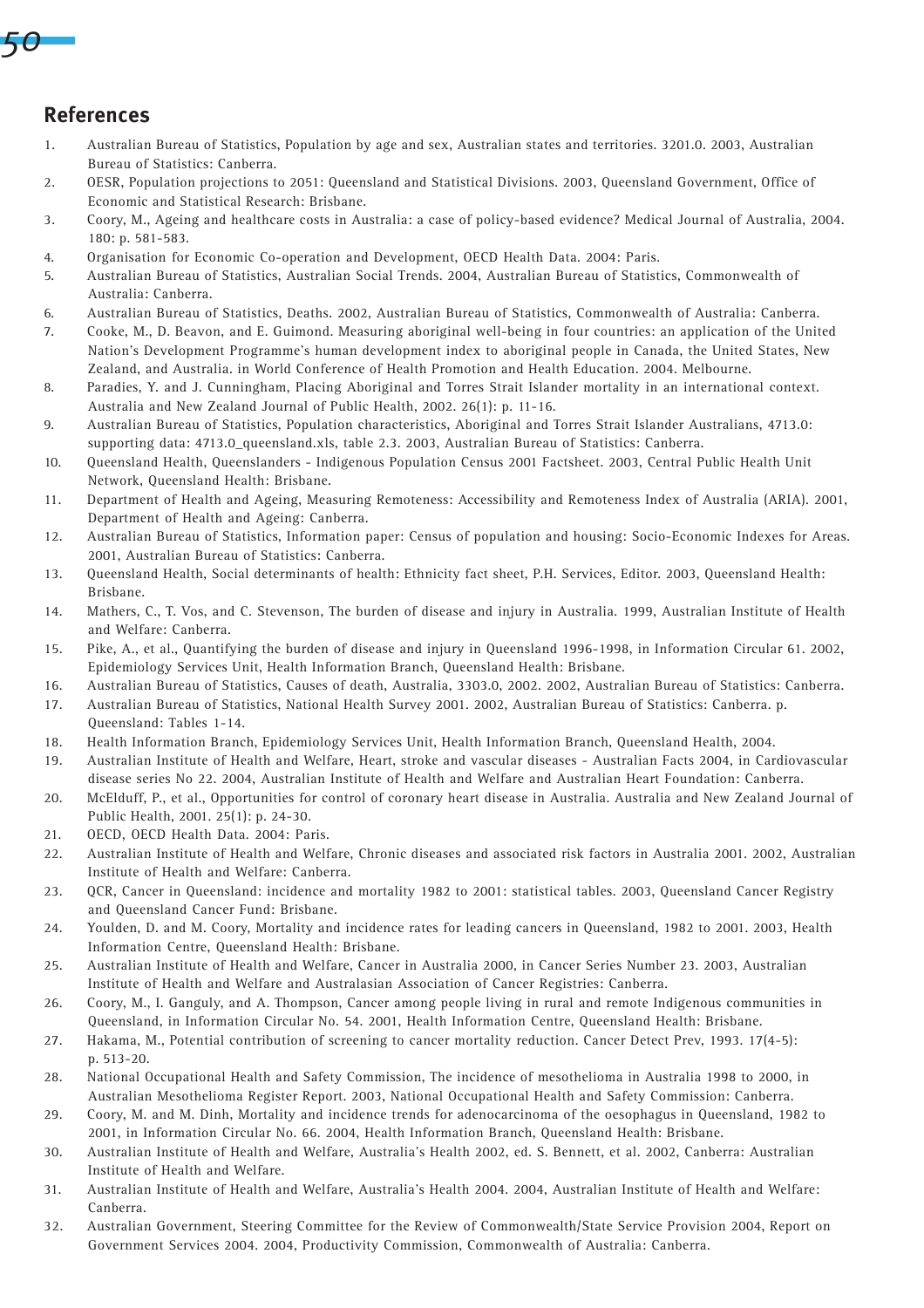

- 33. Australian Institute of Health and Welfare, Australian Hospital Statistics 2002-03. 2004, Australian Institute of Health and Welfare: Canberra.
- 34. Australian Institute of Health and Welfare, Mental Health Services in Australia 2000-01. 2003, Australian Institute of Health and Welfare: Canberra.
- 35. Sawyer, M.G., et al., The mental health of young people in Australia: key findings from the child and adolescent component of then national survey of mental health and well being. Australia and New Zealand Journal of Psychiatry, 2001. 35(6): p. 806-814.
- 36. Australian Bureau of Statistics, Mental health and wellbeing: profile of adults, Australia 1997. 1998, Australian Bureau of Statistics: Canberra.
- 37. Queensland Government, Reducing suicide: Action Plan 2003: The Queensland Government Suicide Prevention Strategy 2003 to 2008. 2003, Queensland Government: Brisbane.
- 38. Queensland Health, Queensland Health admitted patient data collection. 2003.
- 39. Queensland Health, Injury prevention and control 2000-2004: Background paper: Health Outcomes Plan. 2000, Queensland Health: Brisbane.
- 40. Australian Institute of Health and Welfare, General Record of Incidence of Mortality (GRIM) Books. 2004, Australian Institute of Health and Welfare: Canberra.
- 41. Hockey, R., Drowning in Queensland Children. 2004, Queensland Injury Surveillance Unit.
- 42. Williamson, A., P. Irvine, and S. Sadurai, Analysis of drownings involving children aged five years and under in NSW. 2002, New South Wales Water Safety Taskforce: Sydney.
- 43. The Royal Lifesaving Society Australia, 2003 National Drowning Report. 2003, The Royal Lifesaving Society Australia: Sydney.
- 44. Australian Institute of Health and Welfare, The Health and Welfare of Australia's Aboriginal and Torres Strait Islander Peoples 2003. 2003, Australian Institute of Health and Welfare and Australian Bureau of Statistics: Canberra.
- 45. Dunstan, D., et al., The Australian diabetes, obesity and lifestyle study (AusDiab). 2004, Queensland Health: Brisbane.
- 46. Harper, C. and B. Kennedy, The Burden of Disease and Injury in Australia, in Information Circular. 2001, Health Information Centre, Queensland Health: Brisbane.
- 47. GINA, Global strategy for asthma management and prevention NHLBI/WHO workshop report. 1995, Global Initiative for Asthma.
- 48. Access Economics, The prevalence, cost and disease burden of arthritis in Australia. 2001, Access Economics Pty Ltd: prepared for the Arthritis Foundation of Australia: Canberra.
- 49. Brooks, P.M., M.J. Hooper, and R.A. Smallwood, Bone and joint diseases: prevention and control. Medical Journal of Australia, 2004. 180(5): p. Suppl:S4-S5.
- 50. Access Economics, The burden of brittle bones: costing osteoporosis in Australia. 2001, Access Economic Pty Ltd: prepared for Osteoporosis Australia: Canberra.
- 51. Wong, P.K.K., et al., Secondary screening for osteoporosis in patients admitted with minimal-trauma fracture to a major teaching hospital. Internal Medicine Journal, 2003. 33: p. 505-510.
- 52. Nowson, S.A. and C. Margerison, Vitamin D intake and vitamin D status of Australians. Medical Journal of Australia, 2002. 177(5): p. 149-152.
- 53. Smallwood, R. and J. Mathews, Protecting Australia from Communicable Diseases: Everybody's Business. 2004, Department of Health and Ageing, Commonwealth of Australia: Canberra.
- 54. Queensland Health, Notifiable Diseases Report 1997 2001. 2001, Public Health Services, Queensland Health: Brisbane. 55. Samaan, G., P. Roche, and J. Spencer, Tuberculosis notifications in Australia: Annual Report. 2002, National Tuberculosis
- Advisory Committee and Communicable Diseases Network Australia: Department of Health and Ageing: Canberra.
- 56. McDonald, A., HIV/AIDS, viral hepatitis and sexually transmitted infections in Australia. 2003, National Centre in HIV Epidemiology and Clinical Research, University of New South Wales: Sydney.
- 57. Queensland Health, HIV/AIDS Report Queensland Health: Period to 31 December 2002. 2003, AIDS Medical Unit, Queensland Health, Queensland Government: Brisbane.
- 58. Law, M.G., et al., Modelling hepatitis C virus incidence, prevalence and long-term sequelae in Australia, 2001. Int J Epidemiol, 2003. 32(5): p. 717-24.
- 59. Harper, C., et al., Health Determinants Queensland. 2004, Public Health Services, Queensland Health: Brisbane.
- 60. ANZDTR, Australia and New Zealand Dialysis and Transplant Registry Report. 2003, Australia and New Zealand Dialysis and Transplant Registry.
- 61. Thomas, M.S., Kidney disease in Australian aboriginals: time for decisive action. Medical Journal of Australia, 1998. 168: p. 532-533.
- 62. Queensland Health, Organ and Tissue Donation Summary Fact Sheet. 2003, Queensland Health: Brisbane.
- 63. ANZOD, Australia and New Zealand Organ Donation Registry. 2004.
- 64. Queensland Government, Children and young people in Queensland: a snapshot 2003. 2003, Commission for Children and Young People, Queensland Government: Brisbane.
- 65. Queensland Health, Perinatal Data Collection. 2004, Health Information Branch: Brisbane.
- 66. Johnston, T. and M. Coory, Trends in perinatal mortality, birthweight and gestational age among Aboriginal, Torres Strait Islander, and non-Indigenous babies in Queensland, in Information Circular No. 67. 2004, Health Information Branch, Queensland Health: Brisbane.